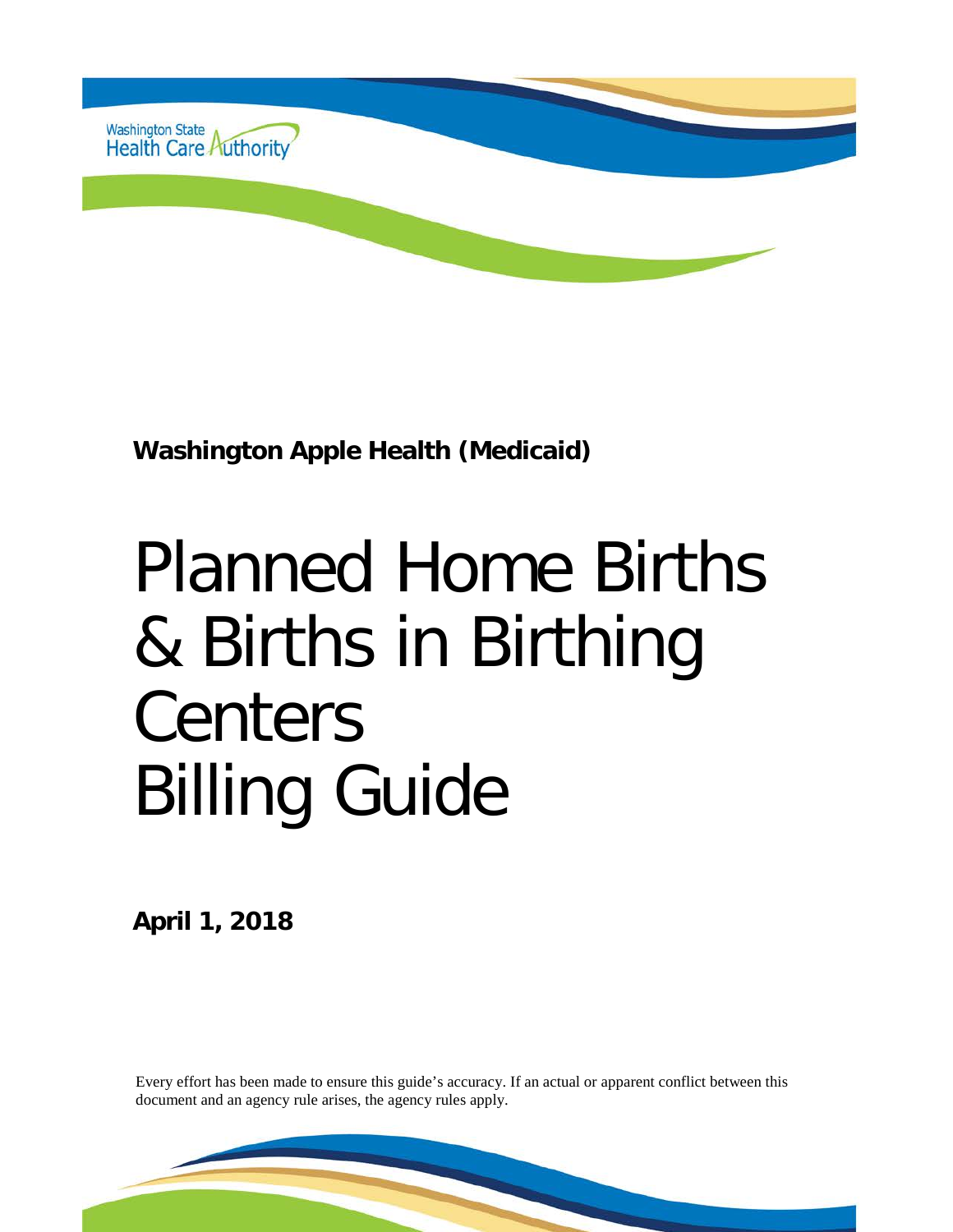# <span id="page-1-1"></span>**About this guide\*[1](#page-1-0)**

This guide takes effect April 1, 2018, and supersedes earlier billing guides to this program.

HCA is committed to providing equal access to our services. If you need an accommodation or require documents in another format, please call 1-800-562-3022. People who have hearing or speech disabilities, please call 711 for relay services.

Washington Apple Health means the public health insurance programs for eligible Washington residents. Washington Apple Health is the name used in Washington State for Medicaid, the children's health insurance program (CHIP), and state-only funded health care programs. Washington Apple Health is administered by the Washington State Health Care Authority.

## <span id="page-1-2"></span>**What has changed?**

| <b>Subject</b>                                 | <b>Change</b>                                                              | <b>Reason for Change</b>                                       |
|------------------------------------------------|----------------------------------------------------------------------------|----------------------------------------------------------------|
| <b>How do I bill for</b><br>neonates/newborns? | Updated billing instructions for services<br>provided to twins or triplets | New claim indicator<br>values to bill for twins or<br>triplets |

<span id="page-1-0"></span> <sup>\*</sup> This guide is a billing instruction.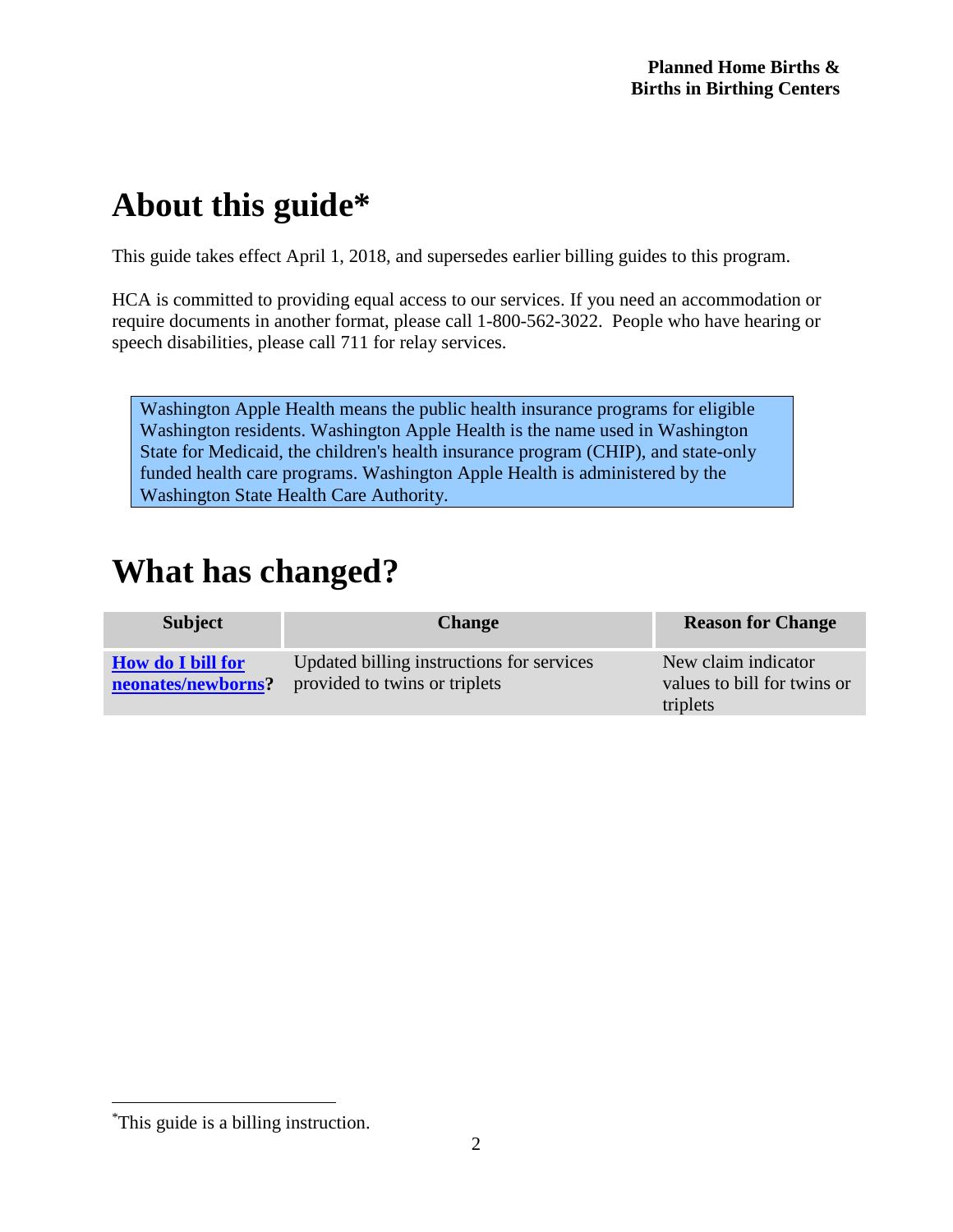## <span id="page-2-0"></span>**How can I get agency provider documents?**

To access provider alerts, go to the agency's [provider alerts](http://www.hca.wa.gov/node/316) webpage.

To access provider documents, go to the agency's [provider billing guides and fee schedules](http://www.hca.wa.gov/node/301) webpage.

#### **Copyright disclosure**

Current Procedural Terminology (CPT) copyright 2017 American Medical Association (AMA). All rights reserved. CPT is a registered trademark of the AMA.

Fee schedules, relative value units, conversion factors and/or related components are not assigned by the AMA, are not part of CPT, and the AMA is not recommending their use. The AMA does not directly or indirectly practice medicine or dispense medical services. The AMA assumes no liability for data contained or not contained herein.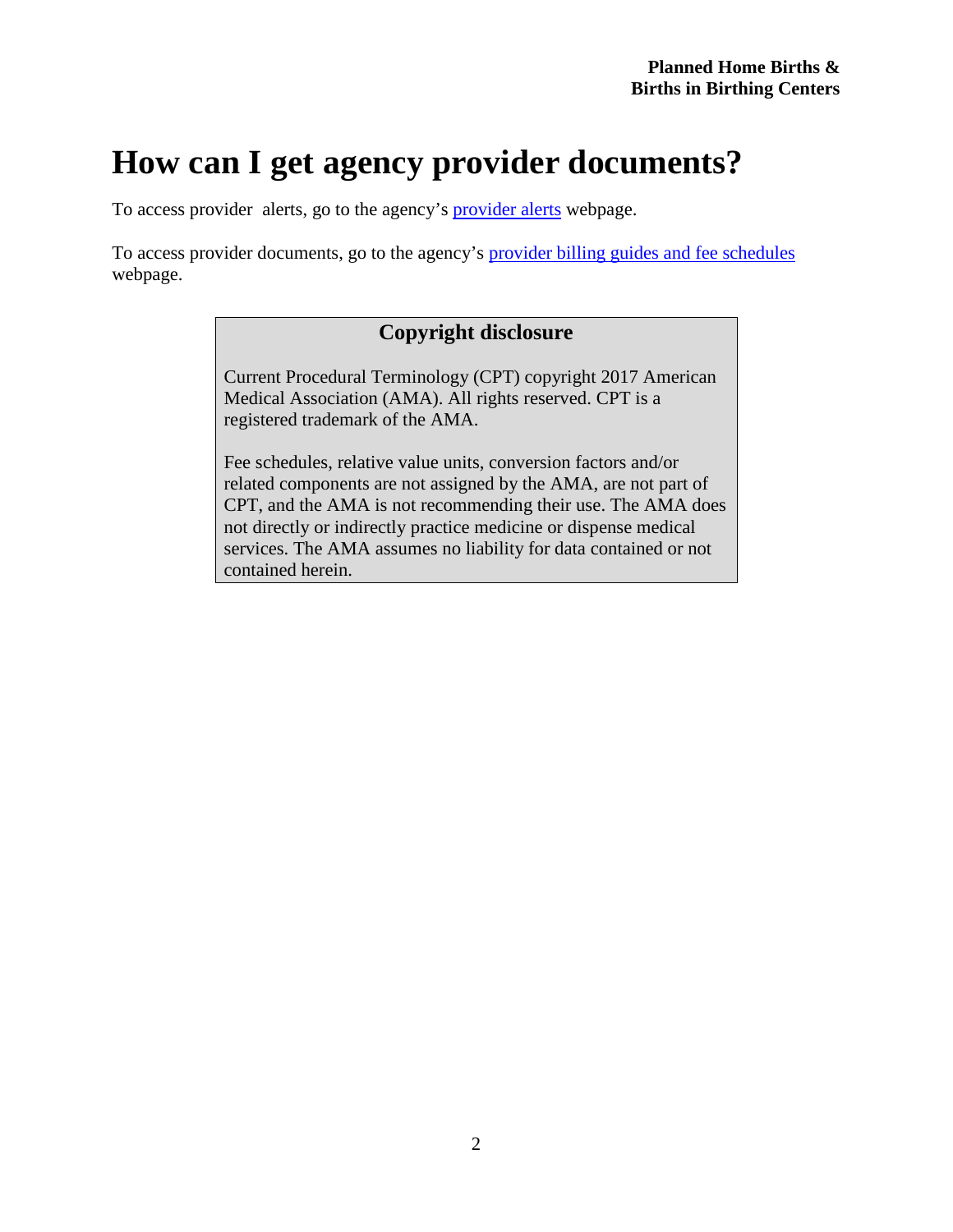$\sqrt{\phantom{a}}$ 

#### **Table of Contents**

| What does the Planned Home Births and Births in Birthing Centers program<br>When does the agency cover Planned Home Births and Births in Birthing |  |
|---------------------------------------------------------------------------------------------------------------------------------------------------|--|
|                                                                                                                                                   |  |
| What are the requirements to be an agency-approved planned home birth provider                                                                    |  |
| What equipment, supplies, and medications are recommended or required for a                                                                       |  |
|                                                                                                                                                   |  |
|                                                                                                                                                   |  |
| Are clients enrolled in an agency-contracted managed care organization eligible?14                                                                |  |
|                                                                                                                                                   |  |
|                                                                                                                                                   |  |
|                                                                                                                                                   |  |
| Maternity Support Services (MSS)/Infant Case Management (ICM) 17                                                                                  |  |
|                                                                                                                                                   |  |
|                                                                                                                                                   |  |
|                                                                                                                                                   |  |
|                                                                                                                                                   |  |
|                                                                                                                                                   |  |
|                                                                                                                                                   |  |
|                                                                                                                                                   |  |
|                                                                                                                                                   |  |
|                                                                                                                                                   |  |
|                                                                                                                                                   |  |
|                                                                                                                                                   |  |
|                                                                                                                                                   |  |
|                                                                                                                                                   |  |
|                                                                                                                                                   |  |

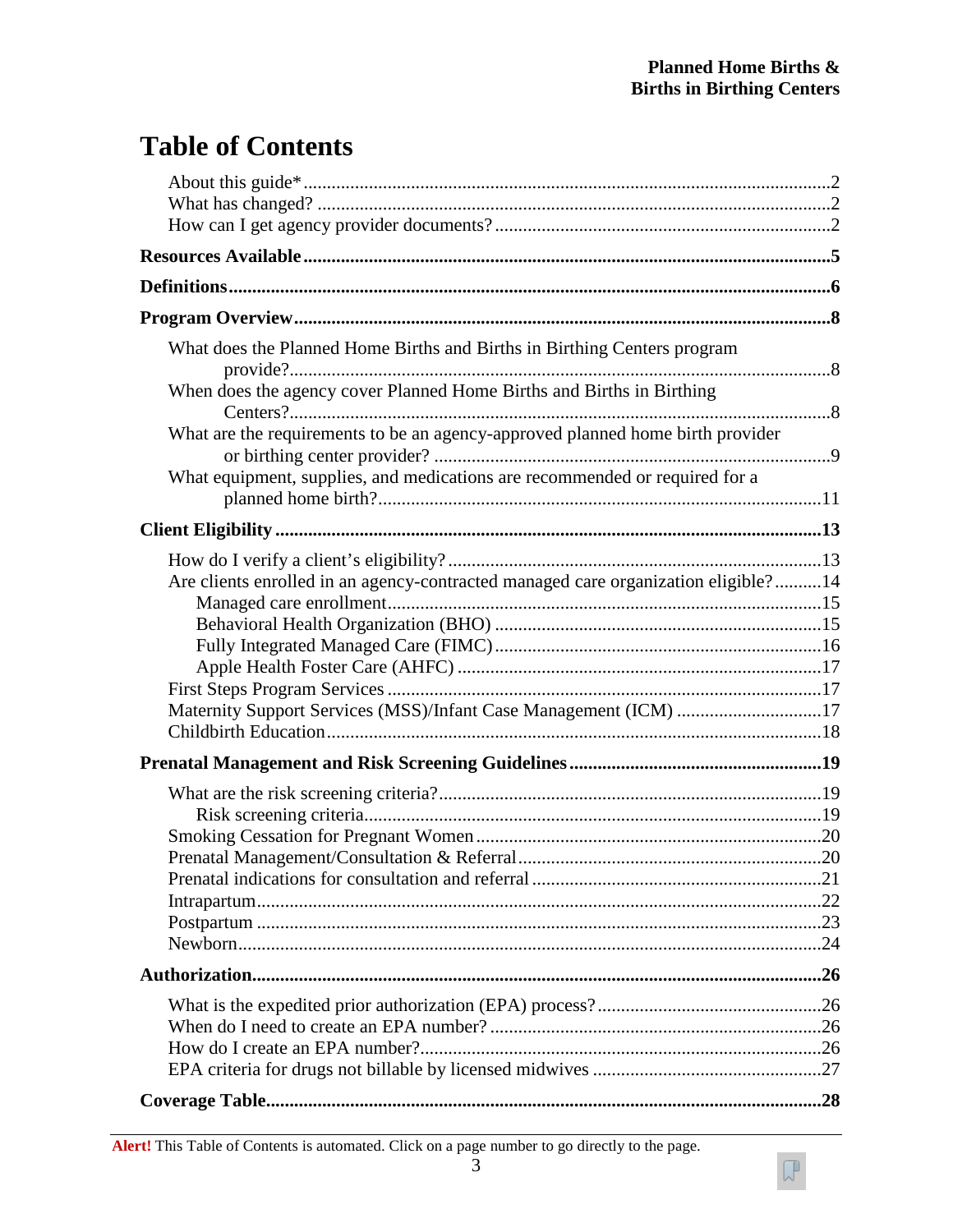$\sqrt{\phantom{a}}$ 

| When an eligible client receives services from more than one provider, the   |  |
|------------------------------------------------------------------------------|--|
| agency reimburses each provider for the services furnished 36                |  |
|                                                                              |  |
|                                                                              |  |
| If the client moves to another provider (not associated with your practice), |  |
| moves out of your area prior to delivery, or loses the pregnancy37           |  |
|                                                                              |  |
|                                                                              |  |
|                                                                              |  |
|                                                                              |  |
|                                                                              |  |
|                                                                              |  |
|                                                                              |  |
|                                                                              |  |
|                                                                              |  |
|                                                                              |  |
|                                                                              |  |
|                                                                              |  |
|                                                                              |  |
|                                                                              |  |
|                                                                              |  |
|                                                                              |  |
|                                                                              |  |
| What additional documentation must be kept in the client's record?47         |  |
|                                                                              |  |
|                                                                              |  |
|                                                                              |  |
|                                                                              |  |

#### **[Billing](#page-47-0) 48**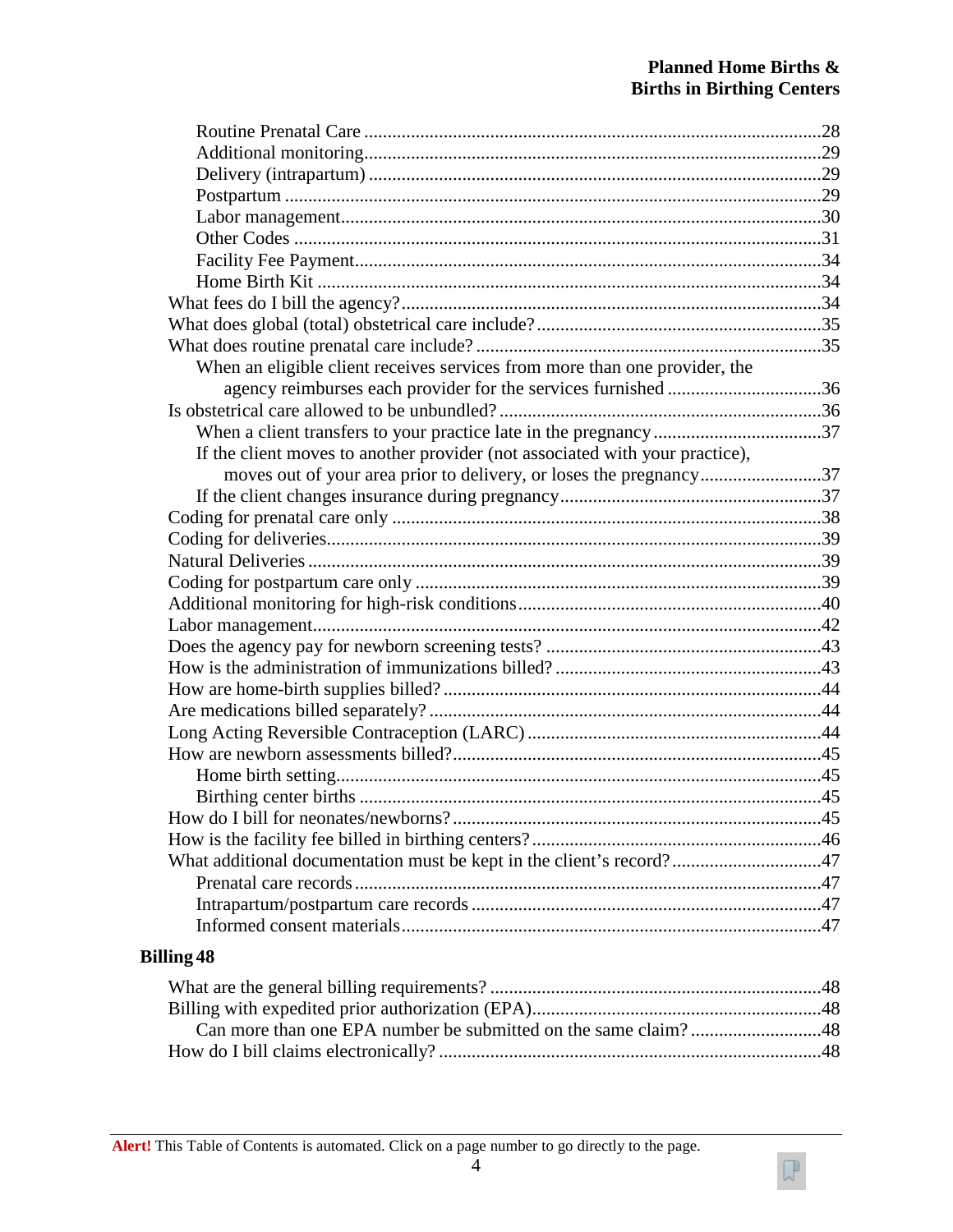# **Resources Available**

<span id="page-5-0"></span>

| <b>Topic</b>                                                        | <b>Contact</b>                                                                                                                                                                                                                                                                                                                                                                                                                                                                                                                                                                                                                                                                                                                                                                                                                                                                                                                                |  |  |
|---------------------------------------------------------------------|-----------------------------------------------------------------------------------------------------------------------------------------------------------------------------------------------------------------------------------------------------------------------------------------------------------------------------------------------------------------------------------------------------------------------------------------------------------------------------------------------------------------------------------------------------------------------------------------------------------------------------------------------------------------------------------------------------------------------------------------------------------------------------------------------------------------------------------------------------------------------------------------------------------------------------------------------|--|--|
| Policy questions or exception to<br>rule questions                  | Planned Home Births and<br>Births in Birthing Centers Program Manager<br><b>Health Care Authority</b><br>Program Mgmt & Authorization Section<br>PO Box 45506<br>Olympia, WA 98504-5506<br>FAX 360-725-1966                                                                                                                                                                                                                                                                                                                                                                                                                                                                                                                                                                                                                                                                                                                                   |  |  |
| Newborn screenings                                                  | Department of Health<br>206-361-2890 or 866-660-9050<br>Email: nbs.prog@doh.wa.gov                                                                                                                                                                                                                                                                                                                                                                                                                                                                                                                                                                                                                                                                                                                                                                                                                                                            |  |  |
| Medical information                                                 | University of Washington Med Consultation Line<br>800-326-5300 (toll free)                                                                                                                                                                                                                                                                                                                                                                                                                                                                                                                                                                                                                                                                                                                                                                                                                                                                    |  |  |
| <b>Maternity Support Services/Infant</b><br><b>Case Management</b>  | See First Steps webpage<br>Email: FirstSteps@hca.wa.gov<br>Phone: 360-725-1293                                                                                                                                                                                                                                                                                                                                                                                                                                                                                                                                                                                                                                                                                                                                                                                                                                                                |  |  |
| Which birthing centers are.<br>agency-approved birthing<br>centers? | Bellingham Birthing Center - Bellingham, WA<br>$\bullet$<br>Birthing Inn - Tacoma, WA<br>$\bullet$<br>Birthright LLC - Spokane, WA<br>$\bullet$<br>Birthroot Midwives & Birthing Center - Bellingham, WA<br>$\bullet$<br>Cascade Birth Center - Everett, WA<br>$\bullet$<br>Center for Birth LLC - Seattle, WA<br>$\bullet$<br>Eastside Birth Center - Bellevue, WA<br>$\bullet$<br>Greenbank Women's Clinic and Childbirth Center-<br>$\bullet$<br>Greenbank, WA<br>Lakeside Birth Center - Sumner, WA<br>$\bullet$<br>Mount Vernon Birth Center - Mount Vernon, WA<br>$\bullet$<br>Puget Sound Birth Center - Kirkland, WA<br>$\bullet$<br>Salmonberry Community Birthing Center - Poulsbo, WA<br>$\bullet$<br>Seattle Home Maternity Services and Childbirth Center-<br>$\bullet$<br>Seattle, WA<br>Sprout Birthing Center - Mountlake Terrace, WA<br>The Birth House - Olympia, WA<br>Wenatchee Midwife and Childbirth Center - Wenatchee |  |  |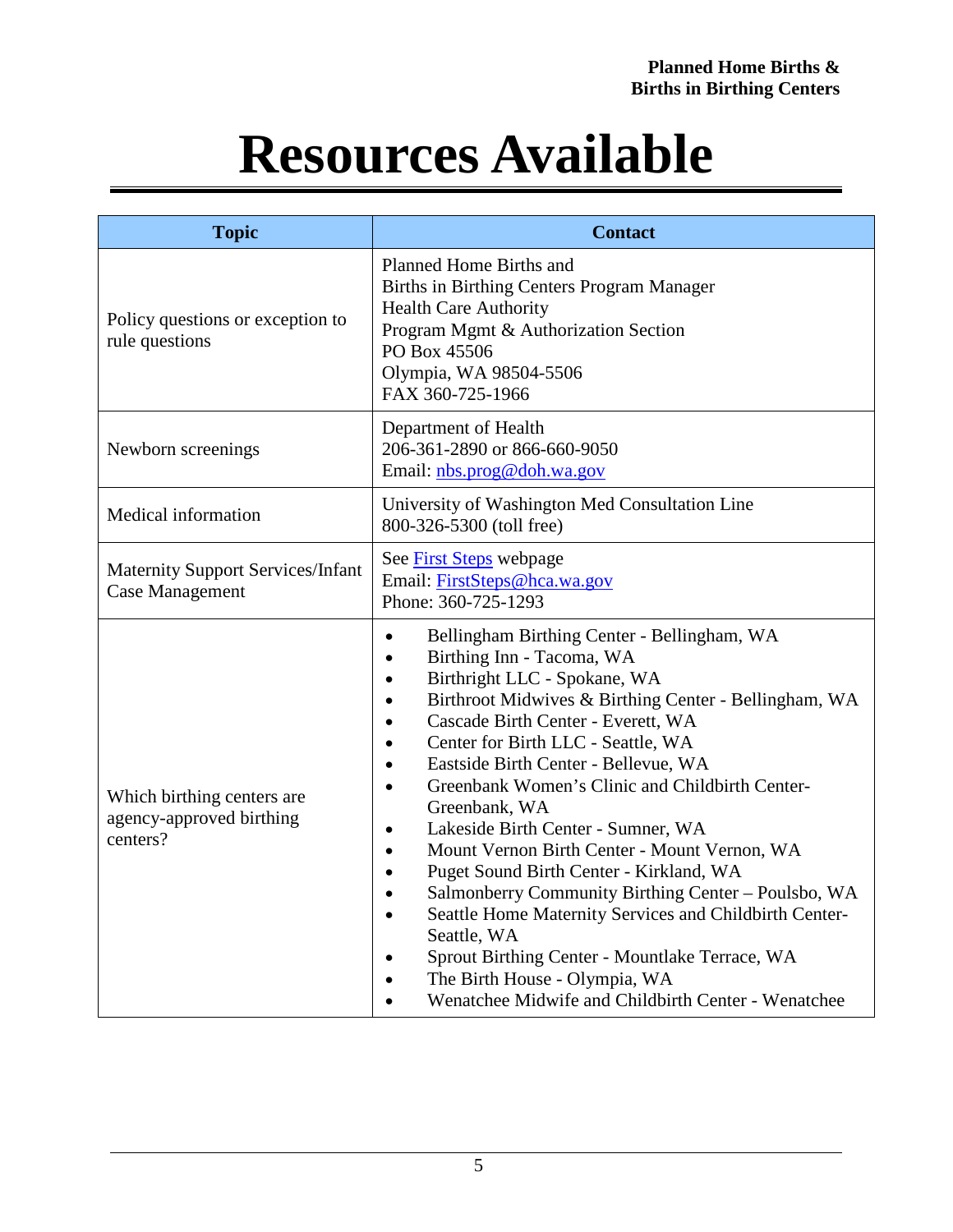# **Definitions**

<span id="page-6-0"></span>This section defines terms and abbreviations, including acronyms, used in this billing guide. Refer to [Chapter 182-500 WAC](http://app.leg.wa.gov/wac/default.aspx?cite=182-500) for a complete list of definitions for Washington Apple Health.

**Birthing Center** – A specialized facility licensed as a childbirth center by the Department of Health (DOH) [\(WAC 246-](http://apps.leg.wa.gov/wac/default.aspx?cite=246-329-010) [329-010\)](http://apps.leg.wa.gov/wac/default.aspx?cite=246-329-010)

**Birthing Center Provider** – Any of the following individuals who have a Core Provider Agreement with the agency to deliver babies in a birthing center:

- A midwife currently licensed in the State of Washington under [chapter 18.50](http://apps.leg.wa.gov/rcw/default.aspx?cite=18.50)  [RCW](http://apps.leg.wa.gov/rcw/default.aspx?cite=18.50)
- Nurse Midwife currently licensed in the State of Washington under [chapter 18.79](http://apps.leg.wa.gov/rcw/default.aspx?cite=18.79)  [RCW](http://apps.leg.wa.gov/rcw/default.aspx?cite=18.79)
- Physician licensed in the State of Washington under chapters [18.57](http://apps.leg.wa.gov/rcw/default.aspx?cite=18.57) or [18.71](http://apps.leg.wa.gov/rcw/default.aspx?cite=18.71) RCW

**Bundled services** – Services integral to the major procedure that are included in the fee for the major procedure. For the Planned Home Birth and Births in Birthing Centers program, certain services which are customarily bundled must be billed separately (unbundled) when the services are provided by different providers.

**Chart** - A compilation of medical records on an individual patient.

**Consultation** – The process whereby the provider, who maintains primary management responsibility for the client's care, seeks the advice or opinion of a physician (MD/DO) on clinical issues that are patient-specific. These discussions may occur in person, by electronic communication, or by telephone.

A consulting relationship may result in:

- Telephone, written or electronic mail recommendations by the consulting physician.
- Co-management of the patient by the birthing center provider and the consulting physician.
- Referral of the patient to the consulting physician for examination and/or treatment.
- Transfer of patient's care from the birthing center or home birth provider to the consulting physician.

**Facility fee** – The portion of the agency's payment for the hospital or birthing center charges. This does not include the agency's payment for the professional fee.

**Global fee** – The fee the agency pays for total obstetrical care. Total obstetrical care includes all bundled prenatal care, delivery services, and postpartum care.

**High-risk pregnancy** – Any pregnancy that poses a significant risk of a poor birth outcome.

**Home birth kit** – A kit contains that disposable supplies that are used in a planned home birth (**see** [list of recommended or](#page-11-0)  [required supplies\)](#page-11-0).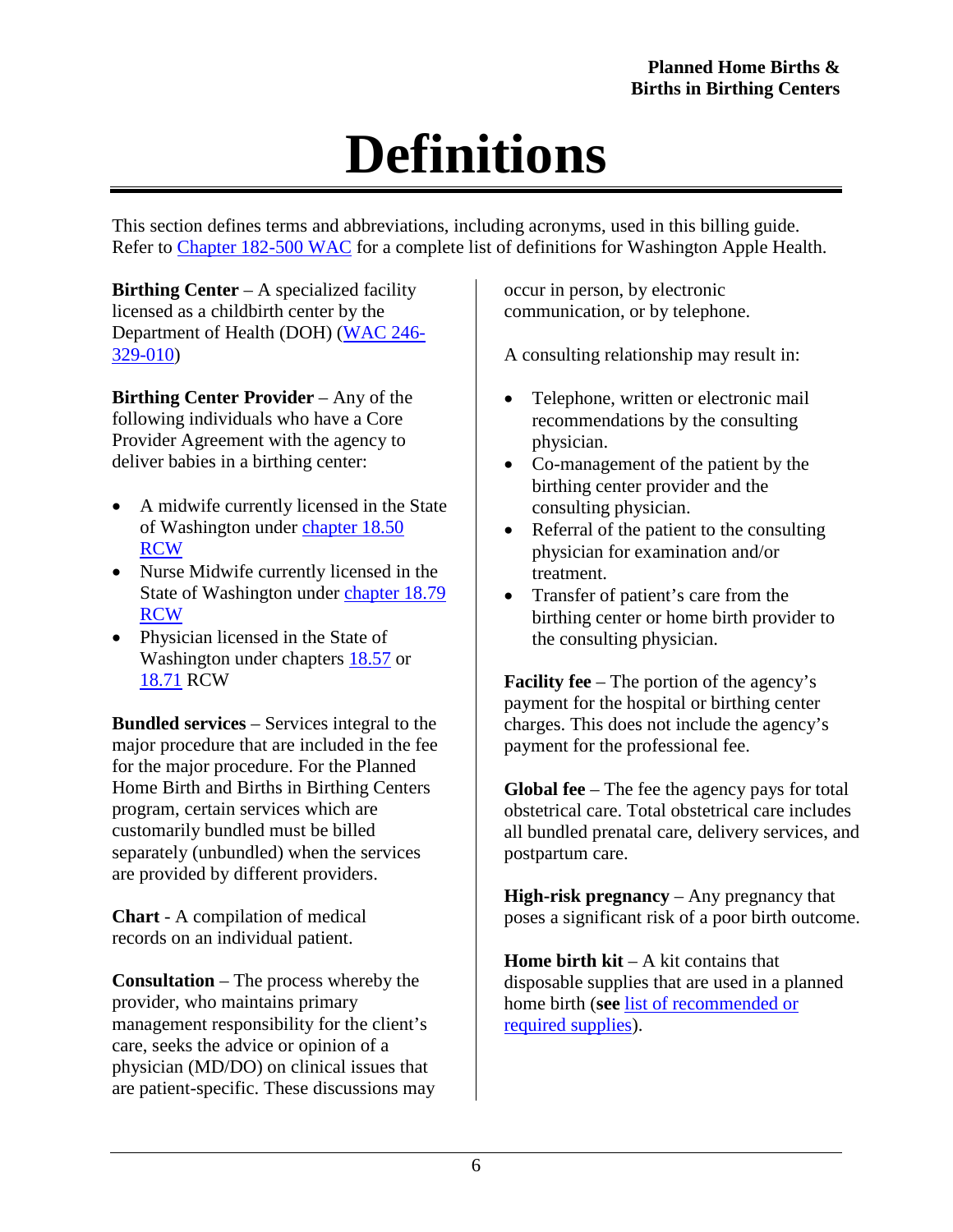#### **Home Birth Provider** -

- A midwife currently licensed in the State of Washington under [chapter 18.50 RCW](http://apps.leg.wa.gov/rcw/default.aspx?cite=18.50)
- A nurse-midwife currently licensed in the State of Washington under [chapter 18.79](http://apps.leg.wa.gov/rcw/default.aspx?cite=18.79) [RCW](http://apps.leg.wa.gov/rcw/default.aspx?cite=18.79)
- A physician licensed in the State of Washington under chapters [18.57](http://apps.leg.wa.gov/rcw/default.aspx?cite=18.57) or [18.71](http://apps.leg.wa.gov/rcw/default.aspx?cite=18.71) RCW who has qualified to become a home birth provider who will deliver babies in a home setting, and has signed a core provider agreement with the Health Care Authority

**Midwife** – An individual possessing a valid, current license to practice midwifery in the State of Washington as provided in [chapter](http://apps.leg.wa.gov/rcw/default.aspx?cite=18.50) [18.50 RCW,](http://apps.leg.wa.gov/rcw/default.aspx?cite=18.50) or an individual recognized by the Washington Nursing Care Quality Assurance Commission as a certified nurse midwife as provided in [chapter 18.79 RCW](http://apps.leg.wa.gov/rcw/default.aspx?cite=18.79) and [chapter 246-834 WAC.](http://apps.leg.wa.gov/wac/default.aspx?cite=246-834)

**Planned home birth** – A natural birth that takes place in a home setting and is assisted by a qualified licensed midwife, certified nurse midwife who is licensed as an ARNP, or a physician.

**Professional Fee** – The portion of the agency's payment for services that rely on the provider's professional skill, or training, or the part of the reimbursement that recognizes the provider's cognitive skill.

**Record** – Dated reports supporting claims for medical services provided in an office, nursing facility, hospital, outpatient, emergency room, or other place of service.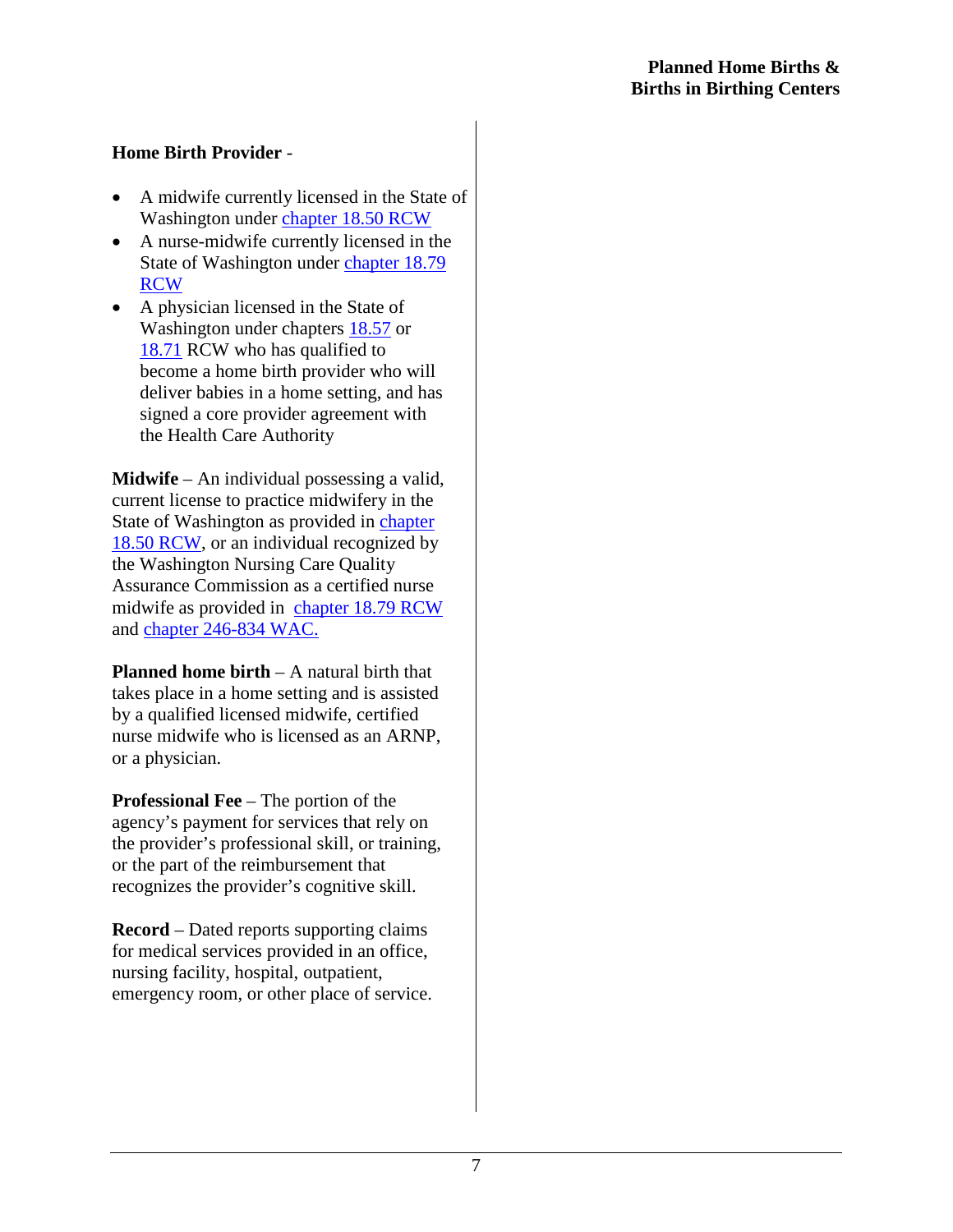# **Program Overview**

# <span id="page-8-1"></span><span id="page-8-0"></span>**What does the Planned Home Births and Births in Birthing Centers program provide?**

The Planned Home Births and Births in Birthing Centers program provides a safe alternative delivery setting to pregnant agency clients who are at **low-risk** for adverse birth outcomes. These services promote access to care by allowing low-risk clients to give birth in an out-of-hospital setting.

# <span id="page-8-2"></span>**When does the agency cover Planned Home Births and Births in Birthing Centers?**

[\(WAC 182-533-0600\(](http://apps.leg.wa.gov/wac/default.aspx?cite=182-533-0600)1))

The agency covers planned home births and births in birthing centers for its clients when the client and the maternity care provider choose to have a home birth or to give birth in an agencyapproved birthing center and the client:

- Is eligible for categorically needy (CN) or medically needy (MN) scope of care (see [Client Eligibility\)](#page-12-0).
- Has an agency-approved home birth provider who has accepted responsibility for the planned home birth or a provider who has accepted responsibility for a birth in an agency-approved birthing center.
- Is expected to deliver the child vaginally and without complication (i.e., with a low risk of adverse birth outcome).
- Passes agency's risk screening criteria. (For risk screening criteria, see Prenatal [Management/Risk Screening Guidelines\)](#page-18-0).

What are the requirements to be an agency-approved birthing center facility? [\(WAC 182-533-0600\(](http://apps.leg.wa.gov/wac/default.aspx?cite=182-533-0600)3))

An agency-approved birthing center facility must:

• Be licensed as a childbirth center by the Department of Health (DOH) as defined in chapter [246-329-010](http://apps.leg.wa.gov/wac/default.aspx?cite=246-329-010) WAC.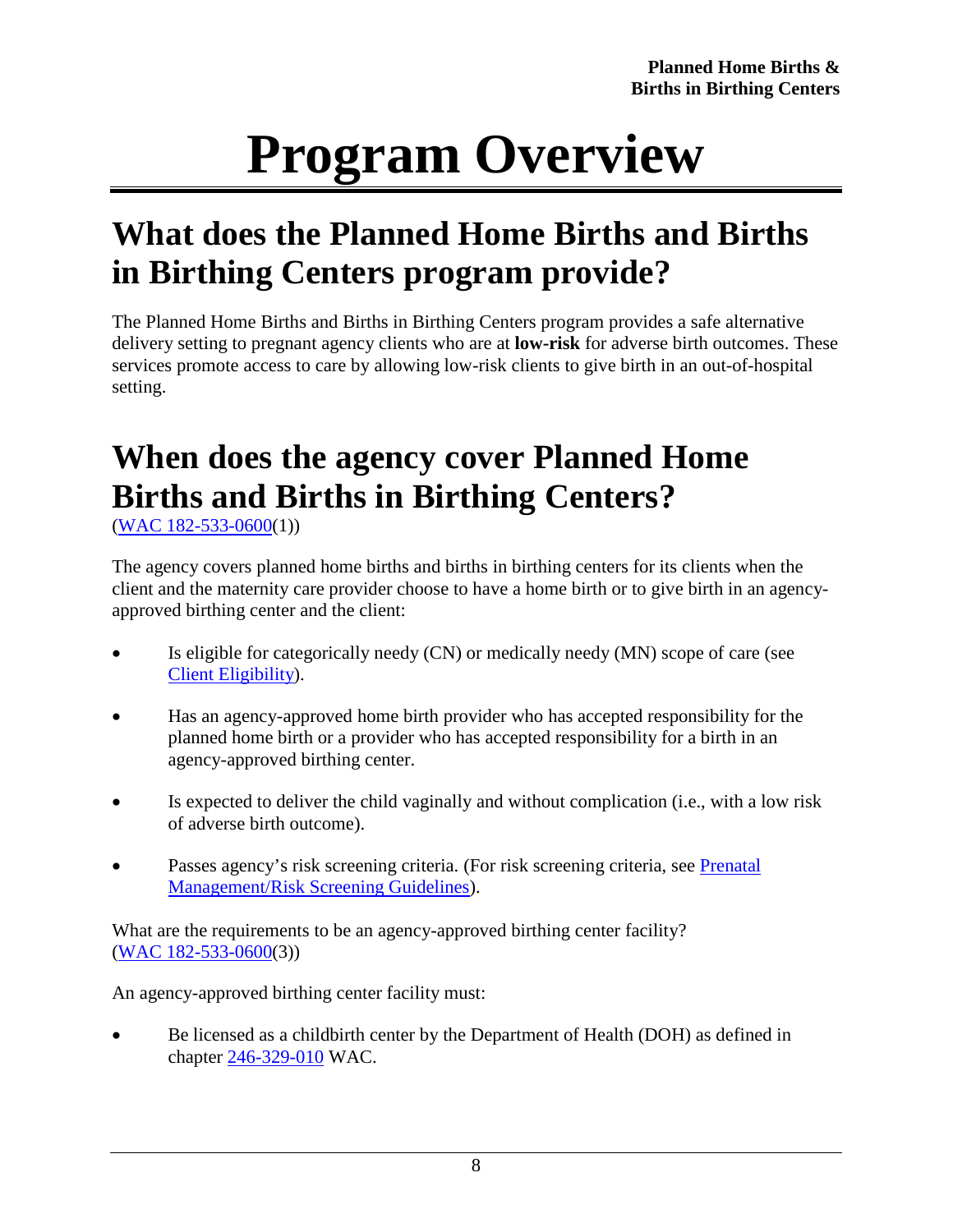- Be specifically approved by the agency to provide birthing center services (see Resources [Available](#page-5-0) for a list of approved centers).
- Have a valid core provider agreement (CPA) with the agency.
- Maintain standards of care required by DOH for licensure.

## <span id="page-9-0"></span>**What are the requirements to be an agencyapproved planned home birth provider or birthing center provider?**

 $(WAC 182 - 533 - 0600(2), (5), and (6))$ 

Agency-approved planned home birth providers and birthing center providers must:

- Have a core provider agreement (CPA) with the agency.
- Be licensed in the State of Washington as a:
	- $\checkmark$  Midwife under [chapter 18.50 RCW](http://apps.leg.wa.gov/rcw/default.aspx?cite=18.50)<br> $\checkmark$  Nurse midwife under chapter 18.79
	- V Nurse midwife under [chapter 18.79 RCW](http://apps.leg.wa.gov/rcw/default.aspx?cite=18.79)<br>Physician under chapters 18.57 or 18.71 R
	- Physician under chapters [18.57](http://apps.leg.wa.gov/rcw/default.aspx?cite=18.57) or [18.71](http://apps.leg.wa.gov/rcw/default.aspx?cite=18.71) RCW
- Have evidence of current cardiopulmonary resuscitation (CPR) training for:
	- $\checkmark$  Adult CPR
	- Neonatal resuscitation
- Have current, written and appropriate plans for consultation, emergency transfer, and transport of client and/or newborn to a hospital.
- Obtain from the client a signed informed consent form, including the criteria listed in [Authorization,](#page-25-0) in advance of the birth.
- Follow the agency's Risk Screening Guidelines (see Prenatal Management/Risk [Screening Guidelines\)](#page-18-0) and consult with or refer the client or newborn to a physician or hospital when medically appropriate.
- Make appropriate referral of the newborn for pediatric care and medically necessary follow-up care.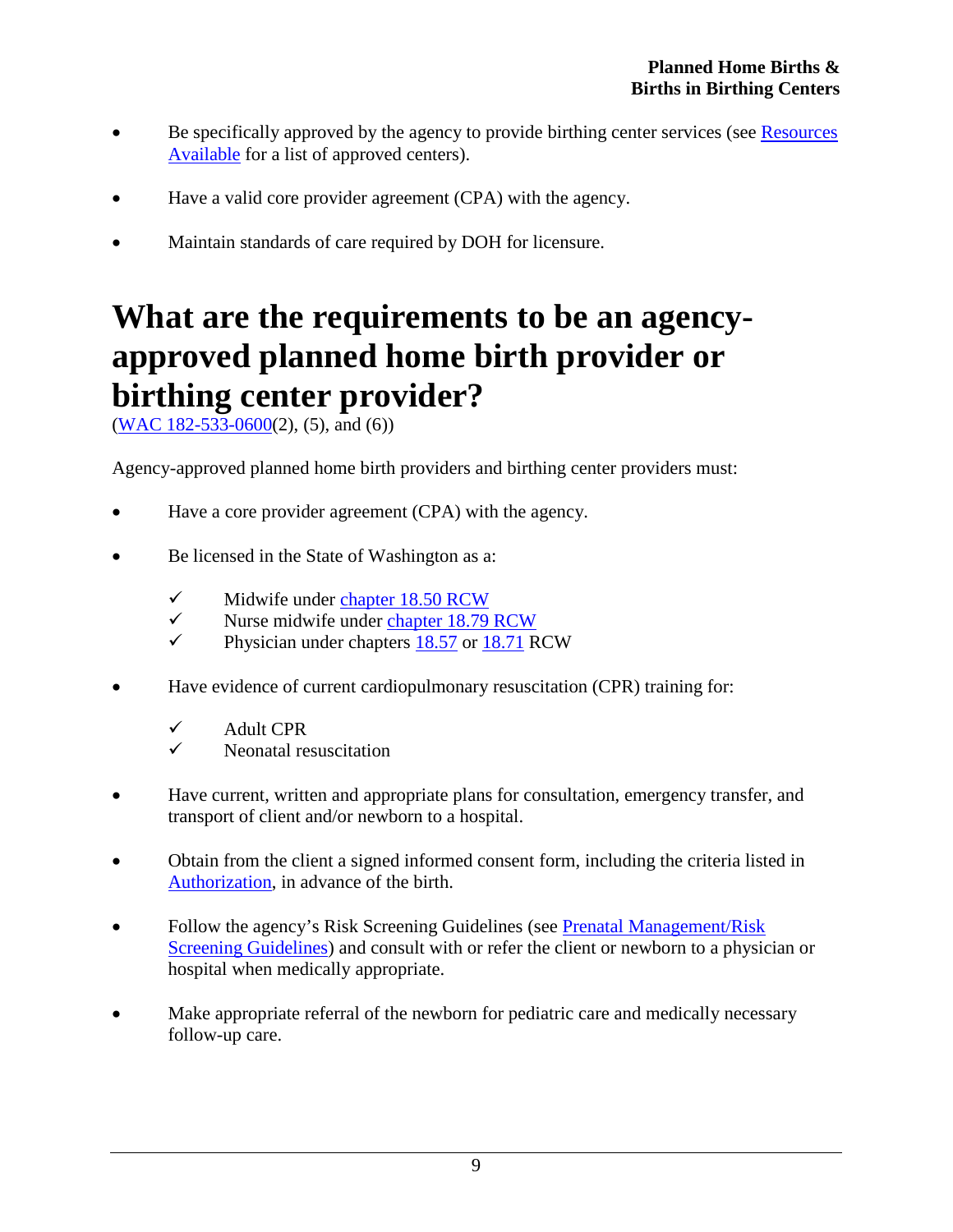• Inform parents of the benefits of a newborn screening test and offer to send the newborn's blood sample to DOH for testing (the parent may refuse this service). DOH will bill the agency for payments of HCPCS code S3620.

In addition, agency-approved home birth providers must send the following documentation to the Planned Home Birth and Birthing Center Program Manager (see [Resources Available\):](#page-5-0)

- A certificate of current license as midwife or licensed nurse midwife.
- The names and national provider identifier (NPI) number of back up midwives that are current Washington Apple Health providers and will provide 24 hour-per-day coverage.
- Documentation of local area emergency medical services and emergency response capability in the area.
- Professional consultation plan and referral.
- A copy of the midwife's informed consent that includes newborn screening, prophylactic eye ointment, and vitamin K injection.
- Documentation of participation in a formal, state sanctioned, quality assurance/improvement program or professional liability review process (e.g., programs offered by Joint Underwriting Association (JUA), Midwives' Association of Washington State).
- Copy of the of the midwife's and/or birthing center's professional liability policy.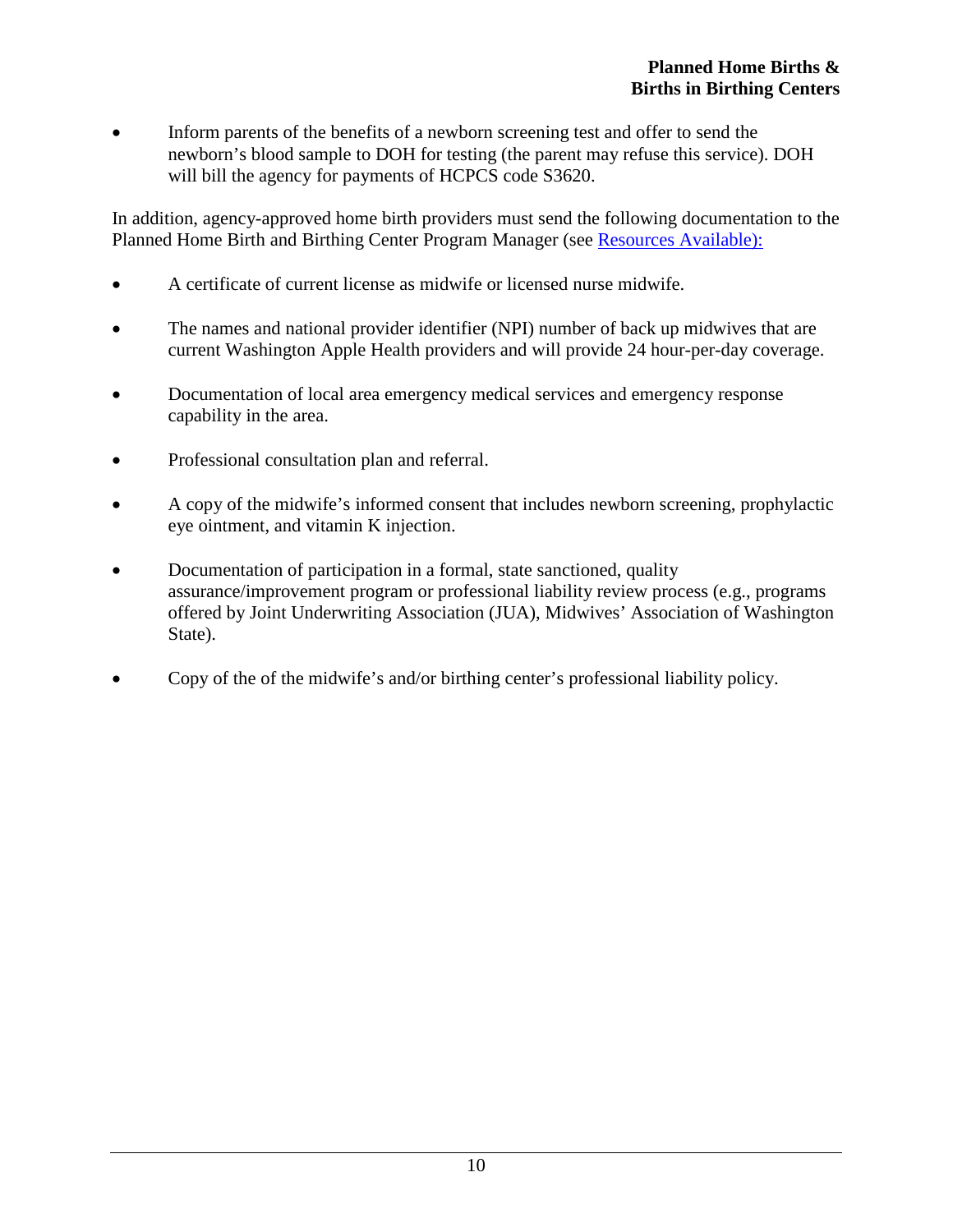## <span id="page-11-0"></span>**What equipment, supplies, and medications are recommended or required for a planned home birth?**

#### **Nondisposable equipment:**

Adult mask and oral airway Fetoscope and/or Doppler device (with extra batteries if only Doppler) Oxygen tank with tubing and flow meter Neonatal resuscitation mask and bag Portable light source Portable oral suction device for infant Sterile birth instruments Sterile instruments for episiotomy and repair Stethoscope and sphygmomanometer Tape measure Thermometer Timepiece with second hand O2 saturation monitor

#### **Medications available:**

Pitocin, 10 U/ml Methergine, 0.2 mg/ml Epinephrine, 1:1000 MgSO4, 50% solution, minimum 2-each of 5gms in 10 cc vials Local anesthetic for perineal repair Vitamin K, neonatal dosage (1 mg/0.5 ml) IV fluids, one or more liters of LR

#### **Recommended home-birth-kit supplies:**

IV set-up supplies Venipuncture supplies Urinalysis supplies - clean catch cups and dipsticks Injection supplies suitable for maternal needs

Injection supplies suitable for neonatal needs Clean gloves Sterile gloves: pairs and/or singles in appropriate size Sterile urinary catheters Sterile infant bulb syringe Sterile cord clamps, binding equipment or umbilical tape Antimicrobial solution(s) for cleaning exam room and client bathroom Antimicrobial solution(s)/brush for hand cleaning Sterile amniohooks or similar devices Cord blood collection supplies Appropriate device for measuring newborn's blood sugar values Suture supplies Sharps disposal container, and means of storage and disposal of sharps Means of disposal of placenta

#### **Required home-birth-kit supplies:**

Neonatal ophthalmic ointment (or other approved eye prophylaxis)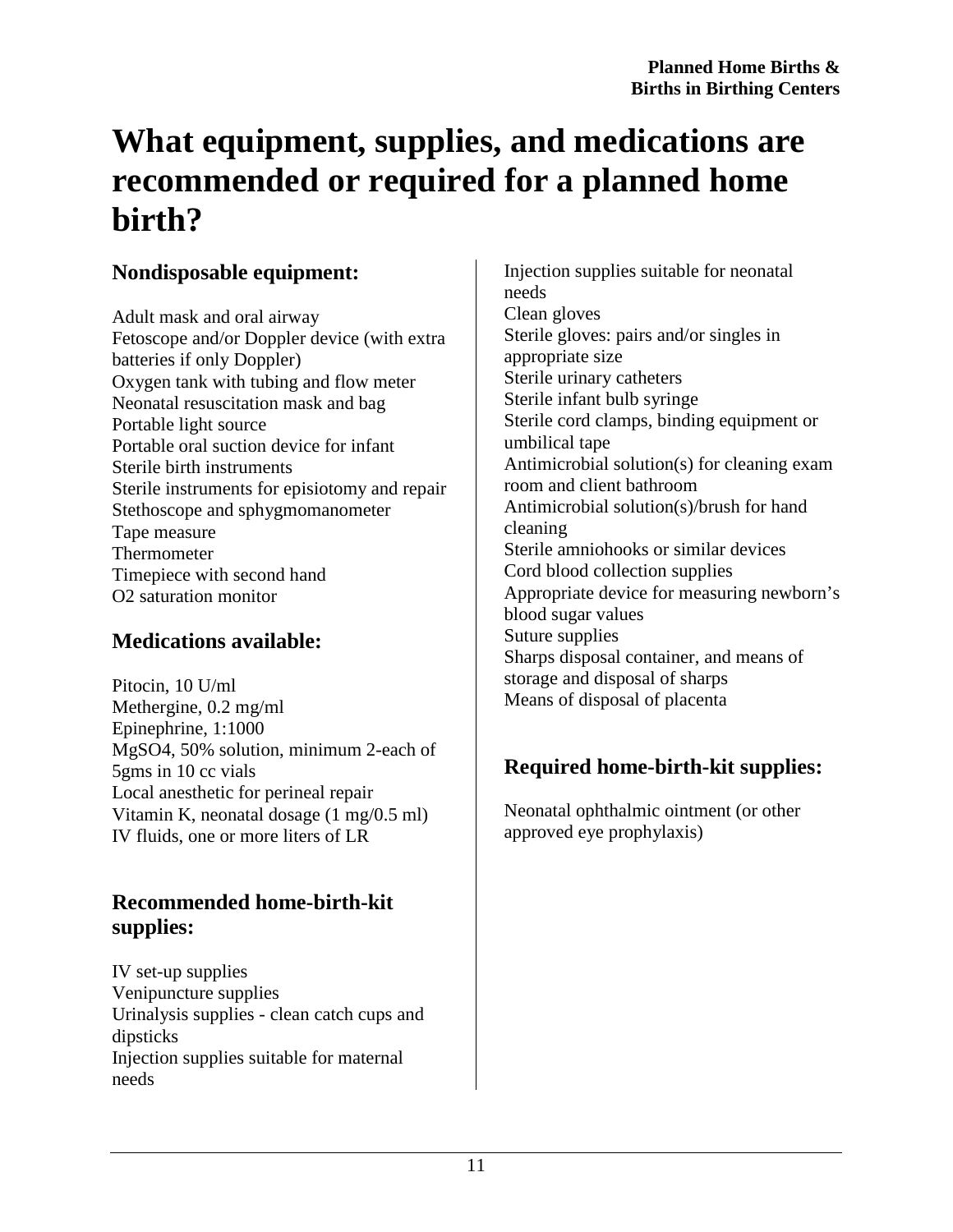# **Client Eligibility**

<span id="page-12-0"></span>Most Apple Health clients are enrolled in an agency-contracted managed care organization (MCO). This means that Apple Health pays a monthly premium to an MCO for providing preventative, primary, specialty, and other health services to Apple Health clients. Clients in managed care must see only providers who are in their MCO's provider network, unless prior authorized or to treat urgent or emergent care. See the agency's [Apple Health managed care page](https://www.hca.wa.gov/billers-providers/programs-and-services/managed-care) for further details.

> **It is important to always check a client's eligibility prior to providing any services because it affects who will pay for the services.**

# <span id="page-12-1"></span>**How do I verify a client's eligibility?**

Check the client's Services Card or follow the two-step process below to verify that a client has Apple Health coverage for the date of service and that the client's benefit package covers the applicable service. This helps prevent delivering a service the agency will not pay for.

Is the client enrolled in an agency-contracted managed care organization (MCO), in a behavioral health organization (BHO), or is the client receiving services through fee-for-service (FFS) Apple Health?

#### **Verifying eligibility is a two-step process:**

**Step 1. Verify the patient's eligibility for Apple Health.** For detailed instructions on verifying a patient's eligibility for Apple Health, see the *Client Eligibility, Benefit Packages, and Coverage Limits* section in the agency's [ProviderOne Billing and](http://www.hca.wa.gov/node/311)  [Resource](http://www.hca.wa.gov/node/311) Guide.

> If the patient is eligible for Apple Health, proceed to **Step 2**. If the patient is **not** eligible, see the note box below.

**Step 2. Verify service coverage under the Apple Health client's benefit package.** To determine if the requested service is a covered benefit under the Apple Health client's benefit package, see the agency's [Program Benefit Packages and Scope of Services](http://www.hca.wa.gov/node/2391) webpage.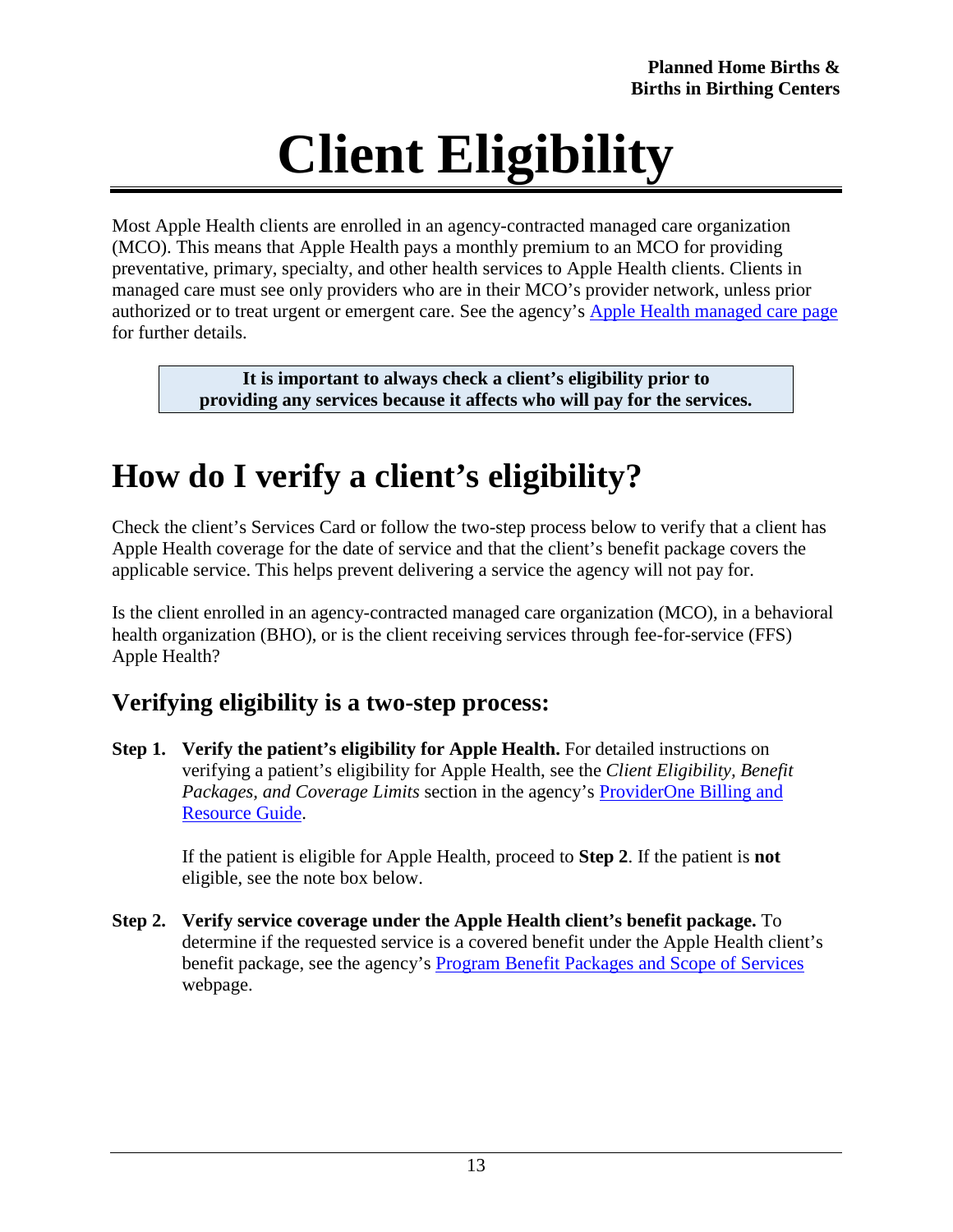**Note:** Patients who are not Apple Health clients may submit an application for health care coverage in one of the following ways:

- 1. By visiting the Washington Healthplanfinder's website at: [www.wahealthplanfinder.org](http://www.wahealthplanfinder.org/)
- 2. By calling the Customer Support Center toll-free at: 855-WAFINDER (855-923-4633) or 855-627-9604 (TTY)
- 3. By mailing the application to: Washington Healthplanfinder PO Box 946 Olympia, WA 98507

In-person application assistance is also available. To get information about inperson application assistance available in their area, people may visit [www.wahealthplanfinder.org](http://www.wahealthplanfinder.org/) or call the Customer Support Center.

# <span id="page-13-0"></span>**Are clients enrolled in an agency-contracted managed care organization eligible?**

[\(WAC 182-533-0400\(](http://apps.leg.wa.gov/wac/default.aspx?cite=182-533-0400)2))

**Yes.** When verifying eligibility using ProviderOne, if the client is enrolled in an agencycontracted managed care organization (MCO), managed care enrollment will be displayed on the client benefit inquiry screen in ProviderOne.

All services must be requested directly through the client's Primary Care Provider (PCP), except in the area of women's health care services. For certain services, such as maternity and gynecological care, clients may go directly to a specialist in women's health without a referral from the client's PCP. However, the provider must be within the client's MCO's provider network.

The client must obtain all medical services covered under an agency-contracted MCO through designated facilities or providers. The MCO is responsible for:

- Payment of covered services
- Payment of services referred by a provider participating with the MCO to an outside provider

Contact the agency-contracted MCO and the PCP for additional information on providers, including participating hospitals and birthing facilities. Clients can contact their MCO by calling the telephone number provided to them.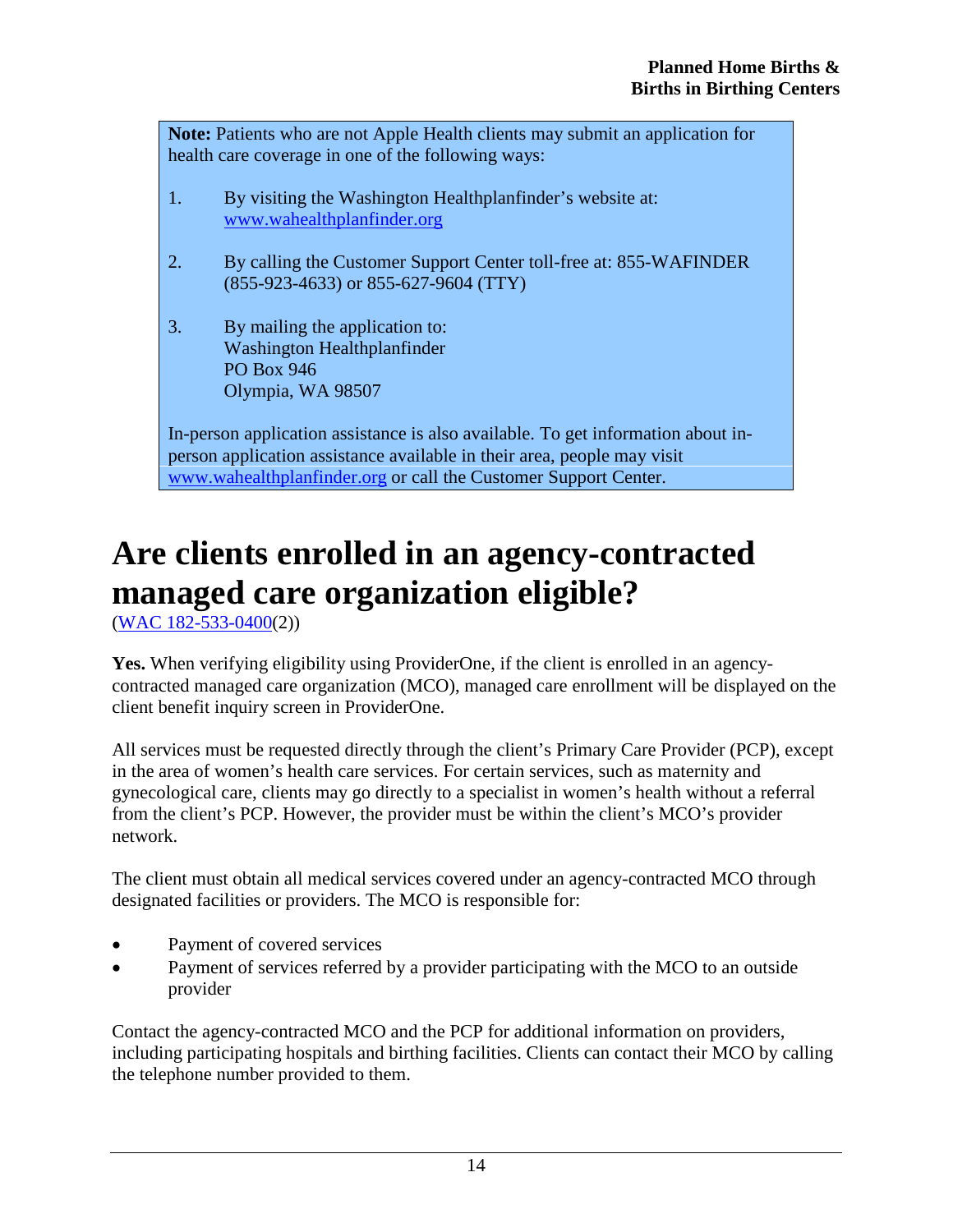If the client's obstetrical provider is not contracted with the client's agency-contracted MCO, the provider will not be paid for services unless a referral is obtained from the MCO. For assistance or questions, the client can call the phone number provided by the MCO.

**Note:** To prevent billing denials, check the client's eligibility prior to scheduling services and at the time of the service and make sure proper authorization or referral is obtained from the agency-contracted MCO. See the agency's [ProviderOne Billing](http://www.hca.wa.gov/node/311)  [and Resource Guide](http://www.hca.wa.gov/node/311) for instructions on how to verify a client's eligibility.

#### <span id="page-14-0"></span>**Managed care enrollment**

Apple Health (Medicaid) places clients into an agency-contracted MCO the same month they are determined eligible for managed care as a new or renewing client. This eliminates a person being placed temporarily in FFS while they are waiting to be enrolled in an MCO or reconnected with a prior MCO. This enrollment policy also applies to clients in FFS who have a change in the program they are eligible for.

New clients are those initially applying for benefits or those with changes in their existing eligibility program that consequently make them eligible for Apple Health managed care. Renewing clients are those who have been enrolled with an MCO but have had a break in enrollment and have subsequently renewed their eligibility.

#### **Checking eligibility**

- Providers must check eligibility and know when a client is enrolled and with which MCO. For help with enrolling, clients can refer to the Washington Healthplanfinder's [Get](http://www.wahbexchange.org/new-customers/application-support/customer-support-network/)  [Help Enrolling](http://www.wahbexchange.org/new-customers/application-support/customer-support-network/) page.
- MCOs have retroactive authorization and notification policies in place. The provider must know the MCO's requirements and be compliant with the MCO's policies.

#### <span id="page-14-1"></span>**Behavioral Health Organization (BHO)**

The Department of Social and Health Services (DSHS) manages the contracts for behavioral health services (mental health and substance use disorder) for eight of the Regional Service Areas (RSAs) in the state. The remaining regions have [fully integrated managed care \(FIMC\).](https://www.hca.wa.gov/free-or-low-cost-health-care/apple-health-medicaid-coverage/apple-health-managed-care#changes-to-apple-health-managed-care)

See the agency's [Mental Health Services Billing Guide](https://www.hca.wa.gov/billers-providers/claims-and-billing/professional-rates-and-billing-guides#m) for details.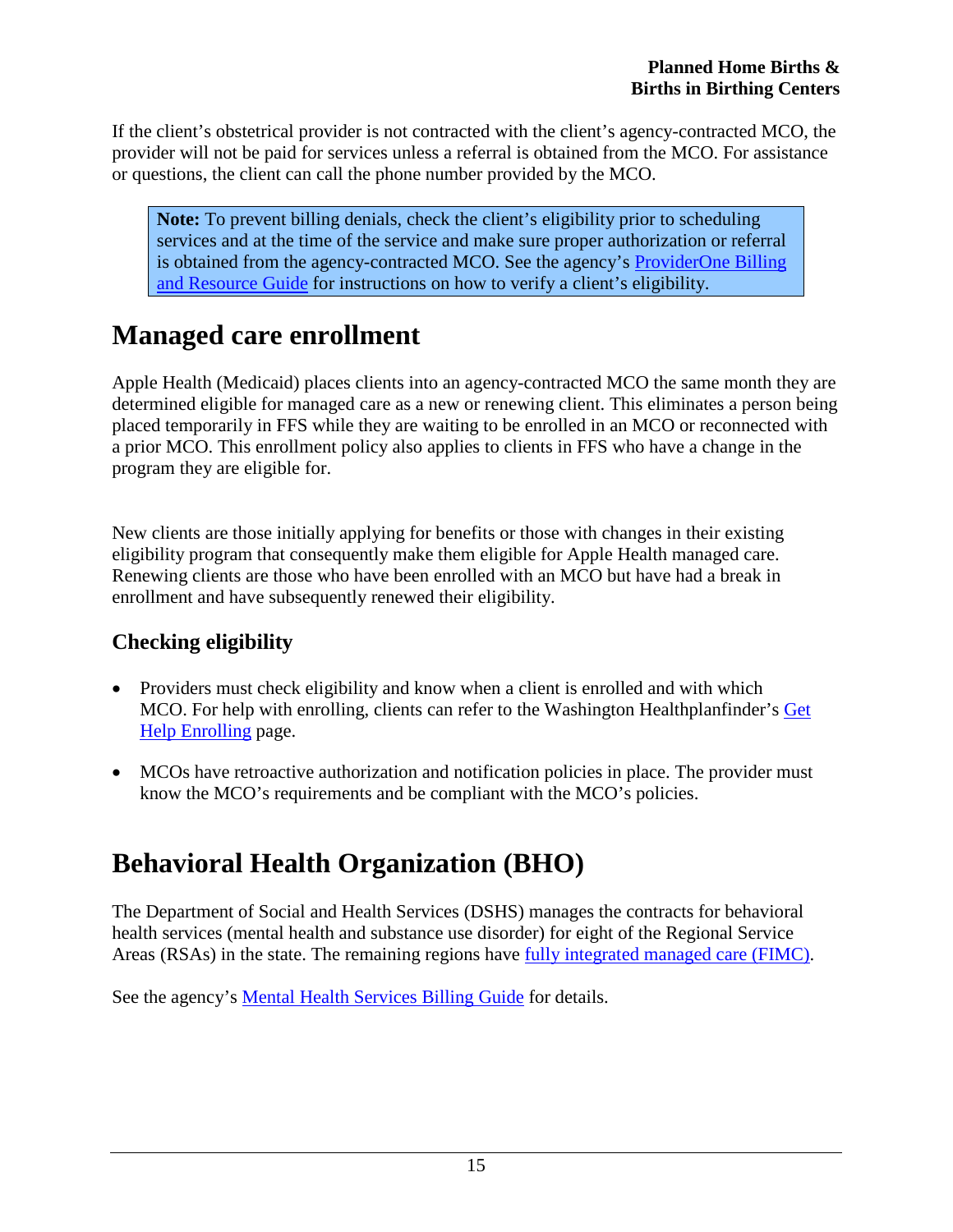#### <span id="page-15-0"></span>**Fully Integrated Managed Care (FIMC)**

For clients who live in an FIMC region, all physical health services, mental health services, and drug and alcohol treatment are covered and coordinated by the client's agency-contracted MCO. The BHO will not provide behavioral health services in these counties.

Clients living in an FIMC region will enroll with an MCO of their choice that is available in that region. If the client does not choose an MCO, the client will be automatically enrolled into one of the available MCOs, unless the client is American Indian/Alaska Native (AI/AN). Clients currently enrolled in one of the available MCOs in their region may keep their enrollment when the behavioral health services are added.

**Effective July 1, 2017, American Indian/Alaska Native (AI/AN)** clients living in an FIMC region of Washington may choose to enroll in one of the agencycontracted MCOs available in that region or they may choose to receive all these services through Apple Health FFS. If they do not choose an MCO, they will be automatically enrolled into Apple Health FFS for all their health care services, including comprehensive behavioral health services. See the agency's [American](https://www.hca.wa.gov/free-or-low-cost-health-care/apple-health-medicaid-coverage/american-indianalaska-native)  [Indian/Alaska Native webpage.](https://www.hca.wa.gov/free-or-low-cost-health-care/apple-health-medicaid-coverage/american-indianalaska-native)

For more information about the services available under the FFS program, see the agency's [Mental Health Services Billing Guide](https://www.hca.wa.gov/billers-providers/claims-and-billing/professional-rates-and-billing-guides#m) and the [Substance Use Disorder](https://www.hca.wa.gov/billers-providers/claims-and-billing/professional-rates-and-billing-guides#s)  [Billing Guide.](https://www.hca.wa.gov/billers-providers/claims-and-billing/professional-rates-and-billing-guides#s)

For full details on FIMC, see the agency's [Changes to Apple Health managed care webpage.](https://www.hca.wa.gov/free-or-low-cost-health-care/apple-health-medicaid-coverage/apple-health-managed-care#changes-to-apple-health-managed-care)

#### **FIMC Regions**

Clients who reside in either of the following two FIMC regions and who are eligible for managed care enrollment must choose an available MCO in their region. Specific details, including information about mental health crisis services, can be found on the agency's [Apple Health](https://www.hca.wa.gov/billers-providers/programs-and-services/managed-care)  [managed care webpage.](https://www.hca.wa.gov/billers-providers/programs-and-services/managed-care)

**North Central Region – Douglas, Chelan and Grant Counties Effective January 1, 2018,** the agency will implement the second FIMC region known as the North Central Region, which includes Douglas, Chelan, and Grant Counties.

#### **Southwest Washington Region – Clark and Skamania Counties**

**Effective April 1, 2016,** the agency implemented the first FIMC region known as the Southwest Washington Region, which includes Clark and Skamania Counties. Clients eligible for managed care enrollment choose to enroll in one of two available MCOs in this region.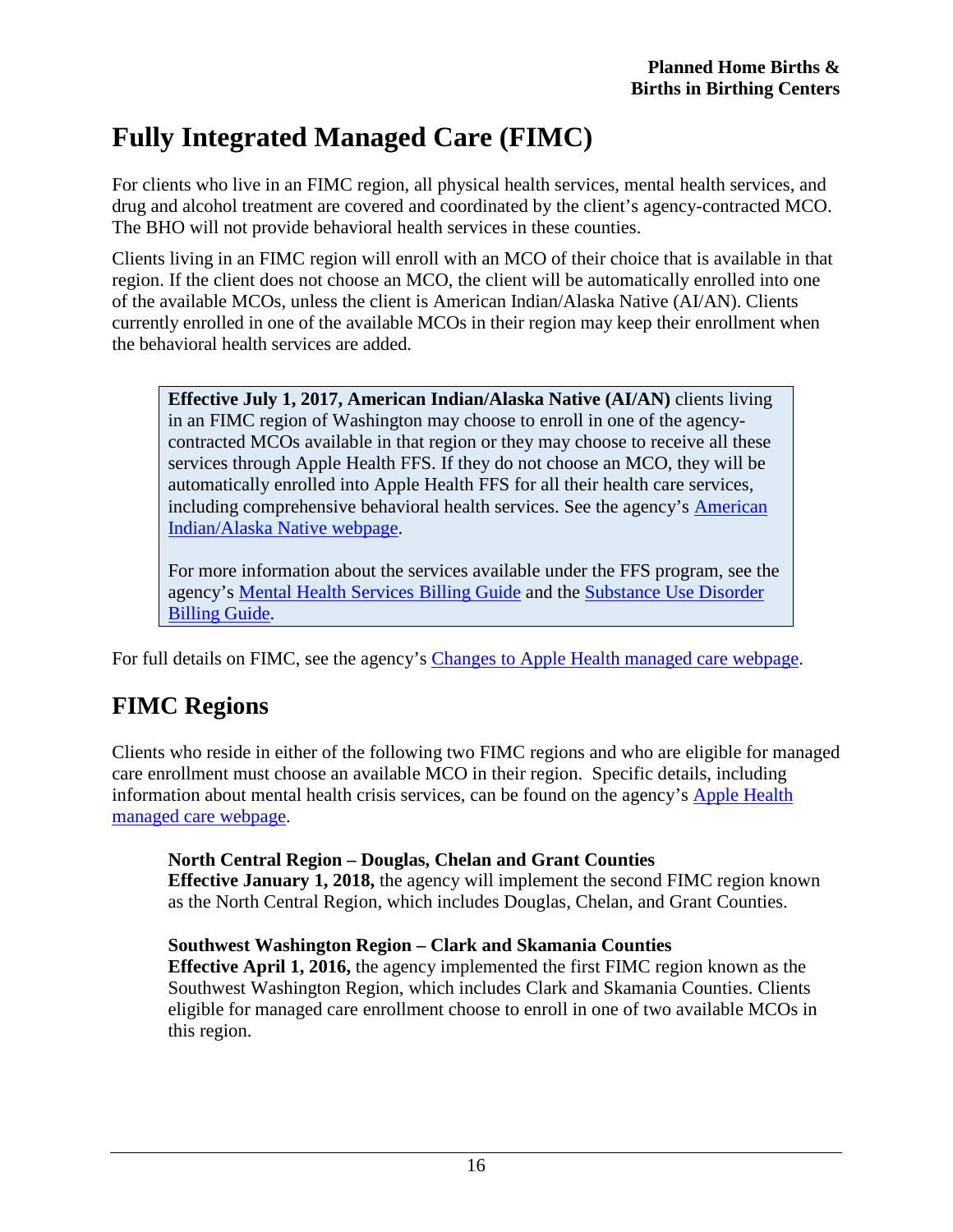#### <span id="page-16-0"></span>**Apple Health Foster Care (AHFC)**

Coordinated Care of Washington (CCW) provides all physical health care (medical) benefits, lower-intensity outpatient mental health benefits and care coordination for all Washington State foster care enrollees through a single, statewide managed care plan known as Apple Health Core Connections (AHCC).

Clients under this program are:

- Under the age of 21 who are in foster care (out of home placement)
- Under the age of 21 who are receiving adoption support
- Age 18-21 years old in extended foster care
- Age 18 to 26 years old who aged out of foster care on or after their  $18<sup>th</sup>$  birthday (alumni)

These clients are identified in ProviderOne as "**Coordinated Care Healthy Options Foster Care.**"

See the agency's [Apple Health managed care page,](https://www.hca.wa.gov/billers-providers/programs-and-services/managed-care) Apple Health Foster Care for further details.

## <span id="page-16-1"></span>**First Steps Program Services**

The First Steps program helps low-income pregnant clients get the health and social services they may need. These services help healthy mothers have healthy babies and are available as soon as a client knows the client is pregnant. First Steps services are supplemental services that include Maternity Support Services (MSS), Childbirth Education, and Infant Case Management (ICM). Eligible pregnant clients may receive Maternity Support Services (MSS) during pregnancy and through the post pregnancy period (the last day of the month from the  $60<sup>th</sup>$  day after the pregnancy ends).

## <span id="page-16-2"></span>**Maternity Support Services (MSS)/Infant Case Management (ICM)**

Maternity Support Services (MSS) are preventive health services for clients to have healthy pregnancies. Services include an assessment, education, intervention, and counseling. A team of community health nurses, nutritionists, behavioral health specialists and, in some agencies, community health workers, provide the services. The intent is to provide MSS as soon as possible in order to promote positive birth and parenting outcomes.

Pregnant clients with First Steps coverage can receive MSS during pregnancy and through the end of the second month following the end of the pregnancy. MSS can begin during the prenatal, delivery, or postpartum period.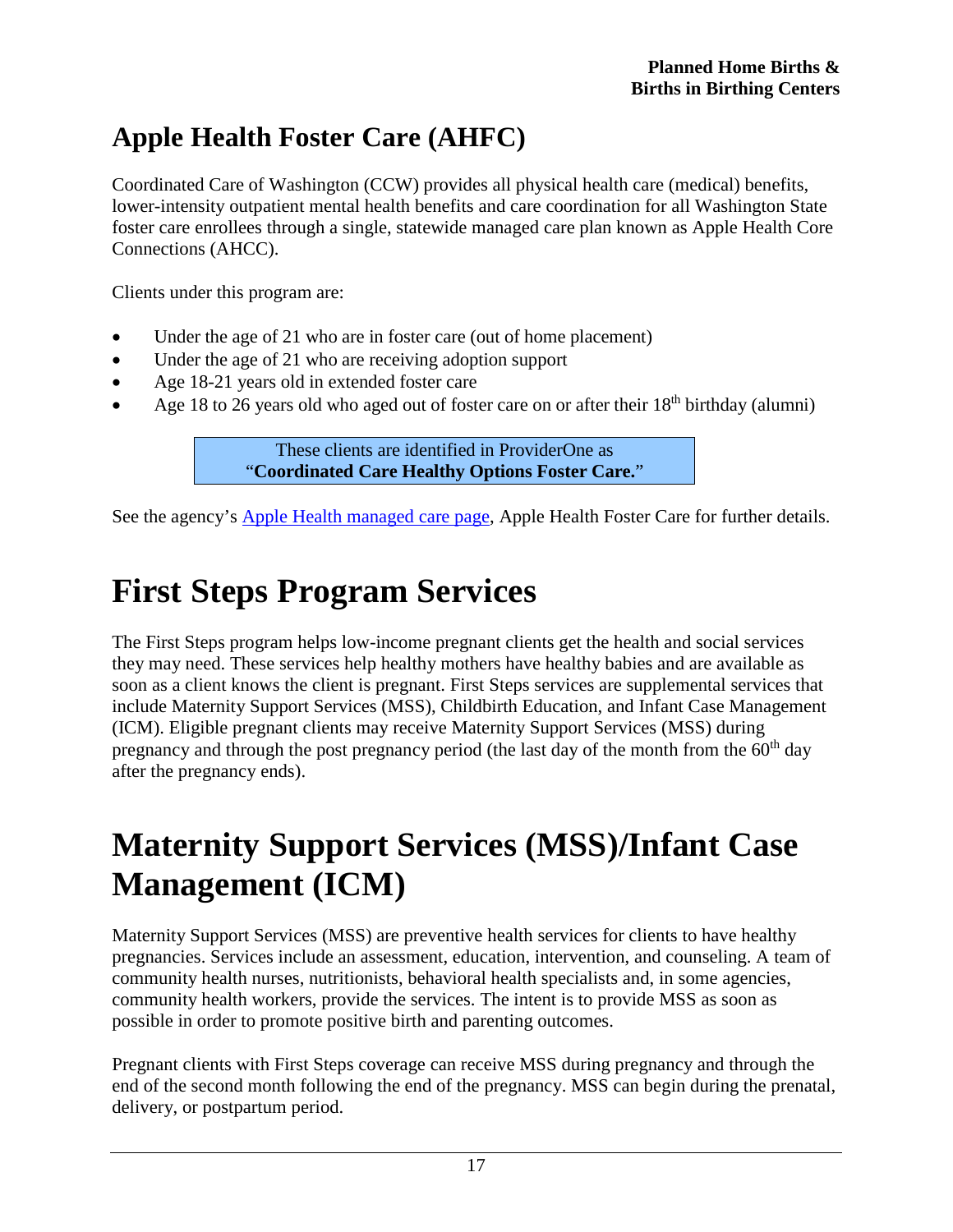Sometimes there are situations that may place infants at a higher risk of having problems. Infant Case Management (ICM) starts after the mother's MSS eligibility period ends (generally in the baby's third month). ICM can help a client's family learn to use the resources in the community so that the baby and family can thrive. ICM may start at any time during the child's first year. It will continue through the month of the infant's first birthday.

For further information on the MSS/ICM program, visit the [First Steps webpage](http://www.hca.wa.gov/node/796) and see the agency's [MSS/ICM Billing Guide.](http://www.hca.wa.gov/node/301#collapse28)

# <span id="page-17-0"></span>**Childbirth Education**

Childbirth education classes are available to all Medicaid eligible clients. Instruction takes place in a group setting and may be completed over several sessions. Childbirth education is intended to help the client and the client's support person to understand the changes the client is experiencing, what to anticipate prior to and during labor and delivery, and to help develop positive parenting skills. For further information on Childbirth Education, visit the First Steps webpage.

Also, see the agency's [Childbirth Education Billing](http://www.hca.wa.gov/node/301#collapse7) Guide.

For more information about First Steps services or to receive a list of contracted providers, contact the First Steps Program Manager at 360-725-1293 or the visit the [First Steps webpage.](http://www.hca.wa.gov/node/796)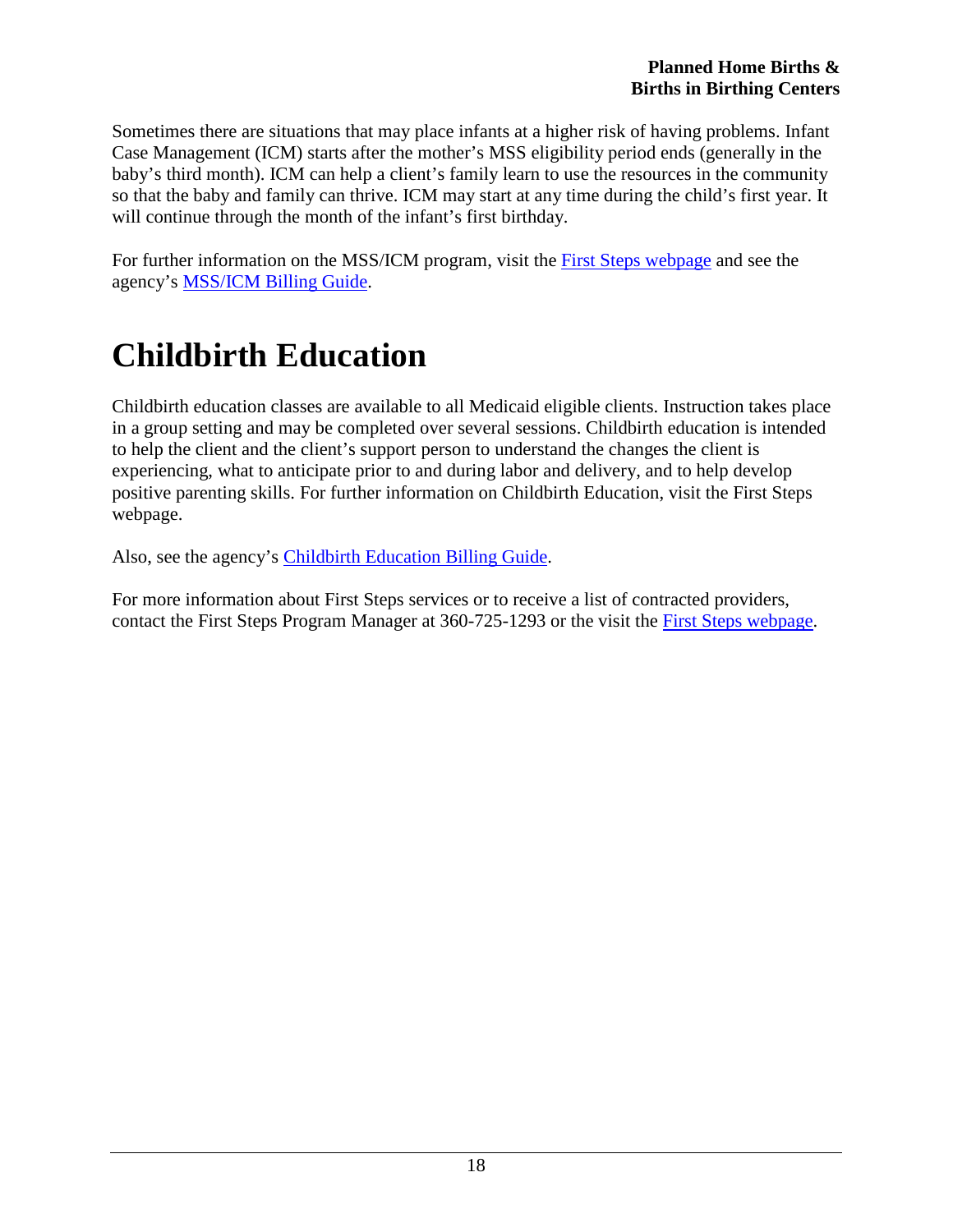# <span id="page-18-0"></span>**Prenatal Management and Risk Screening Guidelines**

## <span id="page-18-1"></span>**What are the risk screening criteria?**

 $(WAC 182 - 533 - 0600(1)(d))$ 

Providers must screen their clients for high-risk factors.

• The provider must consult with consulting physicians when appropriate. Follow the agency's [Risk Screening Criteria](#page-18-2) and [Indications for Consultation and Referral](#page-20-0) on the following pages.

To be reimbursed for CPT codes 99211 through 99215 with HCPCS modifier TH (Increased Monitoring Prenatal Management), the client's record must contain the appropriate ICD diagnosis code. See the agency's Program Policy Approved Diagnosis Codes for [Planned Home](http://www.hca.wa.gov/assets/billers-and-providers/planned_home_births_birthing_centers.pdf)  [Births and Birthing Centers.](http://www.hca.wa.gov/assets/billers-and-providers/planned_home_births_birthing_centers.pdf)

#### <span id="page-18-2"></span>**Risk screening criteria**

[\(WAC 182-533-0600\(](http://apps.leg.wa.gov/wac/default.aspx?cite=182-533-0600)7))

The following conditions are high-risk factors. The agency does not approve or cover planned home births or births in birthing centers for women with a history of or identified with any of these factors.

- Previous cesarean section
- Current alcohol and/or drug addiction or abuse
- Significant hematological disorders/coagulopathies
- History of deep venous thrombosis or pulmonary embolism
- Cardiovascular disease causing functional impairment
- Chronic hypertension
- Significant endocrine disorders including pre-existing diabetes (type I or type II)
- Hepatic disorders including uncontrolled intrahepatic cholestasis of pregnancy and/or abnormal liver function tests
- Isoimmunization, including evidence of Rh sensitization/platelet sensitization
- Neurologic disorders or active seizure disorders
- Pulmonary disease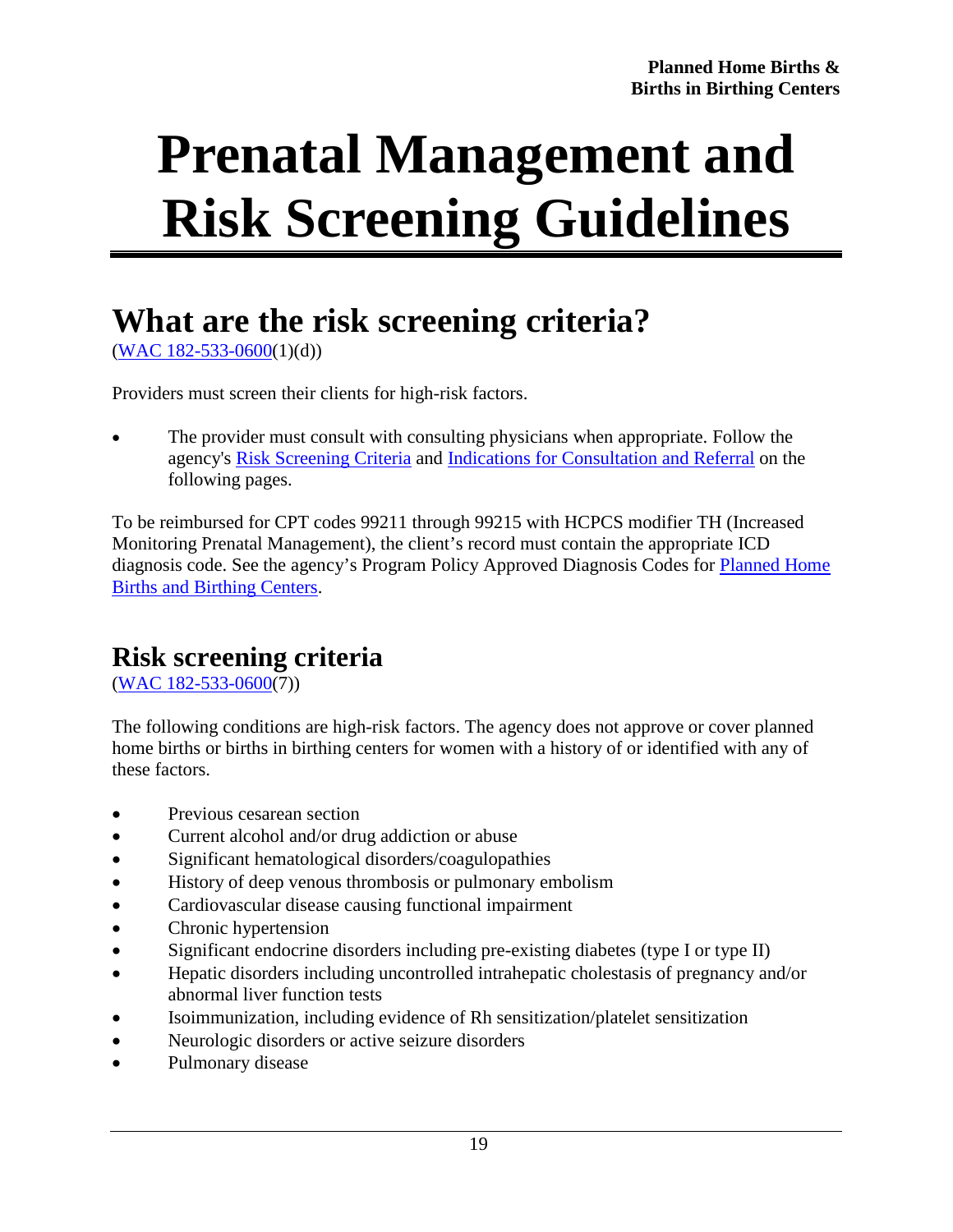- Renal disease
- Collagen-vascular diseases
- Current severe psychiatric illness
- Cancer affecting site of delivery
- Known multiple gestation
- Known breech presentation in labor with delivery not imminent
- Other significant deviations from normal as assessed by the provider

# <span id="page-19-0"></span>**Smoking Cessation for Pregnant Women**

[\(WAC 182-533-0400\(](http://apps.leg.wa.gov/wac/default.aspx?cite=182-533-0400)20))

For information about smoking cessation, see Behavior change intervention – smoking cessation in the [Physician-Related Services/Health Care Professional Services Billing](http://www.hca.wa.gov/billers-providers/claims-and-billing/hospital-rates-and-billing-guides) Guide.

# <span id="page-19-1"></span>**Prenatal Management/Consultation & Referral**

The definitions below apply to the following tables labeled [Prenatal indications for consultation](#page-20-0)  [and referral.](#page-20-0)

**Consultation -** The process whereby the provider, who maintains primary management responsibility for the client's care, seeks the advice or opinion of a physician on clinical issues that are patient-specific. These discussions may occur in person, by electronic communication, or by telephone. A consulting relationship may result in:

- Telephonic, written, or electronic mail recommendations by the MD/DO.
- Co-management of the patient by both the midwife and the MD/DO.
- Referral of the patient to the MD/DO for examination and/or treatment.
- Transfer of care of the patient from the midwife to the MD/DO.

**Referral -** The process by which the provider directs the client to a physician (MD/DO) for management (examination or treatment) of a particular problem or aspect of the client's care.

**Transfer of care** – The process by which the provider directs the client to a physician for complete management of the client's care.

The client must meet the agency's risk screening criteria in order to be covered for a planned home birth or a birth in a birthing center.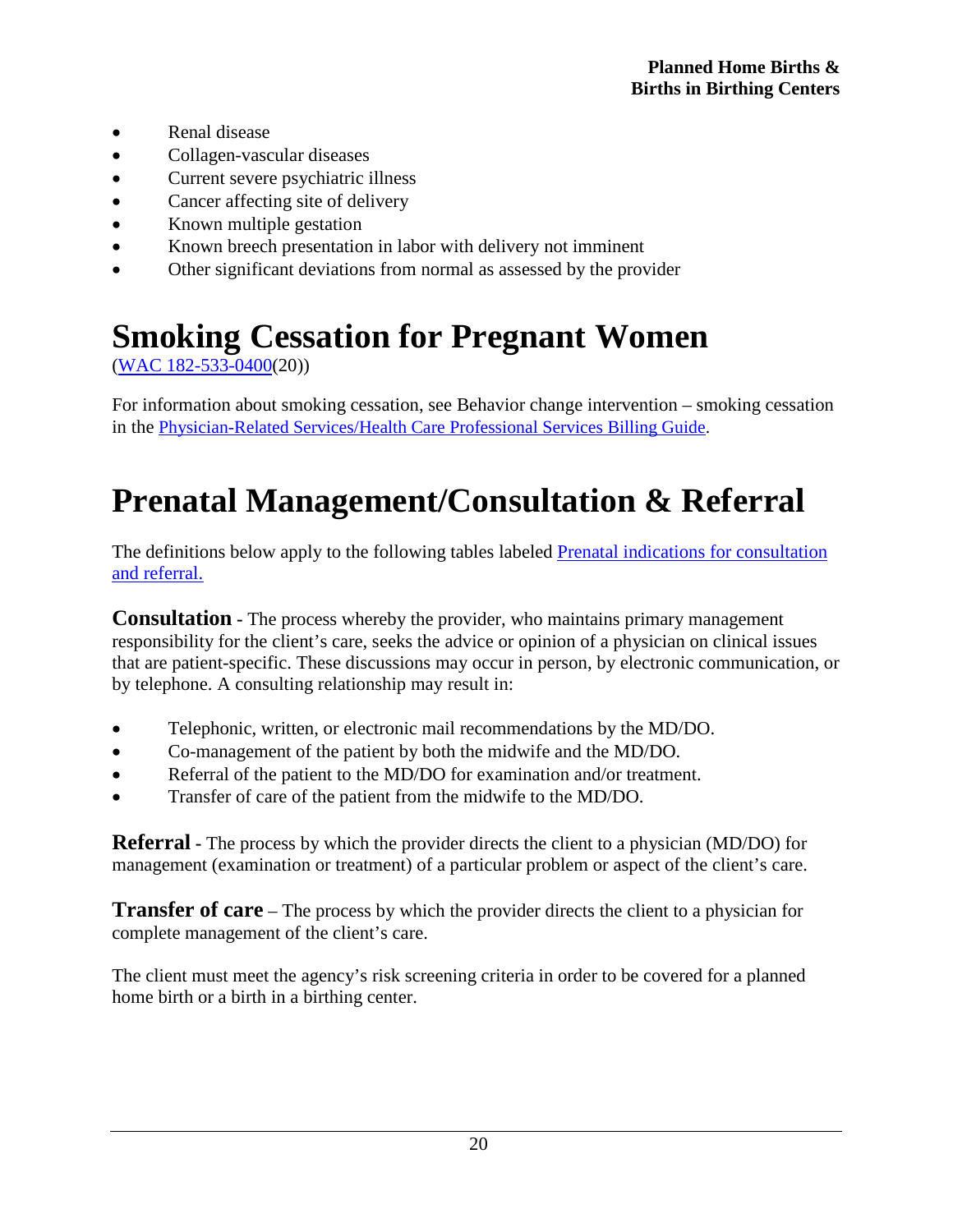**Note:** Providers are expected to screen out high-risk pregnancy by following the agency's risk screening guidelines. The conditions in the following *Indications for consultation and referral prenatal* table may require either a consultation or referral. Providers should use professional judgment in assessing and determining appropriate consultation or referral in case of an adverse situation. If a physician is the provider, he or she should consult with another physician as needed. Referrals to ARNPs are appropriate for treatment of simple infections.

## <span id="page-20-0"></span>**Prenatal indications for consultation and referral**

(Refers to the mother's care prior to the onset of labor)

#### **Conditions Requiring Consultation**

The agency requires physician (MD/DO) consultation and the client MAY require referral to a physician when the following conditions arise during the current pregnancy.

- Breech at 37 weeks
- Polyhydramnios/Oligohydramnios
- Significant vaginal bleeding
- Persistent nausea and vomiting causing a weight loss of  $> 15$  lbs.
- Post-dates pregnancy  $( > 42$  completed weeks)
- Fetal demise after twelve completed weeks gestation
- Significant size/dates discrepancies
- Abnormal fetal NST(non stress test)
- Abnormal ultrasound findings
- Acute pyelonephritis
- Infections, whose treatment is beyond the scope of the provider
- Evidence of large uterine fibroid that may obstruct delivery or significant structural uterine abnormality
- No prenatal care prior to the third trimester
- Other significant deviations from normal, as assessed by the provider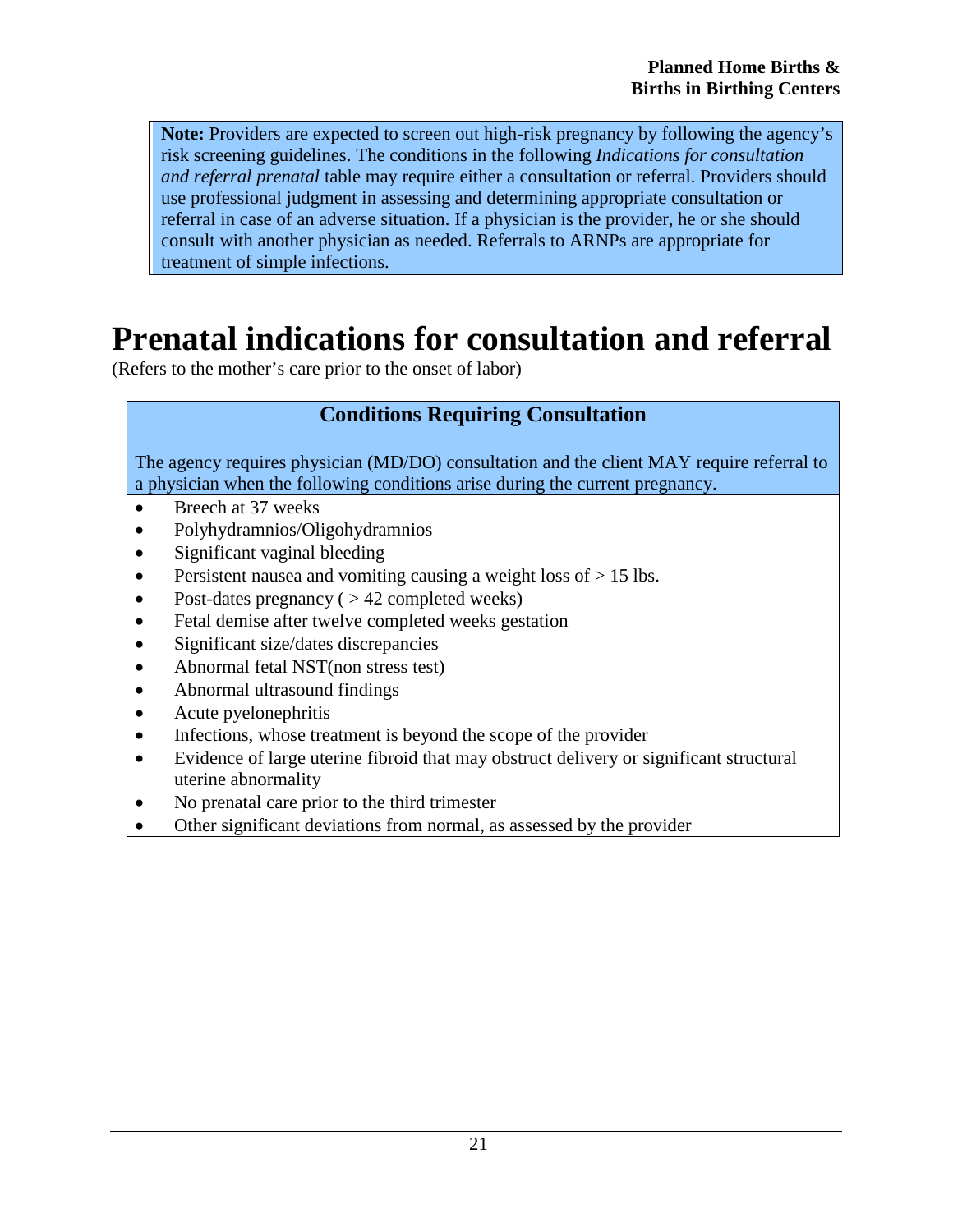The agency requires physician (MD/DO) consultation and referral when the following conditions arise during current pregnancy.

- Evidence of pregnancy induced hypertension  $(BP > 140/90)$  for more than six hours with client at rest)
- Hydatidiform mole (molar pregnancy)
- Gestational diabetes not controlled by diet
- Severe anemia unresponsive to treatment (Hgb  $<$  10, Hct  $<$  28)
- Known fetal anomalies or conditions affected by site of birth
- Noncompliance with the plan of care (e.g., frequent missed prenatal visits)
- Documented placental abnormalities, significant abruption past the  $1<sup>st</sup>$  trimester, or any evidence of previa in the third trimester
- Rupture of membranes before the completion of 37 weeks gestation
- Positive HIV antibody test
- Documented IUGR (intrauterine growth retardation)
- Primary genital herpes past the  $1<sup>st</sup>$  trimester
- Development of any of the high-risk conditions that are listed in [Risk screening criteria](#page-18-2)

### <span id="page-21-0"></span>**Intrapartum**

**(**Refers to the mother's care any time after the onset of labor, up to and including the delivery of the placenta)

#### **Conditions Requiring Consultation**

The agency requires physician consultation and the client MAY require referral to a physician and/or hospital when the following maternal conditions arise intrapartum.

- Prolonged rupture of membranes (>24 hours and not in active labor)
- Other significant deviations from normal as assessed by the provider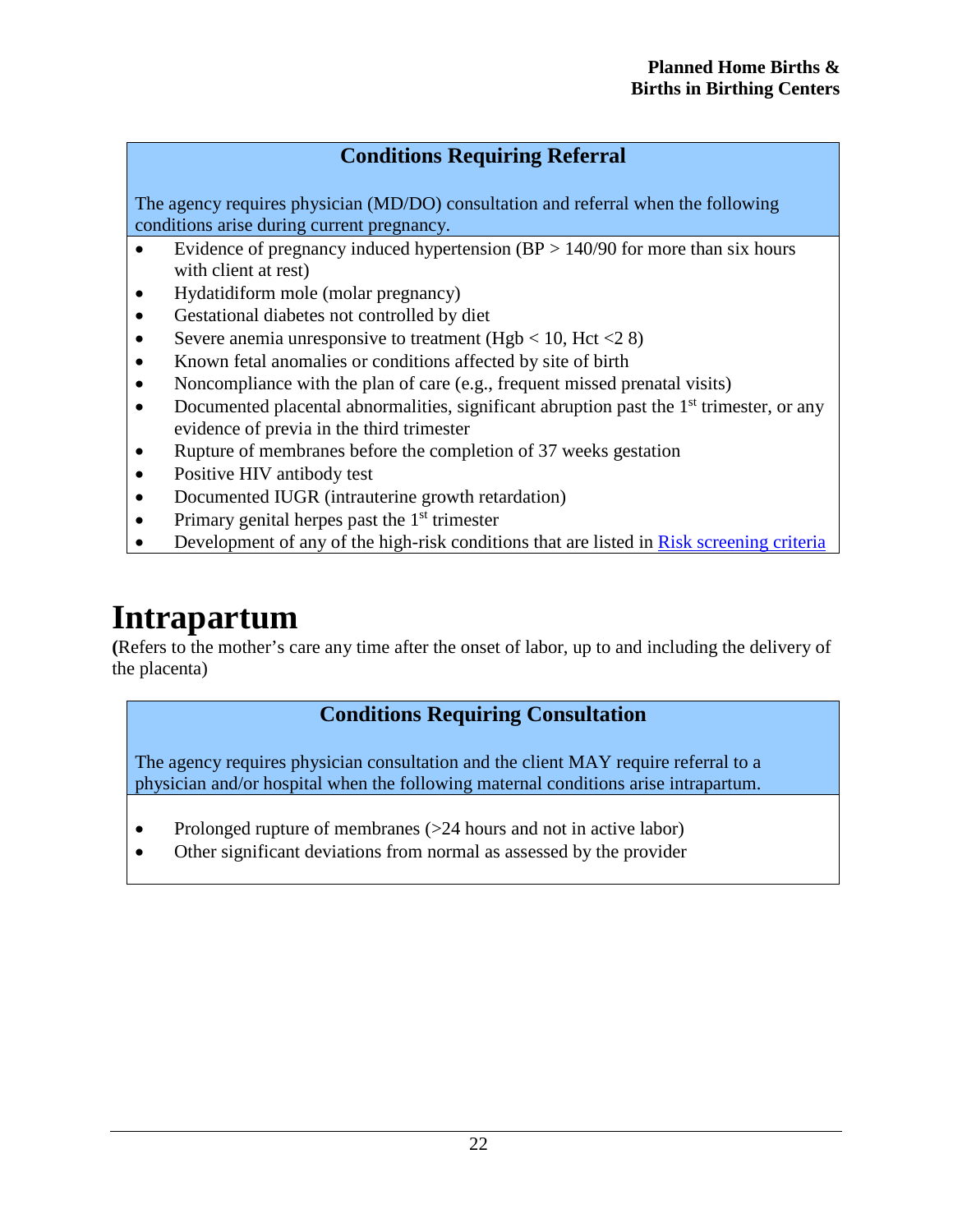The agency requires physician consultation and referral to a physician or hospital when emergency conditions in the following list arise intrapartum. In some intrapartum situations, due to urgency, it may not be prudent to pause medical treatment long enough to seek physician consultation or initiate transport.

- Labor before the completion of 37 weeks gestation, with known dates
- Abnormal presentation or lie at time of delivery, including breech
- Maternal desire for pain medication, consultation or referral
- \*Persistent non-reassuring fetal heart rate
- Active genital herpes at the onset of labor
- Thick meconium stained fluid with delivery not imminent
- \*Prolapse of the umbilical cord
- Sustained maternal fever
- \*Maternal seizure
- Abnormal bleeding (\*hemorrhage requires emergent transfer)
- Hypertension with or without additional signs or symptoms of pre-eclampsia
- Prolonged failure to progress in active labor
- \*Sustained maternal vital sign instability and/or shock

**\* These conditions require emergency transport.**

## <span id="page-22-0"></span>**Postpartum**

(Refers to the mother's care in the first 24 hours following the delivery of the placenta)

#### **Conditions Requiring Consultation**

The agency requires physician consultation and the client MAY require referral to a physician when the following maternal conditions arise postpartum.

- Development of any of the applicable conditions listed under Prenatal or Intrapartum
- Significant maternal confusion or disorientation
- Other significant deviations from normal as assessed by the provider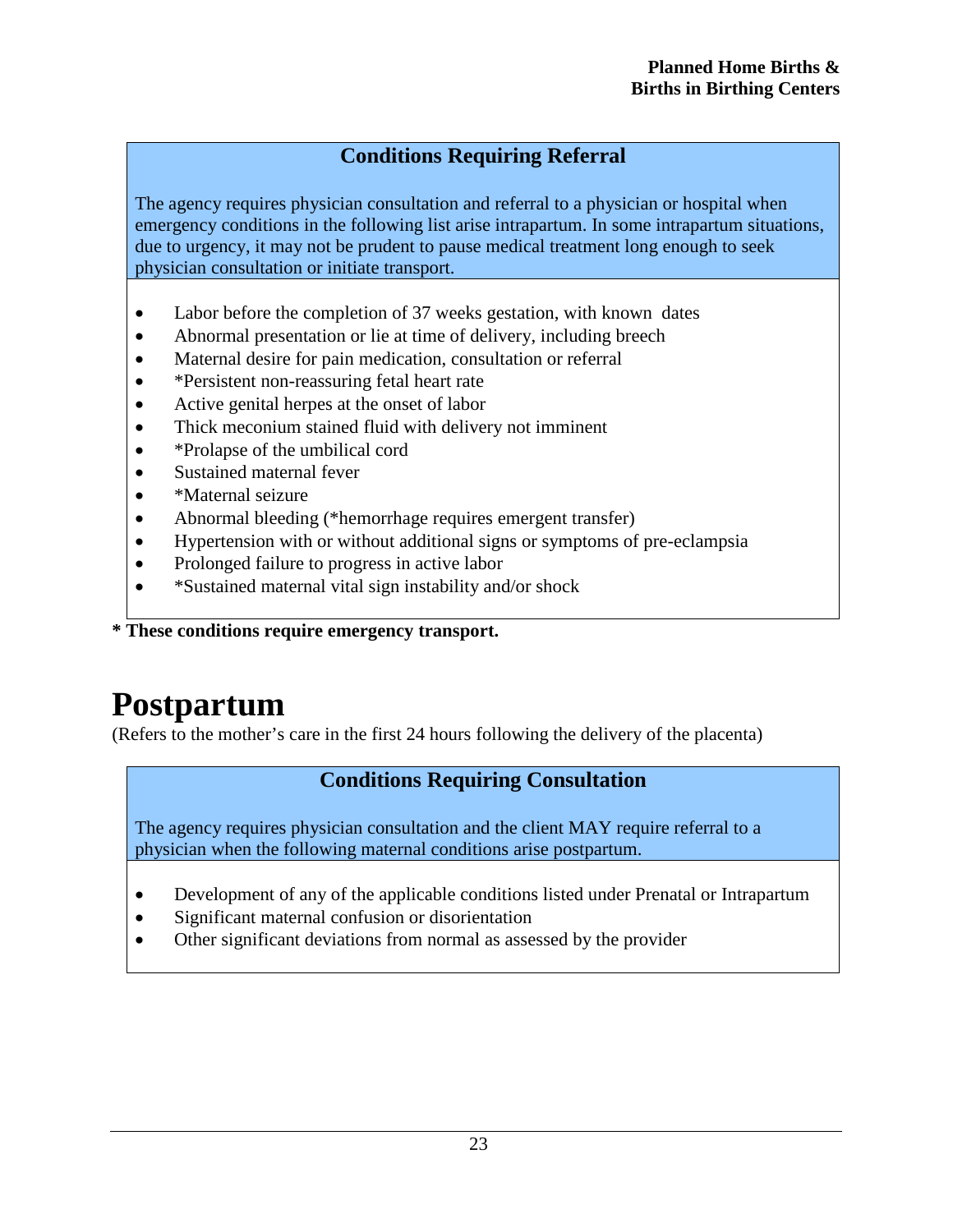The agency requires physician consultation and referral when the following conditions arise postpartum.

- \*Anaphylaxis or shock
- Undelivered adhered or retained placenta with or without bleeding
- \*Significant hemorrhage not responsive to treatment
- \*Maternal seizure
- Lacerations, if repair is beyond provider's level of expertise  $(3<sup>rd</sup>$  or  $4<sup>th</sup>$  degree)
- \*Sustained maternal vital sign instability and/or shock
- Development of maternal fever, signs/symptoms of infection or sepsis
- \*Acute respiratory distress
- \*Uterine prolapse or inversion

**\* These conditions require emergency transport.**

### <span id="page-23-0"></span>**Newborn**

(Refers to the infant's care during the first 24 hours following birth)

#### **Conditions Requiring Consultation**

The agency requires a pediatric physician be consulted. The client MAY require a referral to an appropriate pediatric physician when the following conditions arise in a neonate.

- Apgar score  $\leq 6$  at five minutes of age
- Birth weight  $<$  2500 grams
- Abnormal jaundice
- Other significant deviations from normal as assessed by the provider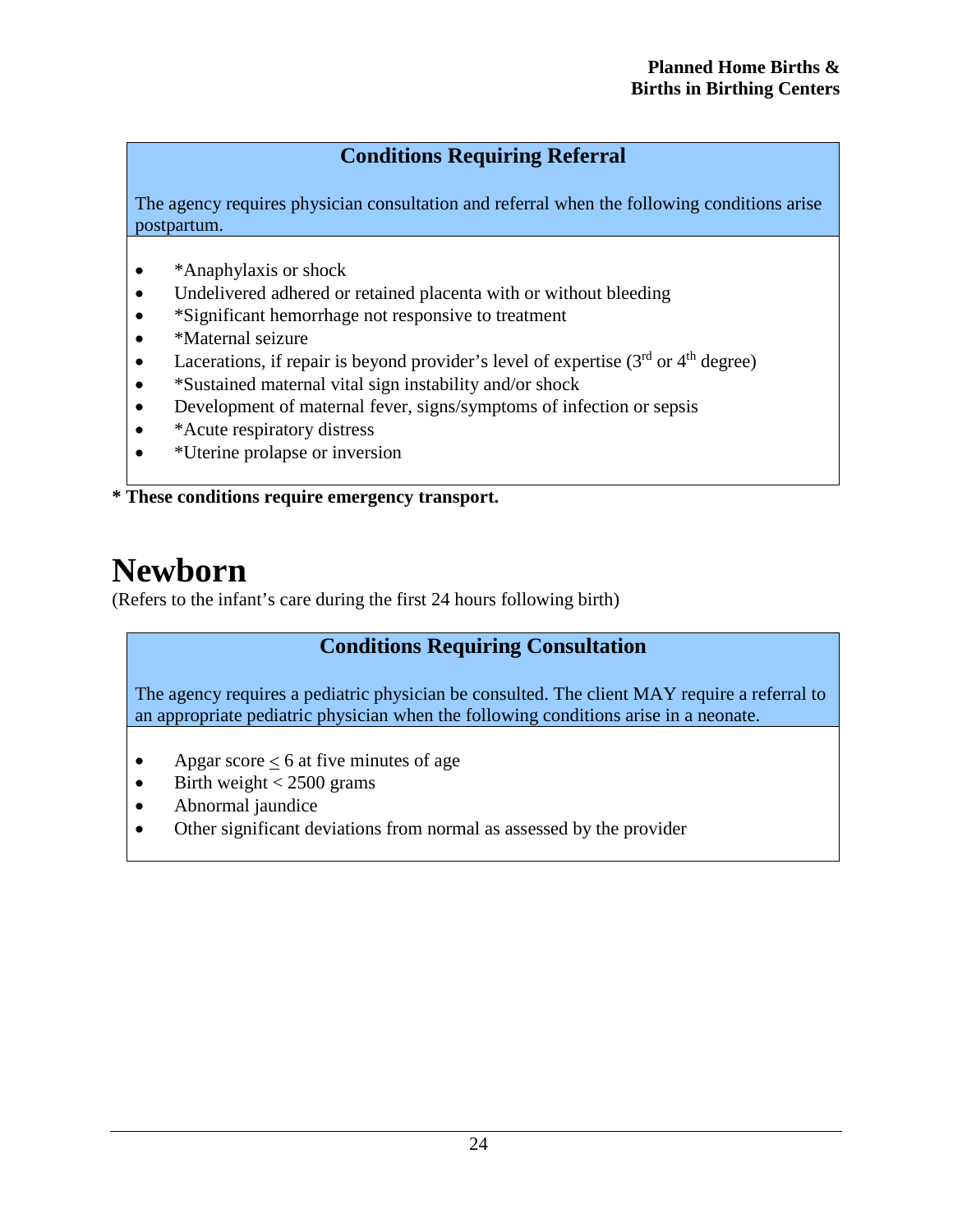The agency requires that a pediatric physician be consulted and a referral made when the following conditions arise in a neonate.

- Birth weight  $< 2000$  grams
- \*Persistent respiratory distress
- \*Persistent cardiac abnormalities or irregularities
- \*Persistent central cyanosis or pallor
- Prolonged temperature instability when intervention has failed
- \*Prolonged glycemic instability
- \*Neonatal seizure
- Clinical evidence of prematurity (gestational age  $< 35$  weeks)
- Loss of  $> 10\%$  of birth weight /failure to thrive
- Birth injury requiring medical attention
- Major apparent congenital anomalies
- Jaundice prior to 24 hours

**\* These conditions require emergency transport.**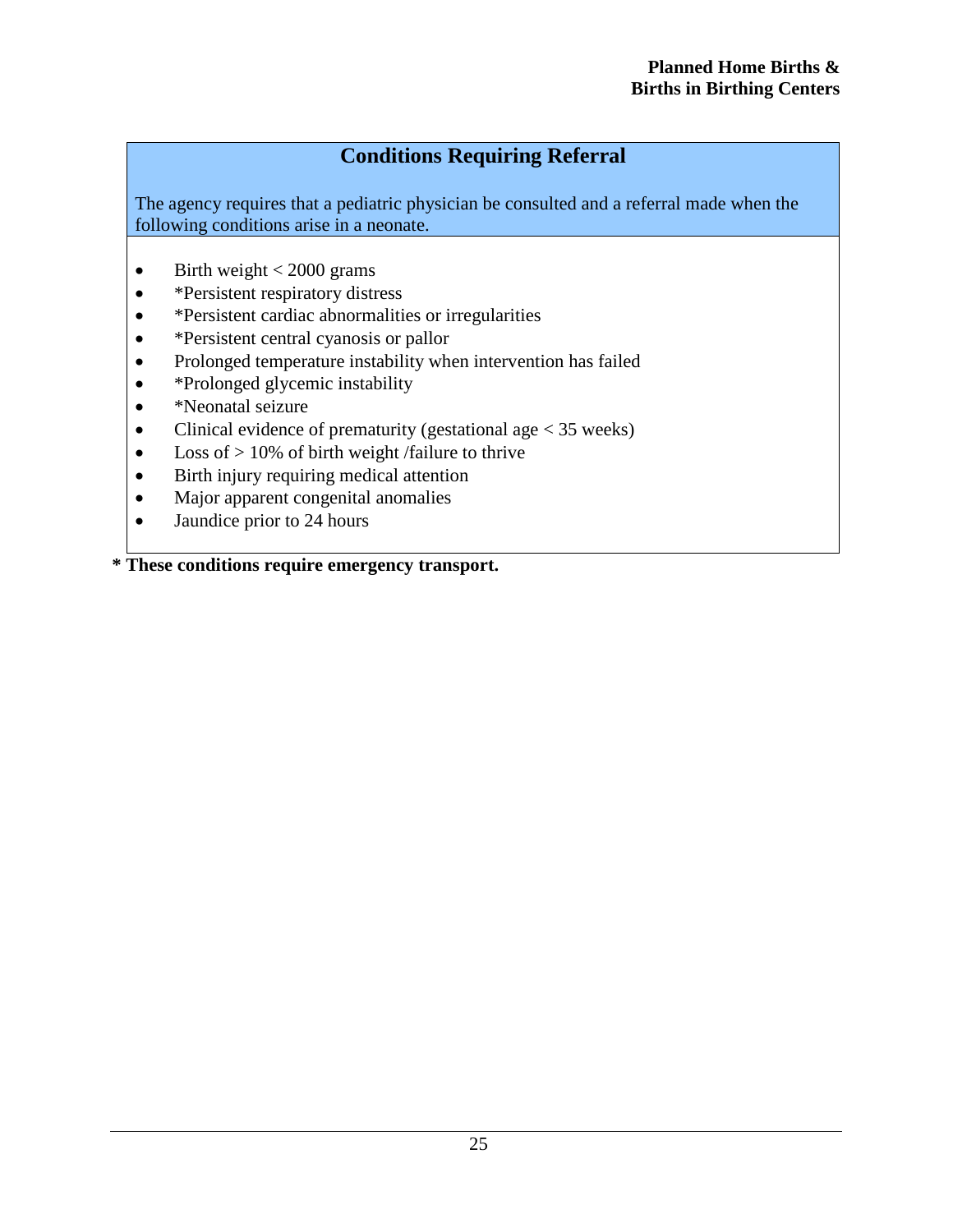# **Authorization**

# <span id="page-25-1"></span><span id="page-25-0"></span>**What is the expedited prior authorization (EPA) process?**

The agency's EPA process is designed to eliminate the need to request authorization. The intent is to establish authorization criteria and identify these criteria with specific codes, enabling providers to create an EPA number when appropriate.

## <span id="page-25-2"></span>**When do I need to create an EPA number?**

You need to create an EPA number when administering drugs that are listed as "Not billable by a Licensed Midwife" in the fee schedule. For licensed midwives to be reimbursed by the agency for the administration of these drugs, the licensed midwife must meet the EPA criteria listed below.

## <span id="page-25-3"></span>**How do I create an EPA number?**

Once the EPA criteria are met, you must create a 9-digit EPA number. The first six digits of the EPA number will be 870000**.** The last three digits must be **690**, which meets the EPA criteria listed below.

**Note:** This EPA number is ONLY for the procedure codes listed in the fee schedule as "Not billable by a Licensed Midwife."

Note: See the agency's **[ProviderOne Billing and Resource Guide f](http://www.hca.wa.gov/node/311)or more** information on requesting authorization.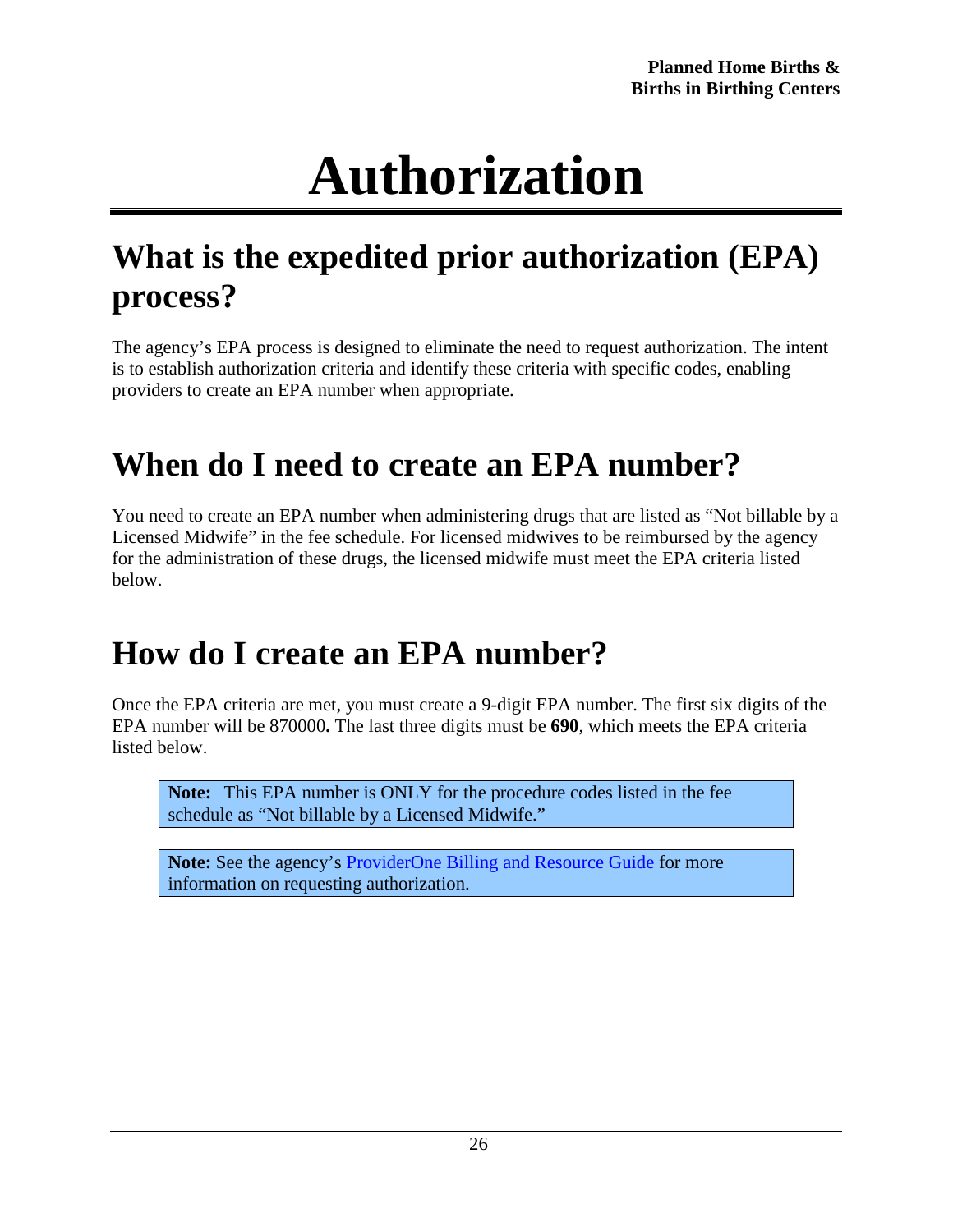## <span id="page-26-0"></span>**EPA criteria for drugs not billable by licensed midwives**

To use an EPA to bill procedure codes 90371, J2540, S0077, J0290, J1364, the licensed midwife must meet all of the following:

- Obtained physician or standing orders for the administration of the drug listed as **not billable by a licensed midwife.**
- Placed the physician or standing orders in the client's file.
- Will provide a copy of the physician or standing orders to the agency upon request.

**Note:** Enter the EPA number (870000690) in the *Prior Authorization* section of the electronic professional claim. **Do not handwrite the EPA number on the claim.**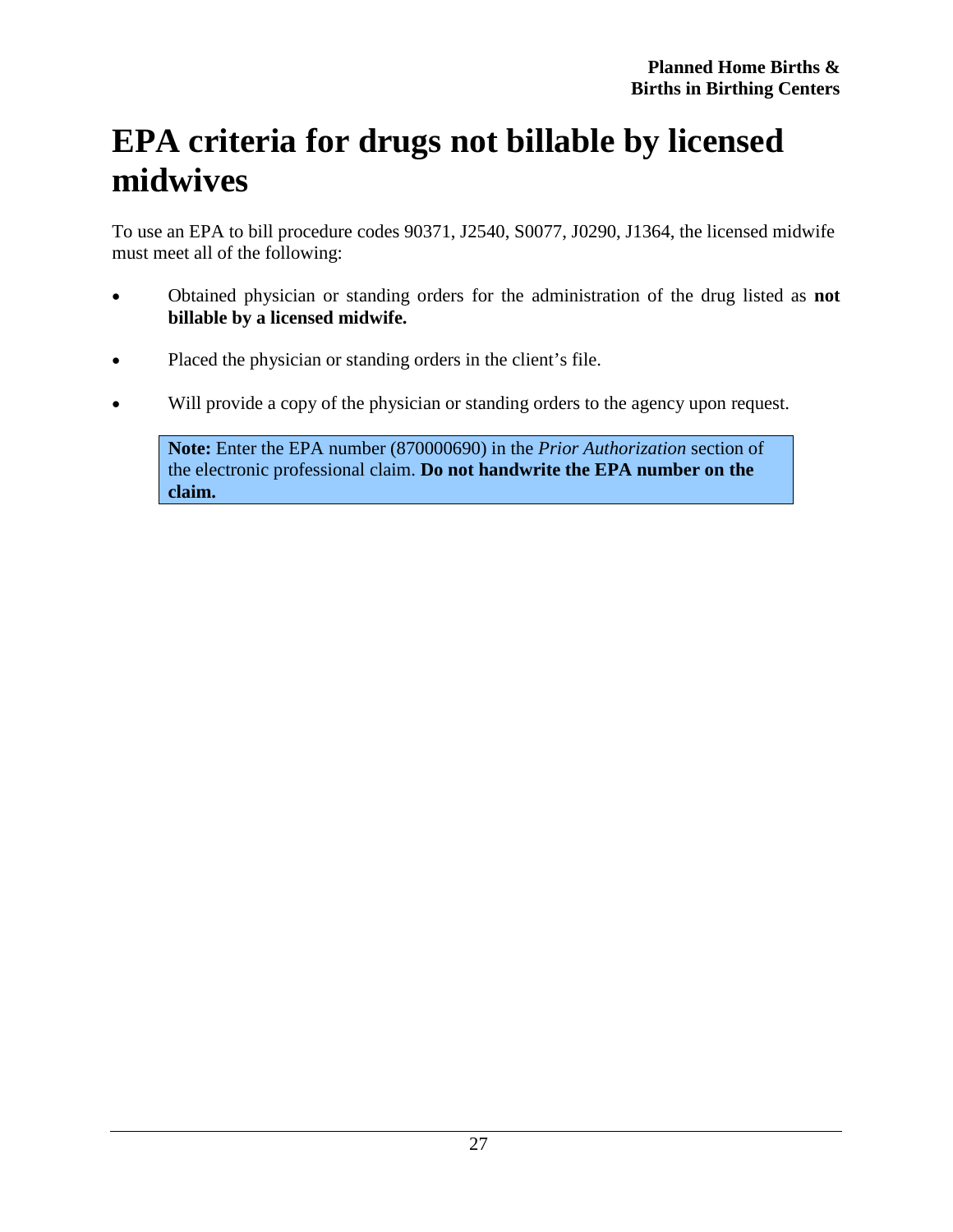# **Coverage Table**

<span id="page-27-0"></span>Due to its licensing agreement with the American Medical Association, the agency publishes only the official, short CPT® code descriptions. To view the entire description, see your current CPT book.

Use the following CPT codes when billing for Birthing Center services:

#### <span id="page-27-1"></span>**Routine Prenatal Care**

| <b>CPT Code   Modifier</b> |           | <b>Short Description</b>                                                         | <b>Comments</b>                                                                                                 |
|----------------------------|-----------|----------------------------------------------------------------------------------|-----------------------------------------------------------------------------------------------------------------|
| 59425                      |           | Antepartum care, 4-6 visits.                                                     | Limited to 1 unit per client, per pregnancy,<br>per provider.                                                   |
| 59426                      |           | Antepartum care, 7 or more<br>visits.                                            | Limited to 1 unit per client, per pregnancy,<br>per provider.                                                   |
| 99211                      | <b>TH</b> | Office visits, Antepartum<br>care 1-3 visits, w/obstetrical<br>service modifier. | $99211 - 99215$ limited to 3 units total, per<br>pregnancy, per provider. Must use modifier<br>TH when billing. |
| 99212                      | <b>TH</b> | Office/outpatient visit, est                                                     |                                                                                                                 |
| 99213                      | TH        | Office/outpatient visit, est                                                     |                                                                                                                 |
| 99214                      | <b>TH</b> | Office/outpatient visit, est                                                     |                                                                                                                 |
| 99215                      | <b>TH</b> | Office/outpatient visit, est                                                     |                                                                                                                 |

**Note:** CPT codes 59425, 59426, or E&M codes 99211-99215 with normal pregnancy diagnoses may not be billed in combination during the entire pregnancy. **Do not bill the agency for prenatal care until all routine prenatal services are complete.**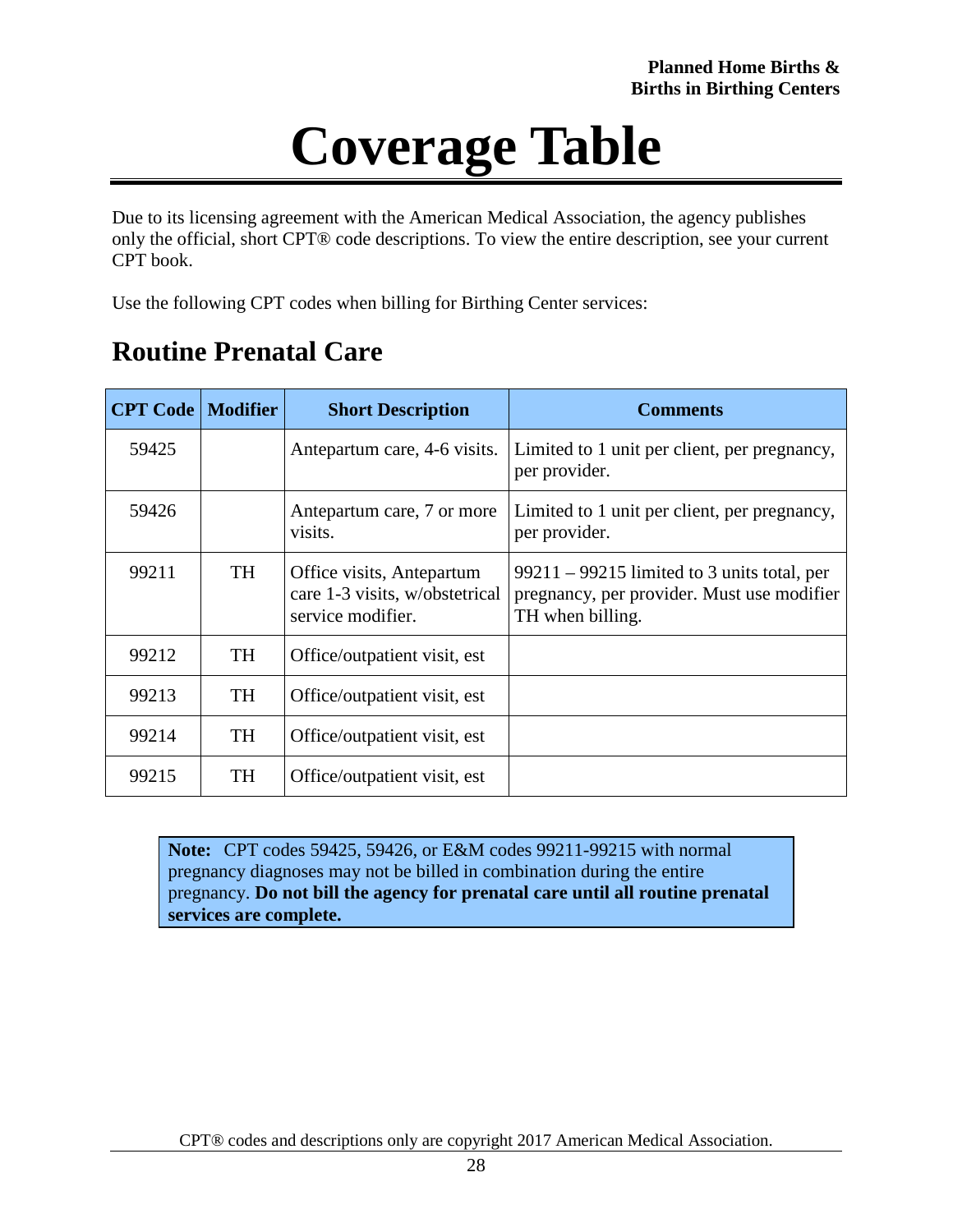| <b>CPT Code   Modifier</b> |           | <b>Short Description</b>     | <b>Comments</b> |
|----------------------------|-----------|------------------------------|-----------------|
| 99211                      | <b>TH</b> | Office/outpatient visit, est |                 |
| 99212                      | <b>TH</b> | Office/outpatient visit, est |                 |
| 99213                      | <b>TH</b> | Office/outpatient visit, est |                 |
| 99214                      | <b>TH</b> | Office/outpatient visit, est |                 |
| 99215                      | <b>TH</b> | Office/outpatient visit, est |                 |

#### <span id="page-28-0"></span>**Additional monitoring**

**Note:** Midwives who provide increased monitoring for routine prenatal care may bill using the appropriate E&M code with modifier TH.

#### <span id="page-28-1"></span>**Delivery (intrapartum)**

| <b>CPT Code   Modifier  </b> | <b>Short Description</b>                                           | <b>Comments</b> |
|------------------------------|--------------------------------------------------------------------|-----------------|
| 59400                        | Obstetrical care (antepartum,<br>delivery, and postpartum<br>care) |                 |
| 59409                        | Obstetrical care (delivery<br>only)                                |                 |
| 59410                        | Obstetrical care (delivery<br>and postpartum only)                 |                 |

#### <span id="page-28-2"></span>**Postpartum**

| <b>HCPCS</b><br>Code | <b>Modifier</b> | <b>Short Description</b>                 | <b>Comments</b> |
|----------------------|-----------------|------------------------------------------|-----------------|
| 59430                |                 | Care after delivery<br>(postpartum only) |                 |

CPT® codes and descriptions only are copyright 2017 American Medical Association.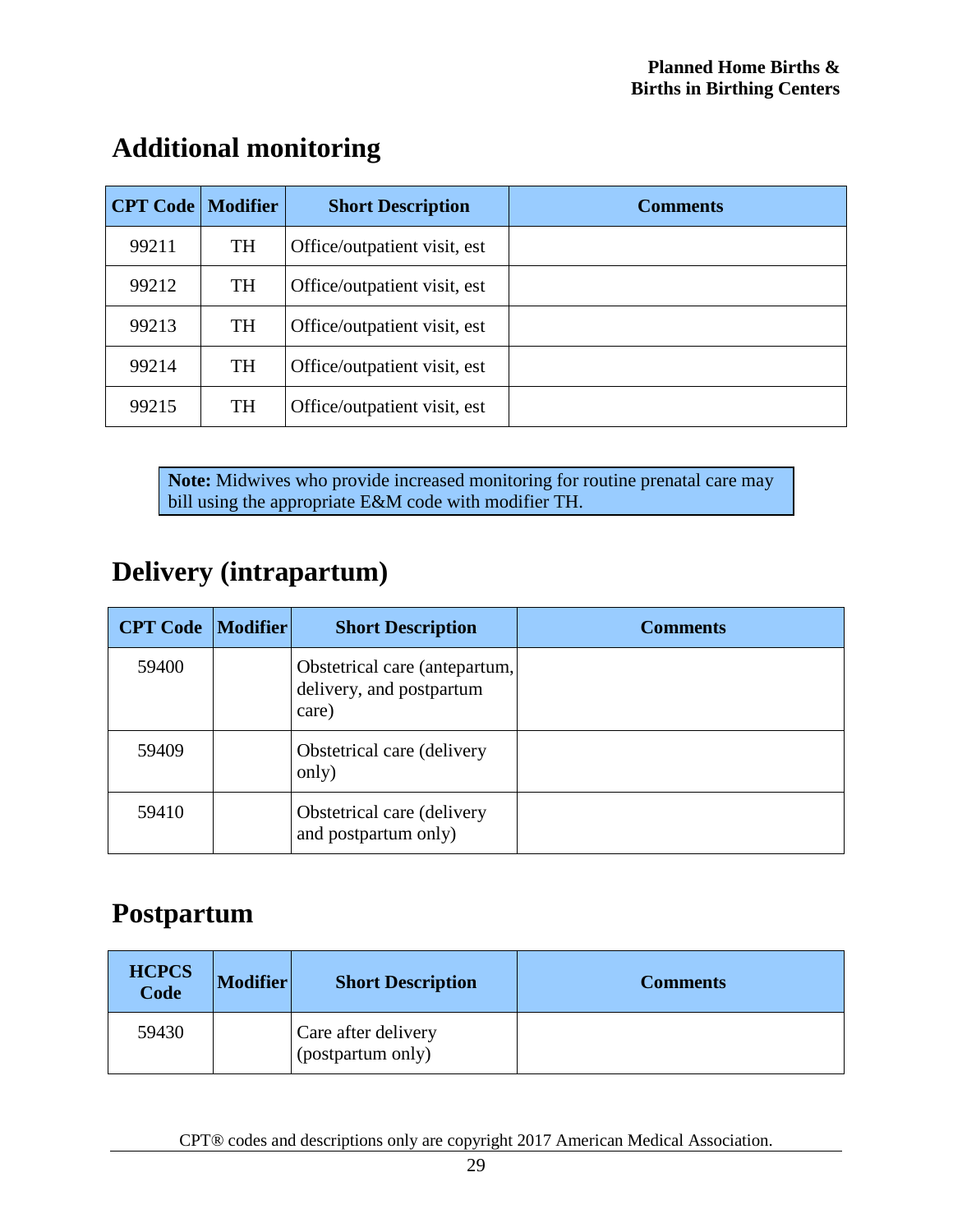#### <span id="page-29-0"></span>**Labor management**

Bill these codes only when the client labors at the birthing center or at home and is then transferred to a hospital, another provider delivers the baby, and a referral is made during active labor. The diagnoses must be related to complications during labor and delivery. The delivering physician may not bill for labor management. Prolonged services must be billed on the same claim as E&M codes along with modifier TH and one of the diagnoses listed above (all must be on each detail line of the claim).

| <b>CPT</b><br>Code           | <b>Modifier</b>                | <b>Short Description</b>                                                       | <b>Comments</b> |
|------------------------------|--------------------------------|--------------------------------------------------------------------------------|-----------------|
|                              |                                | Use when client labors at birthing center                                      |                 |
| 99211                        | <b>TH</b>                      | Office/outpatient visit, est<br>(Use when client labors at<br>birthing center) |                 |
| 99212                        | <b>TH</b>                      | Office/outpatient visit, est                                                   |                 |
| 99213                        | <b>TH</b>                      | Office/outpatient visit, est                                                   |                 |
| 99214                        | <b>TH</b>                      | Office/outpatient visit, est                                                   |                 |
| 99215                        | <b>TH</b>                      | Office/outpatient visit, est                                                   |                 |
|                              | Use when client labors at home |                                                                                |                 |
| 99347                        | TH                             | Home visit, est patient                                                        |                 |
| 99348                        | <b>TH</b>                      | Home visit, est patient                                                        |                 |
| 99349                        | <b>TH</b>                      | Home visit, est patient                                                        |                 |
| 99350                        | <b>TH</b>                      | Home visit, est patient                                                        |                 |
| And                          |                                |                                                                                |                 |
| $+99354$<br>(Add-on<br>code) | <b>TH</b>                      | Prolonged services, 1 <sup>st</sup> hour.<br>Limited to 1 unit.                |                 |
| $+99355$<br>(Add-on<br>code) | <b>TH</b>                      | Prolonged services, each<br>add'l 30 minutes.<br>Limited to 4 units.           |                 |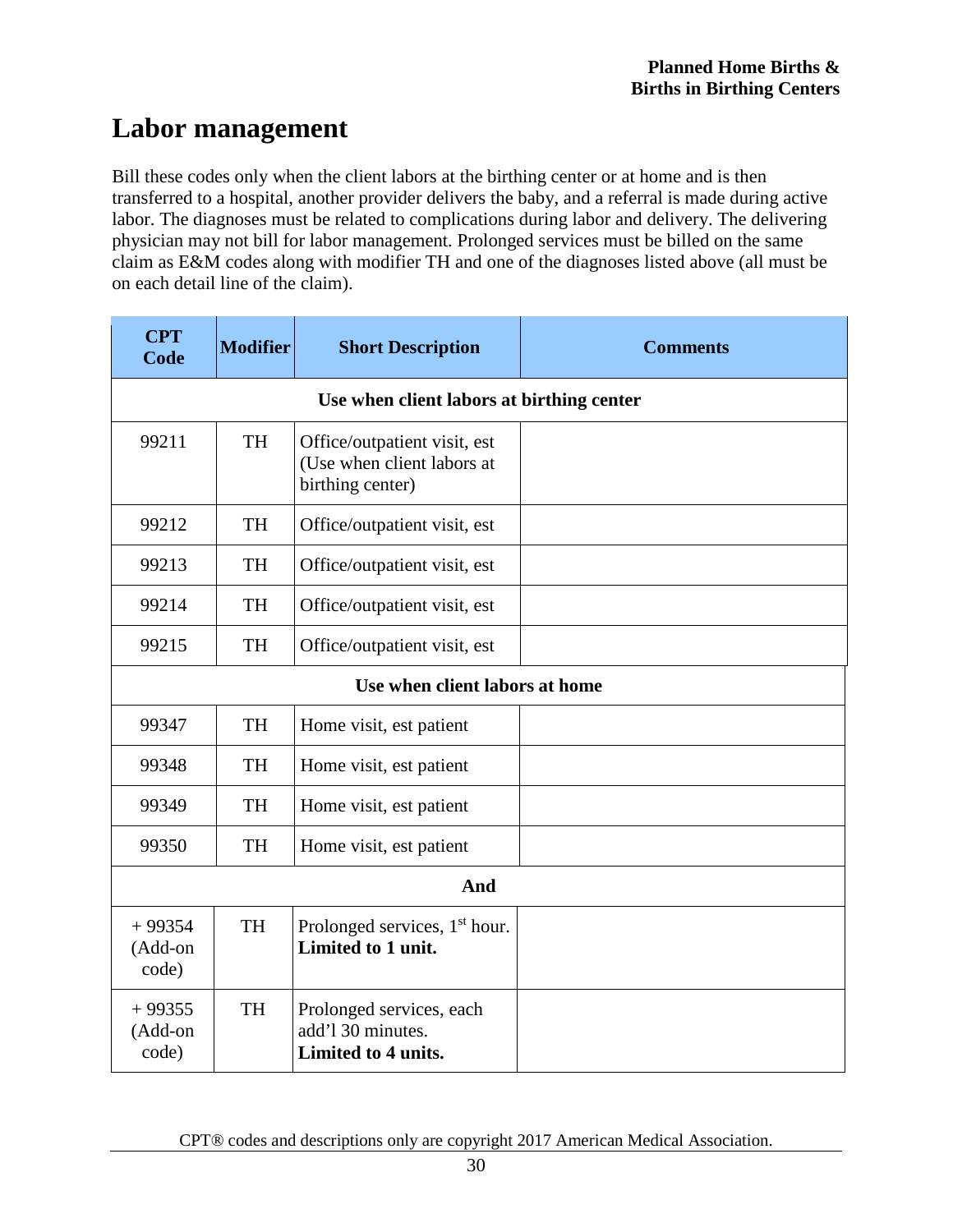#### <span id="page-30-0"></span>**Other Codes**

| <b>CPT</b><br><b>Code</b> | <b>Modifier</b> | <b>Short Description</b>              | <b>Comments</b>                                                                                                    |
|---------------------------|-----------------|---------------------------------------|--------------------------------------------------------------------------------------------------------------------|
| 59020                     |                 | Fetal contract stress test            |                                                                                                                    |
| 59020                     | <b>TC</b>       | Fetal contract stress test            |                                                                                                                    |
| 59020                     | 26              | Fetal contract stress test            |                                                                                                                    |
| 59025                     |                 | Fetal non-stress test                 |                                                                                                                    |
| 59025                     | <b>TC</b>       | Fetal non-stress test                 |                                                                                                                    |
| 59025                     | 26              | Fetal non-stress test                 |                                                                                                                    |
| 36415                     |                 | Drawing blood                         |                                                                                                                    |
| 84703                     |                 | Chorionic gonadotropin<br>assay       |                                                                                                                    |
| 85013                     |                 | Hematocrit                            |                                                                                                                    |
| 85014                     |                 | Hematocrit                            |                                                                                                                    |
| A4266                     |                 | Diaphragm                             |                                                                                                                    |
| A4261                     |                 | Cervical cap for<br>contraceptive use |                                                                                                                    |
| 57170                     |                 | Fitting of diaphragm/cap              |                                                                                                                    |
| 90371                     |                 | Hep b ig, im                          | Not billable by a licensed midwife. For<br>exception, see <b>Authorization</b> - Expedited<br>Prior Authorization. |
| 96372                     |                 | Ther/Proph/Diag Inj, SC/IM            |                                                                                                                    |
| J2790                     |                 | Rh immune globulin                    |                                                                                                                    |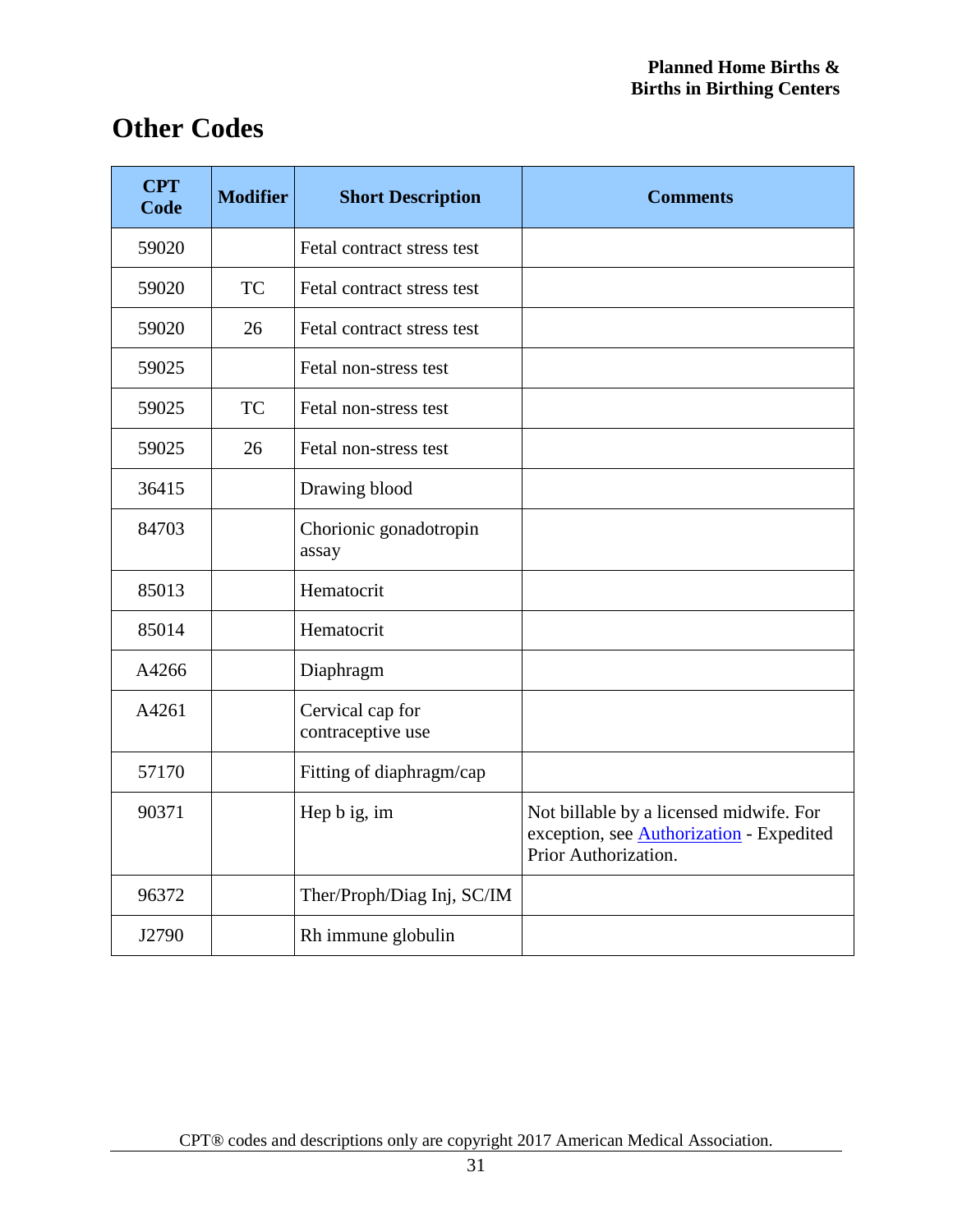| J2540 | Injection, penicillin G<br>potassium, up to 600,000<br>units.                                       | Not billable by a Licensed Midwife. For<br>exception, see <b>Authorization</b> - Expedited<br>Prior Authorization. |
|-------|-----------------------------------------------------------------------------------------------------|--------------------------------------------------------------------------------------------------------------------|
| S0077 | Injection, clindamycin<br>phosphate, 300 mg.                                                        | Not billable by a Licensed Midwife. For<br>exception, see <b>Authorization</b> - Expedited<br>Prior Authorization. |
| J0290 | Injection, ampicillin, sodium,<br>up to 500mg. (use separate<br>line for each 500 mg used)          | Not billable by a Licensed Midwife. For<br>exception, see <b>Authorization</b> - Expedited<br>Prior Authorization. |
| J1364 | Injection, erythromycin<br>lactobionate, per 500 mg.<br>(use separate line for each<br>500 mg used) | Not billable by a Licensed Midwife. For<br>exception, see <b>Authorization</b> - Expedited<br>Prior Authorization. |
| J7050 | Infusion, normal saline<br>solution, 250cc                                                          |                                                                                                                    |
| S5011 | 5% dextrose in lactated<br>ringer, 1000 ml.                                                         |                                                                                                                    |
| J7120 | Ringers lactate infusion, up<br>to 1000cc                                                           |                                                                                                                    |
| 96360 | Hydration IV Infusion, Init                                                                         |                                                                                                                    |
| 96361 | Hydrate IV Infusion, add On                                                                         |                                                                                                                    |
| 96365 | Ther/proph/Diag IV Inf, Init                                                                        |                                                                                                                    |
| 96366 | Ther/proph/Diag IV Inf add<br>on                                                                    |                                                                                                                    |
| J8499 | Oral methergine 0.2 mg                                                                              | Enter NDC on claim, see ProviderOne<br><b>Billing and Resource Guide for additional</b><br>information             |
| J2210 | Injection methylergonovine<br>maleate, up to 0.2mg                                                  |                                                                                                                    |
| J3475 | Injection, magnesium<br>sulfate, per 500 mg                                                         |                                                                                                                    |
| J2590 | Injection, oxytocin                                                                                 |                                                                                                                    |

CPT® codes and descriptions only are copyright 2017 American Medical Association.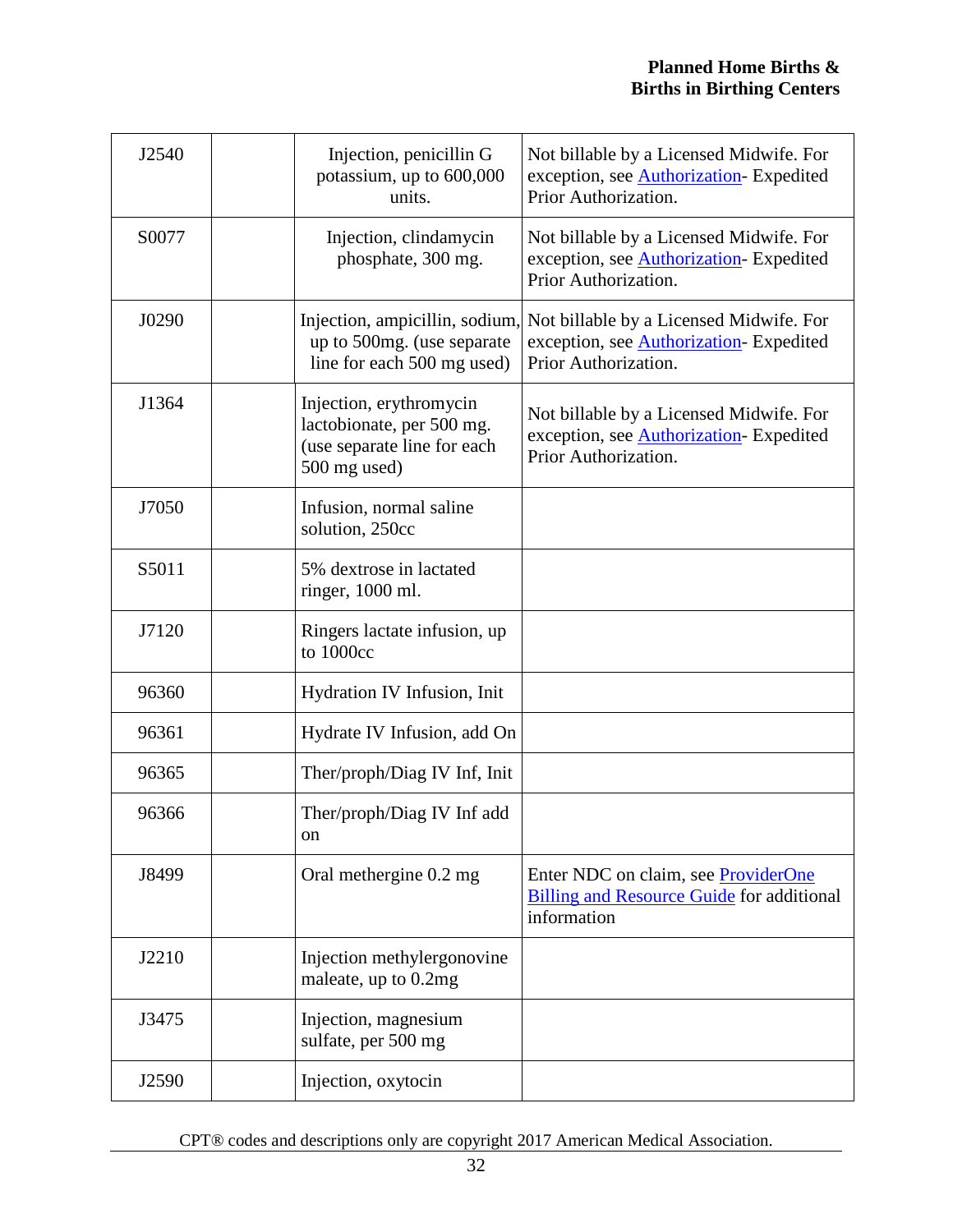| J0170 | Injection adrenalin,<br>epinephrine, up to 1ml<br>ampule                                                                                                 |                                                                                                                                                                                                        |
|-------|----------------------------------------------------------------------------------------------------------------------------------------------------------|--------------------------------------------------------------------------------------------------------------------------------------------------------------------------------------------------------|
| J3430 | Injection, phytonadione<br>(Vitamin K) per 1 mg.                                                                                                         |                                                                                                                                                                                                        |
| 90471 | Immunization admin                                                                                                                                       |                                                                                                                                                                                                        |
| 90472 | Immunization admin, each<br>add                                                                                                                          | List separately in addition to code for<br>primary procedure.                                                                                                                                          |
| S3620 | Newborn metabolic<br>screening panel, include test<br>kit, postage and the<br>laboratory tests specified by<br>the state for inclusion in this<br>panel. | Department of Health (DOH) newborn<br>screening tests for metabolic disorders.<br>Includes 2 tests on separate dates, one per<br>newborn. DOH will bill the agency for this<br>service.                |
| 92588 | Newborn hearing screen                                                                                                                                   |                                                                                                                                                                                                        |
| 99460 | Init NB EM per day, Hosp                                                                                                                                 | Newborn assessment for a baby born in a<br>birthing center that is admitted and<br>discharged on the same day. Limited to one<br>per newborn. Do not bill the agency if baby<br>is born in a hospital. |
| 99461 | Init NB EM per day, Non-<br>Fac                                                                                                                          | Newborn assessment for a home birth.<br>Limited to $(1)$ one per newborn.                                                                                                                              |
| 99463 | Same day NB discharge                                                                                                                                    | Newborn assessment for a baby born in a<br>birthing center who is transferred to a<br>hospital for care.                                                                                               |
| 99465 | <b>NB</b> Resuscitation                                                                                                                                  |                                                                                                                                                                                                        |
| 92950 | Cardiopulmonary<br>resuscitation (e.g., in cardiac<br>arrest)                                                                                            |                                                                                                                                                                                                        |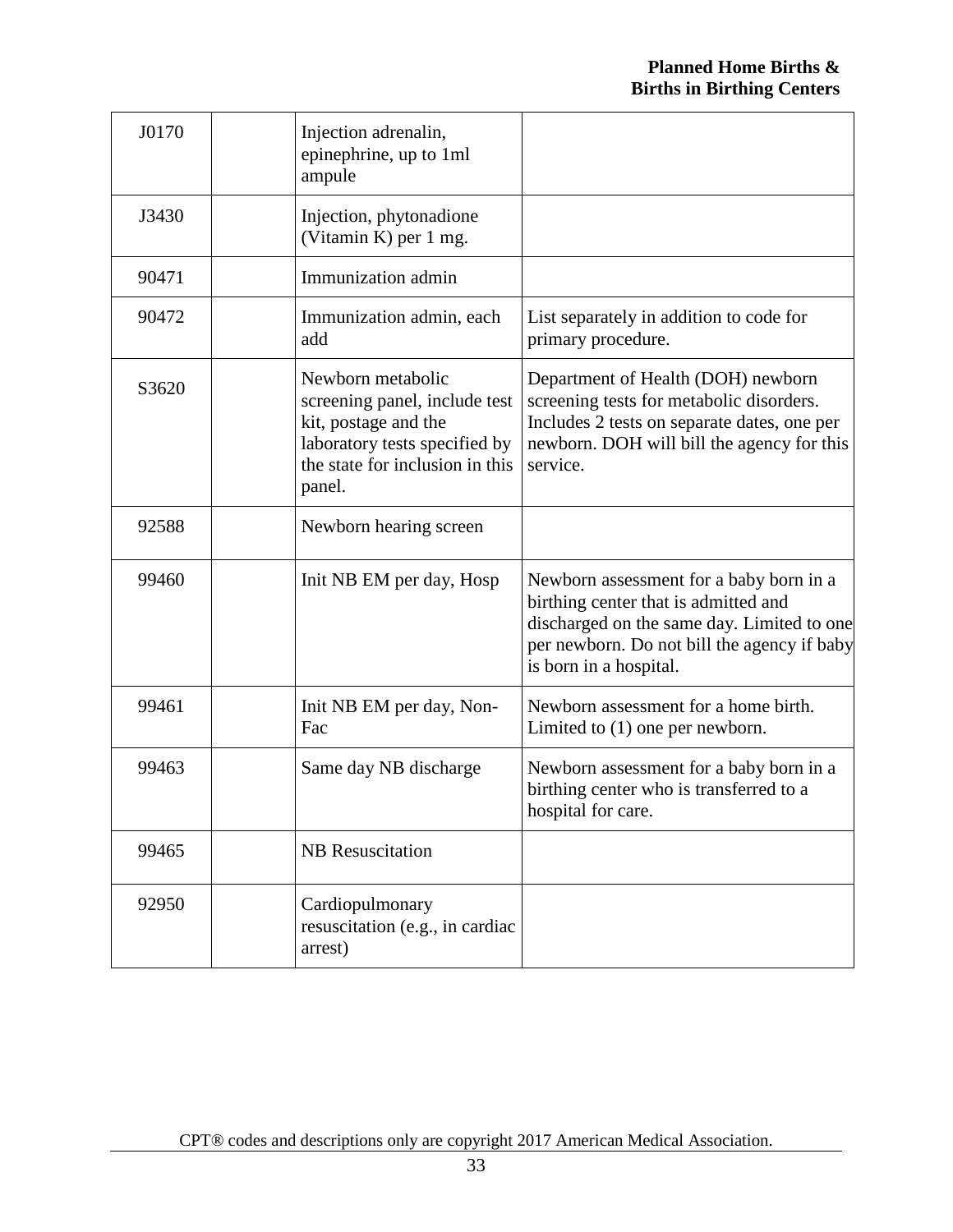#### <span id="page-33-0"></span>**Facility Fee Payment**

The agency reimburses for a facility fee only when services are performed in birthing centers licensed by the Department of Health and have a Core Provider Agreement with the agency. The facility payments listed below will be billed by and paid to the midwife who must then reimburse the birthing center.

| <b>CPT</b><br>Code | <b>Modifier</b> | <b>Short Description</b>                                                                    | <b>Comments</b>                                                                                                                                                         |
|--------------------|-----------------|---------------------------------------------------------------------------------------------|-------------------------------------------------------------------------------------------------------------------------------------------------------------------------|
| 59409              |                 | [59 and SU] Delivery only code with use<br>of provider's facility or<br>equipment modifier. | Limited to one unit per client, per<br>pregnancy.<br>Facility fee includes all room charges,<br>equipment, supplies, anesthesia<br>administration, and pain medication. |
| S <sub>4005</sub>  |                 | Interim labor facility global<br>(labor occurring but not<br>resulting in delivery).        | Limited to one per client, per pregnancy.<br>May only be billed when client labors in<br>the birthing center and then transfers to a<br>hospital for delivery.          |

**Note:** Payments for facility use are limited to only those providers who have been approved by the agency. When modifier SU is attached to the delivery code, it is used to report the use of the provider's facility or equipment only.

#### <span id="page-33-1"></span>**Home Birth Kit**

| <b>HCPCS</b><br>Code | <b>Modifier</b> | <b>Short Description</b>                           | <b>Comments</b>                           |
|----------------------|-----------------|----------------------------------------------------|-------------------------------------------|
| S8415                |                 | Disposable supplies for<br>home delivery of infant | Limited to one per client, per pregnancy. |

# <span id="page-33-2"></span>**What fees do I bill the agency?**

See the agency's Planned Home Births and Births in Birthing Centers [Fee Schedule.](http://www.hca.wa.gov/node/301)

CPT® codes and descriptions only are copyright 2017 American Medical Association.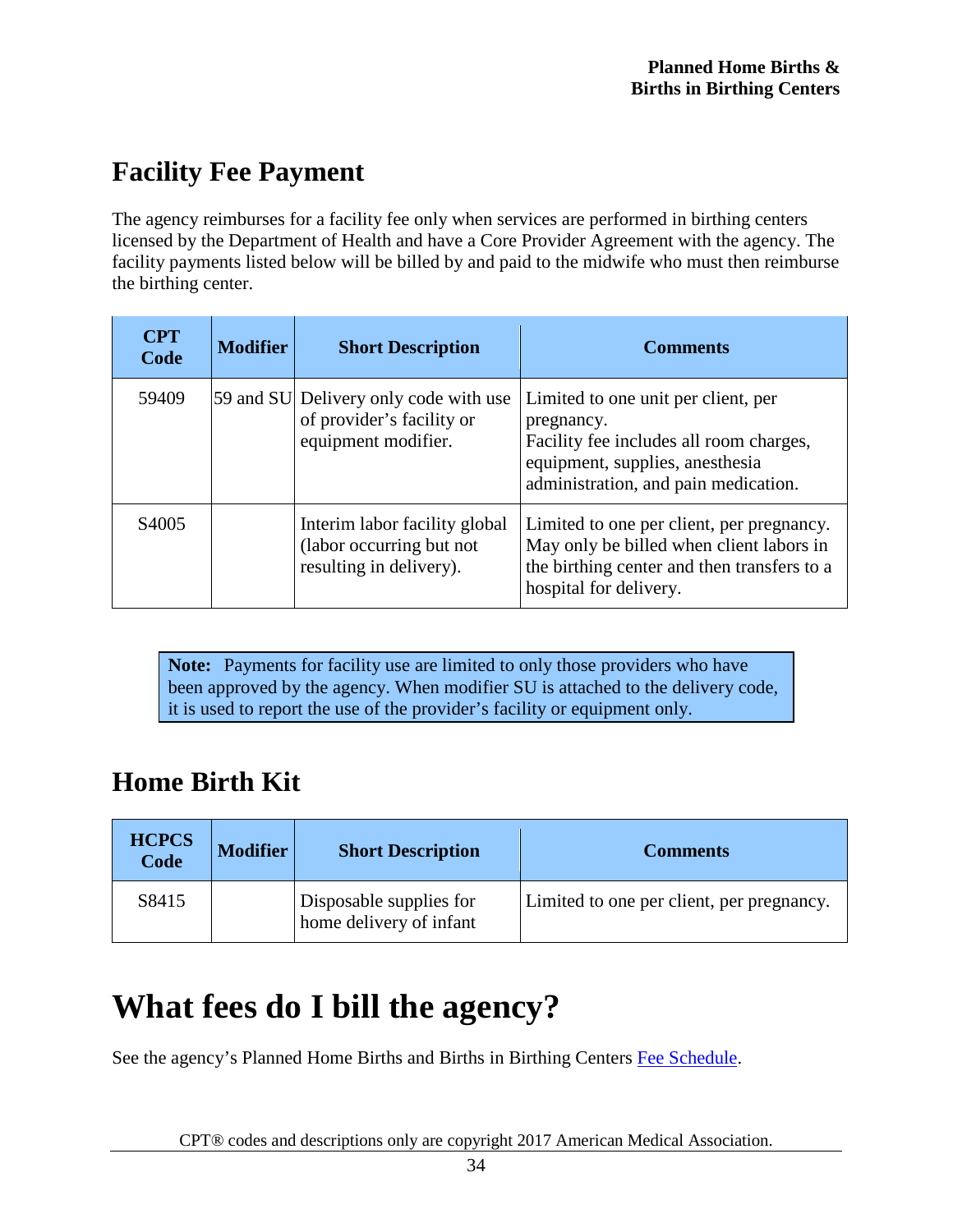## <span id="page-34-0"></span>**What does global (total) obstetrical care include?**

Global obstetrical (OB) care (CPT code 59400) includes:

- Routine prenatal care in any trimester
- Delivery
- Postpartum care

If you provide all of the client's prenatal care, perform the delivery, and provide the postpartum care, you must bill using the global OB procedure code.

**Note:** Bill the global obstetric procedure code if you performed all of the services and no other provider is billing for prenatal care, the delivery, or postpartum care. (See [WAC](http://apps.leg.wa.gov/WAC/default.aspx?cite=182-533-0400)  [182-533-0400\(](http://apps.leg.wa.gov/WAC/default.aspx?cite=182-533-0400)5). If you provide all or part of the prenatal care and/or postpartum care but you do not perform the delivery, you must bill the agency for only those services provided using the appropriate prenatal and/or postpartum codes. In addition, if the client obtains other medical coverage or is transferred to an agency-contracted managed care organization (MCO) during pregnancy, you must bill for only those services provided while the client is enrolled with agency fee-for-service.

# <span id="page-34-1"></span>**What does routine prenatal care include?**

Prenatal care includes:

- Initial and subsequent history
- Physical examination
- Recording of weight and blood pressure
- Recording of fetal heart tones
- Routine chemical urinalysis
- Maternity counseling, such as risk factor assessment and referrals

Necessary prenatal laboratory tests may be billed in addition to prenatal care, **except for dipstick tests** (CPT codes 81000, 81002, 81003, and 81007).

In accordance with CPT guidelines, the agency considers routine prenatal care for a normal, uncomplicated pregnancy to consist of:

- Monthly visits up to 28 weeks gestation
- Biweekly visits to 36 weeks gestation
- Weekly visits until delivery (approximately 14 prenatal visits)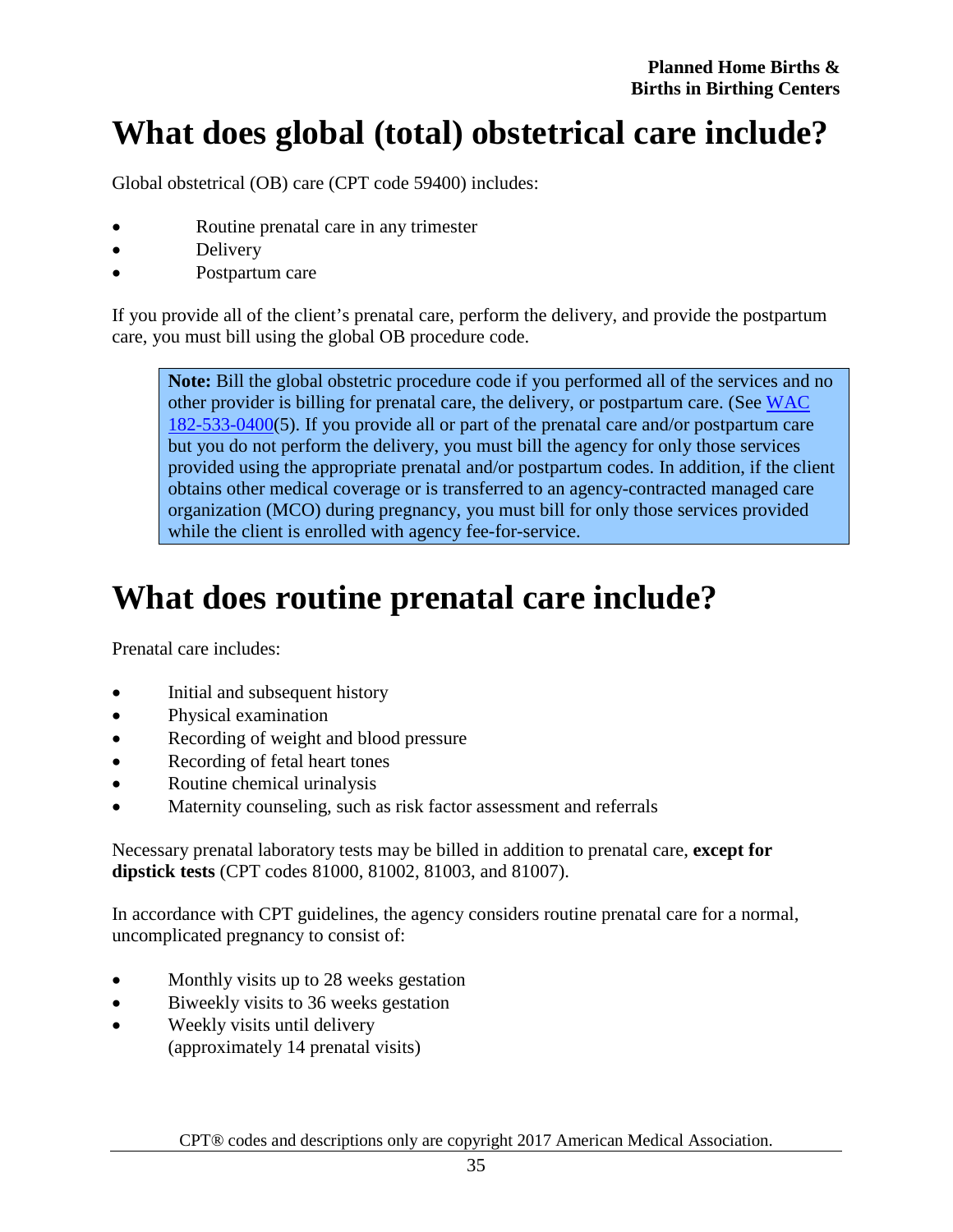| <b>CPT</b><br>Code | <b>Modifier</b> | <b>Short Description</b>                                                           | <b>Comments</b>                                                |
|--------------------|-----------------|------------------------------------------------------------------------------------|----------------------------------------------------------------|
| 59426              |                 | Prenatal care, 7 or more<br>visits                                                 | Limited to one unit per client,<br>per pregnancy.              |
| 59425              |                 | Prenatal care, 4-6 visits                                                          | Limited to one unit per client,<br>per provider per pregnancy. |
| 99211-<br>99215    | <b>TH</b>       | Office visits, prenatal care<br>1-3 visits only, w/obstetrical<br>service modifier |                                                                |

**Note:** Do not bill using CPT codes 59425, 59426, and E&M codes 99211-99215 with normal pregnancy diagnoses in combination with each other during the same pregnancy. **Do not bill the agency for prenatal care until all prenatal services are complete.**

#### <span id="page-35-0"></span>**When an eligible client receives services from more than one provider, the agency reimburses each provider for the services furnished**

[\(WAC 182-533-0400\(](http://apps.leg.wa.gov/WAC/default.aspx?cite=182-533-0400)7))

**Example:** For a client being seen by both a midwife and a physician, the agency's reimbursement for the co-management of the client would be as follows:

- The physician would be paid for the consult office visits.
- The midwife would be paid for the prenatal visits.

## <span id="page-35-1"></span>**Is obstetrical care allowed to be unbundled?**

In the situations described below, you may not be able to bill the agency for global OB care. In these cases, it may be necessary to **unbundle** the OB services and bill the prenatal, delivery, and postpartum care separately, as the agency may have paid another provider for some of the client's OB care, or another insurance carrier may have paid for some of the client's OB care.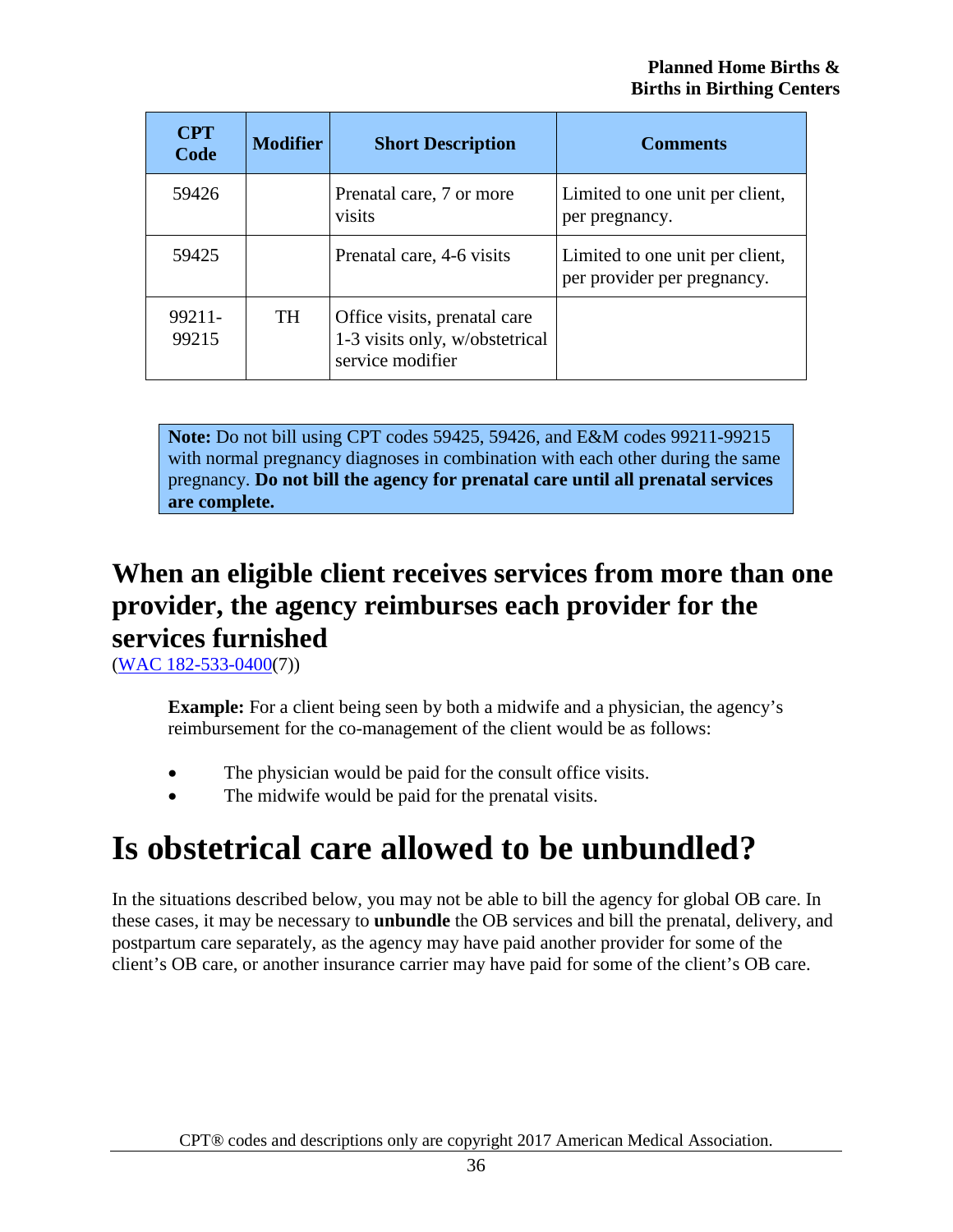#### <span id="page-36-0"></span>**When a client transfers to your practice late in the pregnancy**

- Do not bill the global OB package. Bill the prenatal care, delivery, and postpartum care separately if the client has had prenatal care elsewhere. The provider who had been providing the prenatal care prior to the transfer bills for the services performed. Therefore, if you bill the global OB package, you would be billing for some prenatal care that another provider has claimed.
- If the client did not receive any prenatal care prior to coming to your office, bill the global OB package. In this case, you may actually perform all of the components of the global OB package in a short time. The agency does not require you to perform a specific number of prenatal visits in order to bill for the global OB package.

#### <span id="page-36-1"></span>**If the client moves to another provider (not associated with your practice), moves out of your area prior to delivery, or loses the pregnancy**

Bill only those services you actually provide to the client.

#### <span id="page-36-2"></span>**If the client changes insurance during pregnancy**

When a client changes from one agency-contracted MCO to another, bill those services that were provided while the client was enrolled with the original MCO to the original carrier, and those services that were provided under the new coverage to the new MCO. You must unbundle the services and bill the prenatal, delivery, and postpartum care separately.

Often, a client will be eligible for fee-for-service at the beginning of pregnancy, and then be enrolled in an agency-contracted MCO for the remainder of pregnancy. The agency is responsible for reimbursing only those services provided to the client while the client is on feefor-service. The MCO reimburses for services provided after the client is enrolled with the MCO.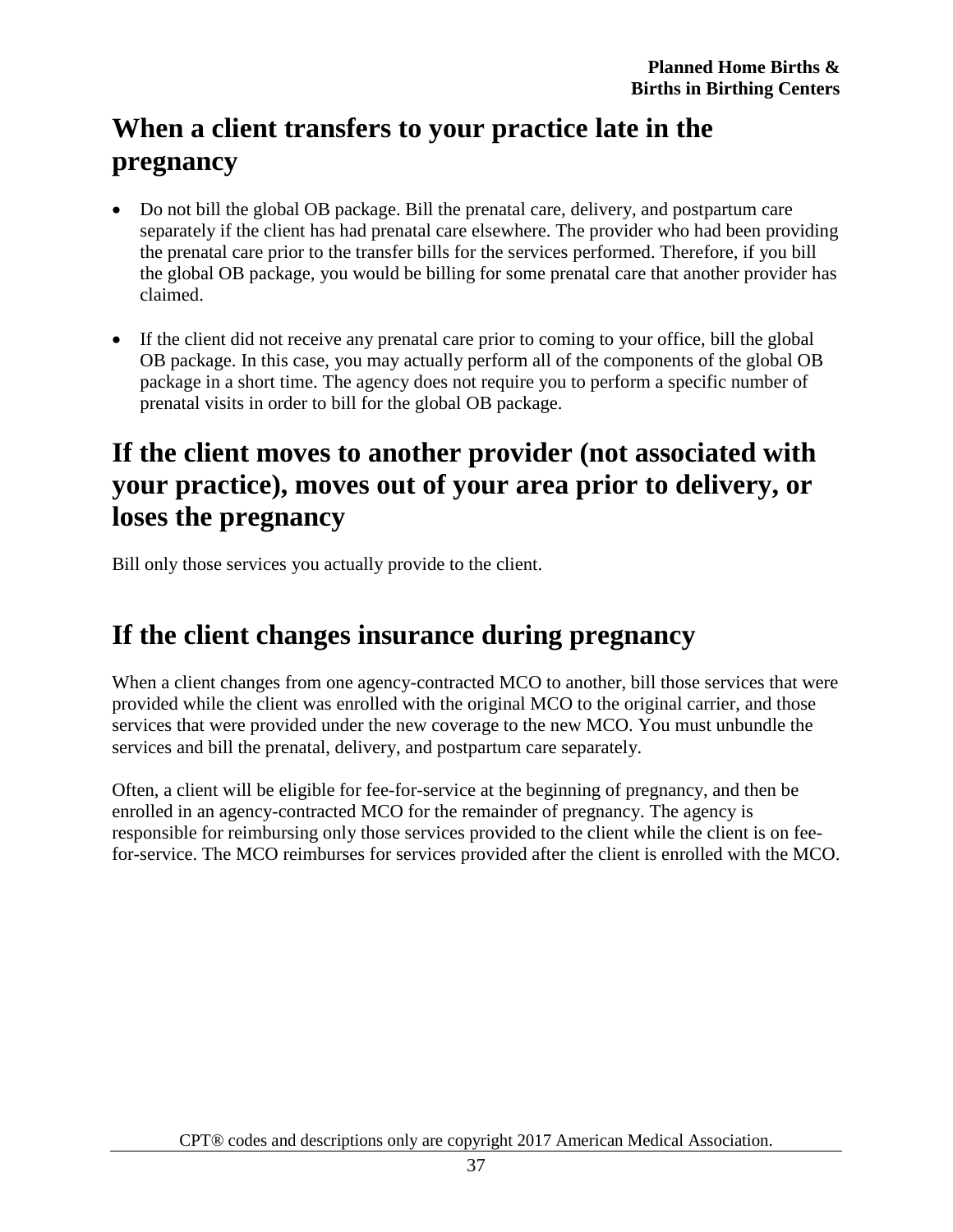# <span id="page-37-0"></span>**Coding for prenatal care only**

If it is necessary to unbundle the global package and bill separately for prenatal care, bill **one** of the following:

• If the client had a **total** of one to three prenatal visits, bill the appropriate level of **E&M service with modifier TH** for each visit with the date of service the visit occurred and the appropriate diagnosis.

**Modifier TH**: Obstetrical treatment/service, prenatal or postpartum

- If the client had a total of four to six prenatal visits, bill using CPT code 59425 with a one (1) in the units box. Bill the agency using the date of the last prenatal visit in the to and from fields.
- If the client had a total of seven or more visits, bill using CPT code 59426 with a *one (1)* in the units box. Bill the agency using the date of the last prenatal visit in the *to* and *from* fields of the form.

Do not bill prenatal care only codes in addition to any other procedure codes that include prenatal care (i.e. global OB codes).

When billing for prenatal care, do not bill using CPT E/M codes for the first three visits, then CPT code 59425 for visits four through six, and then CPT code 59426 for visits seven and on. These CPT codes are used to bill only the total number of times you saw the client for all prenatal care during pregnancy, and may not be billed in combination with each other during the entire pregnancy period.

**Note:** Do not bill the agency until all prenatal services are complete.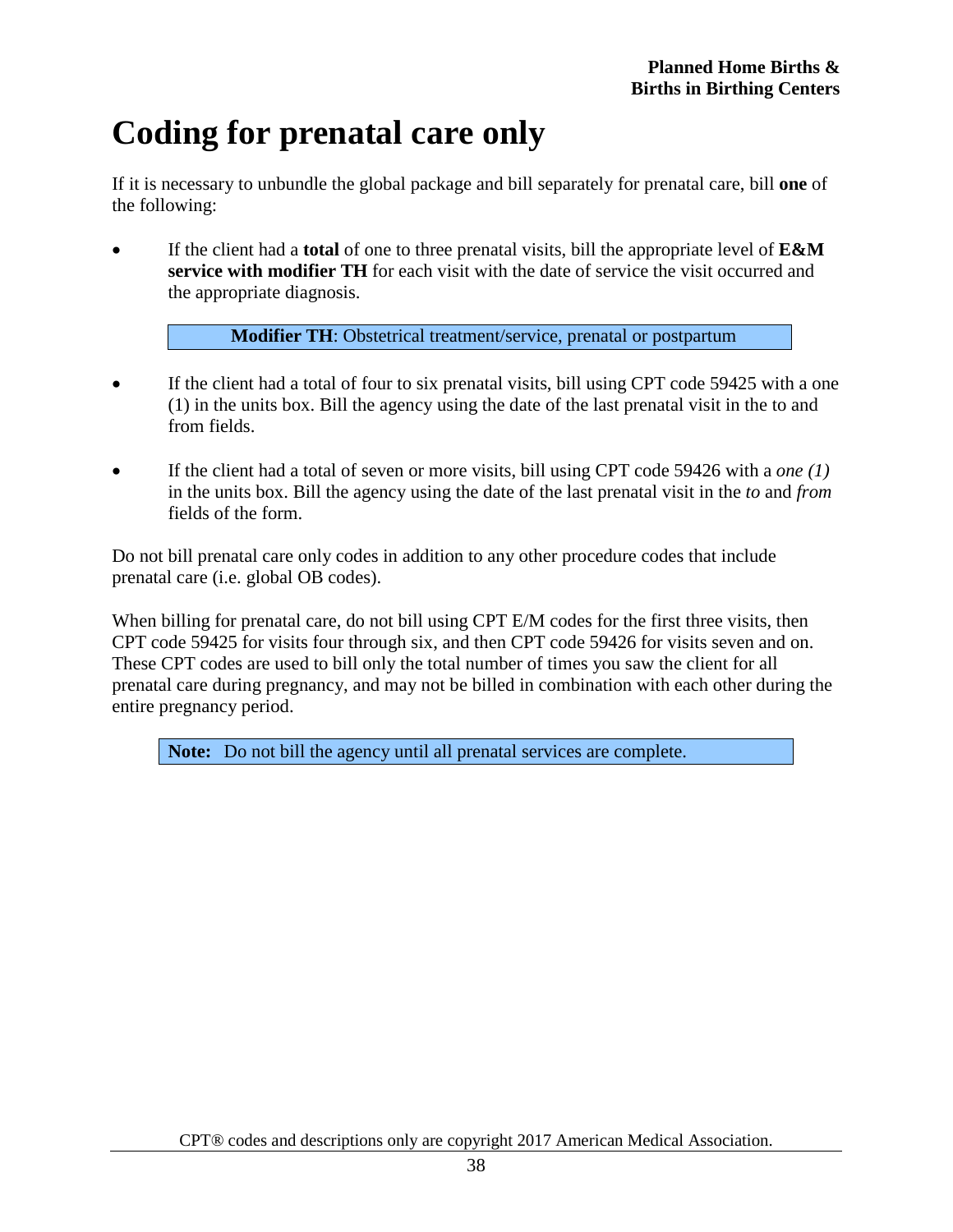# <span id="page-38-0"></span>**Coding for deliveries**

If it is necessary to unbundle the OB package and bill for the delivery only, bill the agency using one of the following CPT codes:

- 59409 (vaginal delivery only)
- 59514 (cesarean delivery only)
- 59612 [vaginal delivery only, after previous cesarean delivery (VBAC)]
- 59620 [cesarean delivery only, after attempted vaginal delivery after previous cesarean delivery (attempted VBAC)]

If a provider does not furnish prenatal care, but performs the delivery and provides postpartum care, bill the agency one of the following CPT codes:

- 59410 (vaginal delivery, including postpartum care)
- 59515 (cesarean delivery, including postpartum care)
- 59614 (VBAC, including postpartum care)
- 59622 (attempted VBAC, including postpartum care)

# <span id="page-38-1"></span>**Natural Deliveries**

For all natural deliveries for a client equal to or over 39 weeks gestation, bill using EPA #870001378. For a natural delivery before 39 weeks, use EPA #870001375.

| <b>CPTCode</b>              | <b>Short Description</b>                                                  | <b>EPA Number</b> |
|-----------------------------|---------------------------------------------------------------------------|-------------------|
| CPT: 59400, 59409,<br>59410 | Elective delivery or natural<br>delivery at or over 39 weeks<br>gestation | 870001378         |
| 59410                       | <b>CPT:</b> 59400, 59409,   Natural delivery before 39<br>weeks           | 870001375         |

# <span id="page-38-2"></span>**Coding for postpartum care only**

If it is necessary to unbundle the global OB package and bill for postpartum care only, you must bill the agency using CPT code 59430 (postpartum care only).

If you provide all of the prenatal and postpartum care, but do not perform the delivery, bill the agency for the prenatal care using the appropriate coding for prenatal care (see [Authorization\)](#page-25-0), along with CPT code 59430 (postpartum care only).

Do not bill CPT code 59430 (postpartum care only) in addition to any procedure codes that include postpartum care.

CPT® codes and descriptions only are copyright 2017 American Medical Association.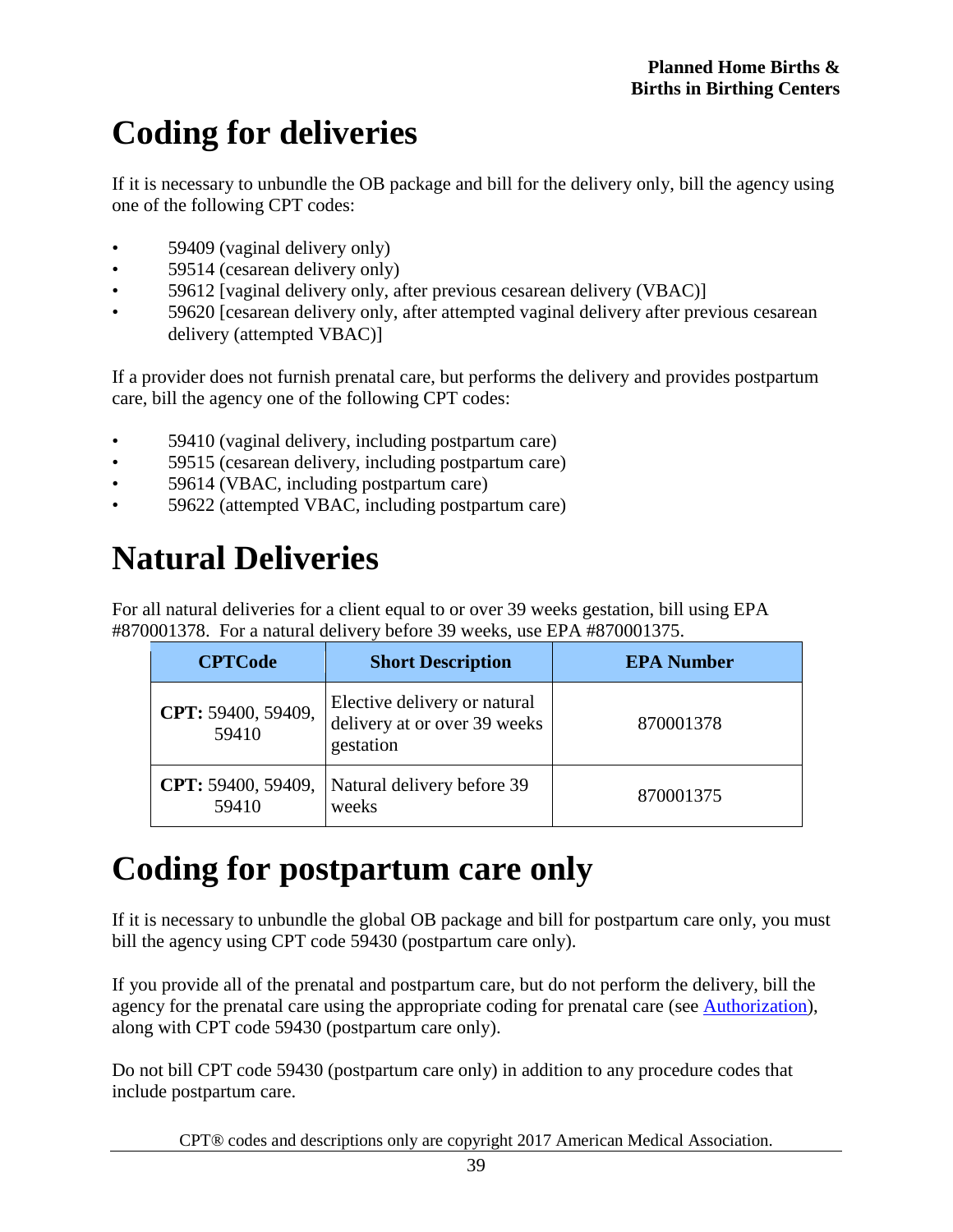**Note:** Postpartum care includes office visits for the six-week period after the delivery and includes family planning counseling.

## <span id="page-39-0"></span>**Additional monitoring for high-risk conditions**

When providing increased monitoring for the conditions listed below in excess of the CPT guidelines for normal prenatal visits, bill using E&M codes 99211-99215 with modifier TH. The office visits may be billed in addition to the global fee only after exceeding the CPT guidelines for normal prenatal care (i.e., monthly visits up to 28 weeks gestation, biweekly visits to 36 weeks gestation, and weekly visits until delivery).

| <b>CPT</b><br>Code | <b>Modifier</b> | <b>Short Description</b>                                                                           | <b>Comments</b>                                             |
|--------------------|-----------------|----------------------------------------------------------------------------------------------------|-------------------------------------------------------------|
| 99211-99215        | TH              | Office visits; use for<br>increased monitoring<br>prenatal management for<br>high-risk conditions. | See the Prenatal<br>Management/Consultation and<br>Referral |

If the client has one of the conditions listed above, the provider is not automatically entitled to additional payment. In accordance with CPT guidelines, it must be medically necessary to see the client **more often** than what is considered routine prenatal care in order to qualify for additional payments. **The additional payments are intended to cover additional costs incurred by the provider as a result of more frequent visits.** 

**Note:** Licensed midwives are limited to billing for certain medical conditions (see [Prenatal Management/Consultation and Referral\) th](#page-19-1)at require additional monitoring under this program.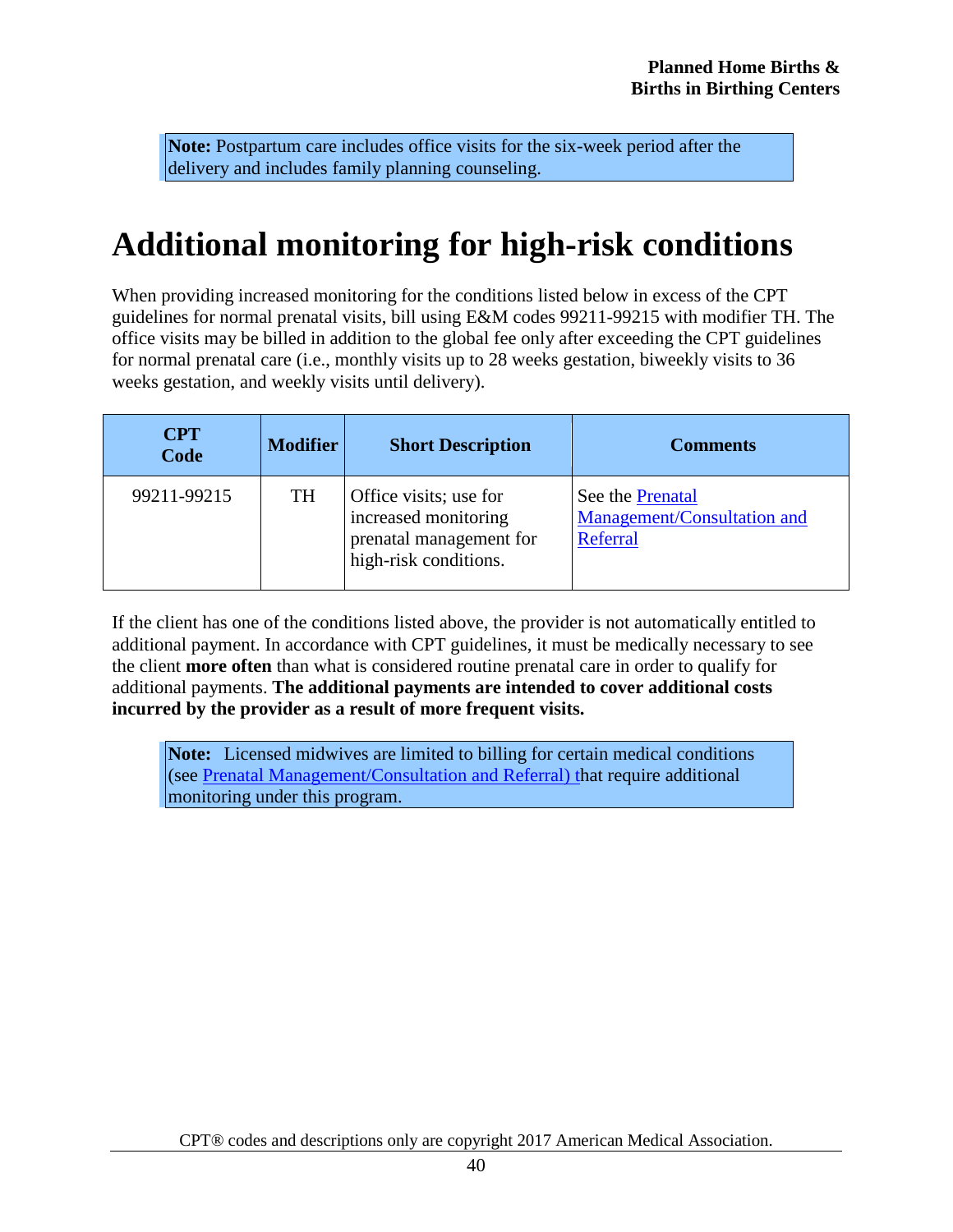#### **For example:**

Client A is scheduled to see the client's provider for prenatal visits on January 4, February 5, March 3, and April 7.

The client attends the January and February visits as scheduled. However, during the scheduled February visit, the provider discovers the client's blood pressure is slightly high and wants the client to come in on February 12 to be checked again. At the February 12 visit, the provider discovers the client's blood pressure is still slightly high and asks to see the client again on February 18. The February 12 and February 18 visits are outside of the client's regularly scheduled prenatal visits, and outside of the CPT guidelines for routine prenatal care since the client is being seen more often than once per month.

The February 12 and February 18 visits may be billed separately from the global prenatal visits using the appropriate E&M codes with modifier TH, and the diagnosis must represent the medical necessity for billing additional visits. **A normal pregnancy diagnosis will be denied outside of the global prenatal care**. **It is not necessary to wait until all services included in the routine prenatal care are performed to bill the extra visits, as long as the extra visits are outside of the regularly scheduled visits***.*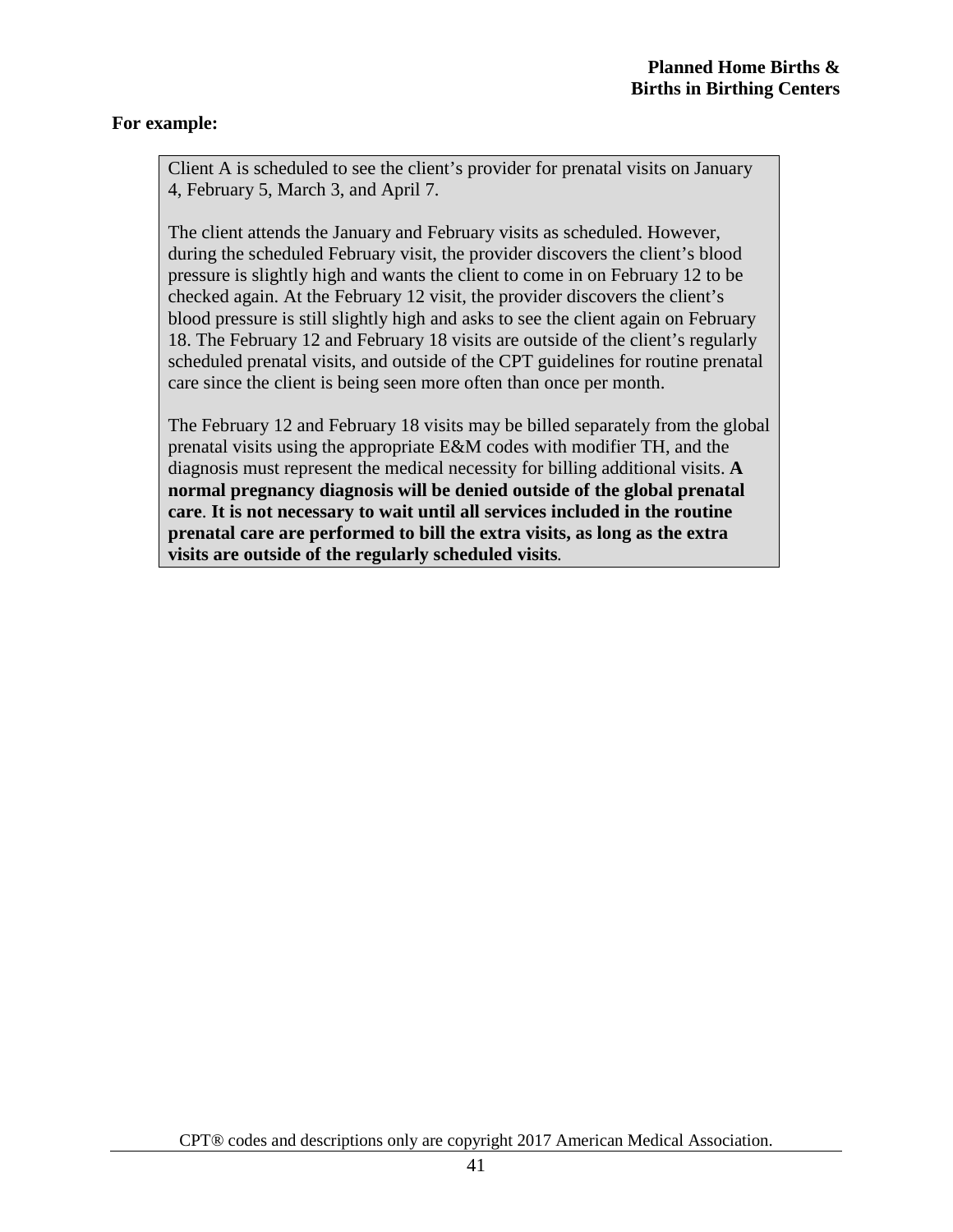# <span id="page-41-0"></span>**Labor management**

Providers may bill for labor management **only** when another provider (outside of your group practice) performs the delivery. If you performed the entire prenatal care for the client, attended the client during labor, delivered the baby, and performed the postpartum care, **do not** bill the agency for labor management. These services are included in the global OB package.

However, if you performed all of the client's prenatal care and attended the client during labor, but transferred the client to another provider (outside of your group practice) for delivery, you must unbundle the global OB package and bill separately for prenatal care and the time spent managing the client's labor. The client must be in active labor when the referral to the delivering provider is made.

To bill for labor management in the situation described above, bill the agency for the time spent attending the client's labor using the appropriate CPT E&M codes 99211-99215 (for labor attended in the office) or 99347-99350 (for labor attended at the client's home). In addition, the agency will reimburse providers for up to three hours of labor management using prolonged services CPT codes 99354-99355 with modifier TH. Reimbursement for prolonged services is limited to three hours per client, per pregnancy, regardless of the number of calendar days a client is in labor, or the number of providers who provide labor management. Labor management may not be billed by the delivering provider, or by any provider within the delivering provider's group practice.

**Note**: The E&M code and the prolonged services code must be billed on the same claim.

| <b>CPT</b> Code | <b>Modifier</b> | <b>Short Description</b>                     | <b>Comments</b>       |
|-----------------|-----------------|----------------------------------------------|-----------------------|
| 99211-99215     | TH              | Office visits – labor at<br>birthing center  |                       |
| 99347-99350     | <b>TH</b>       | Home visits – labor at home                  |                       |
| $+99354$        | <b>TH</b>       | Prolonged services,<br>First hour            | Limited to one unit   |
| $+99355$        | <b>TH</b>       | Prolonged services,<br>each add'l 30 minutes | Limited to four units |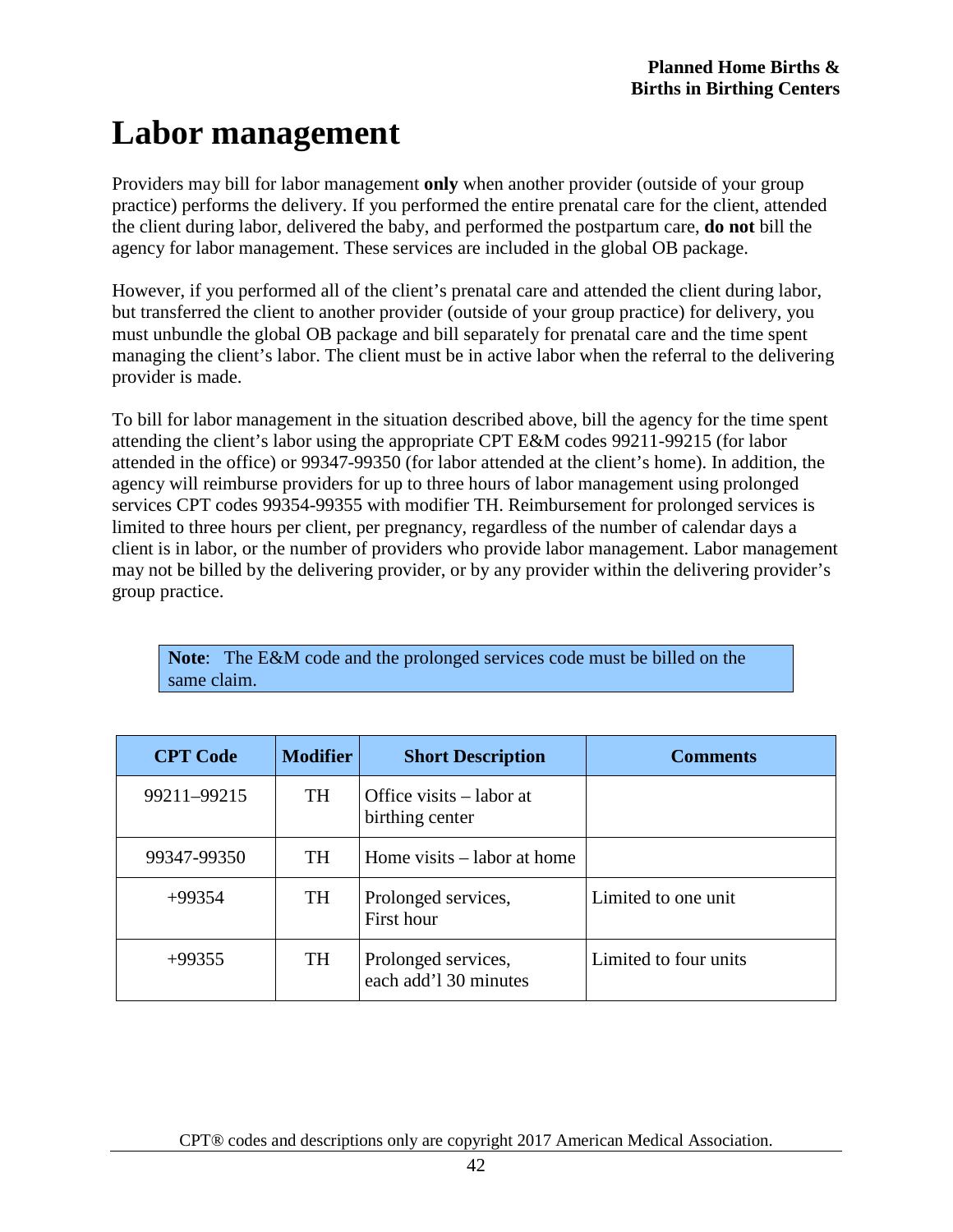## <span id="page-42-0"></span>**Does the agency pay for newborn screening tests?**

The midwife or physicians will collect the blood for the newborn screening and send it to DOH. DOH will bill the agency for payment of HCPCS code S3620. The newborn screening panel includes:

- Biotinidase deficiency
- Congenital adrenal hyperplasia (CAH)
- Congenital hypothyroidism
- Homocystinuria
- Phenylketonuria (PKU)
- Galactosemisa
- Hemoglobinopathies
- Homocystinuria
- Maple Syrup Urine Disease (MSUD)
- Medium chain acyl-CoA dehydrogenase deficiency (MCAD deficiency)
- Severe combined immunodeficiency (SCID)

**Note**: Payment includes two tests for two different dates of service, **allowed once per newborn**. Do not bill HCPCS code S3620 if the baby is born in the hospital. This code is only for outpatient services in birthing centers, physician offices, and homes in which midwives provide home births.

## <span id="page-42-1"></span>**How is the administration of immunizations billed?**

Immunization administration CPT codes 90471 and 90472 may be billed only when the materials are not received free of charge from DOH. For information on Immunizations, see the agency's [Physician-Related Services/Healthcare Professional Services](http://www.hca.wa.gov/node/301#collapse40) Billing Guide or [Early Periodic](http://www.hca.wa.gov/node/301#collapse14)  [Screening, Diagnosis & Treatment \(EPSDT\)](http://www.hca.wa.gov/node/301#collapse14) Billing Guide.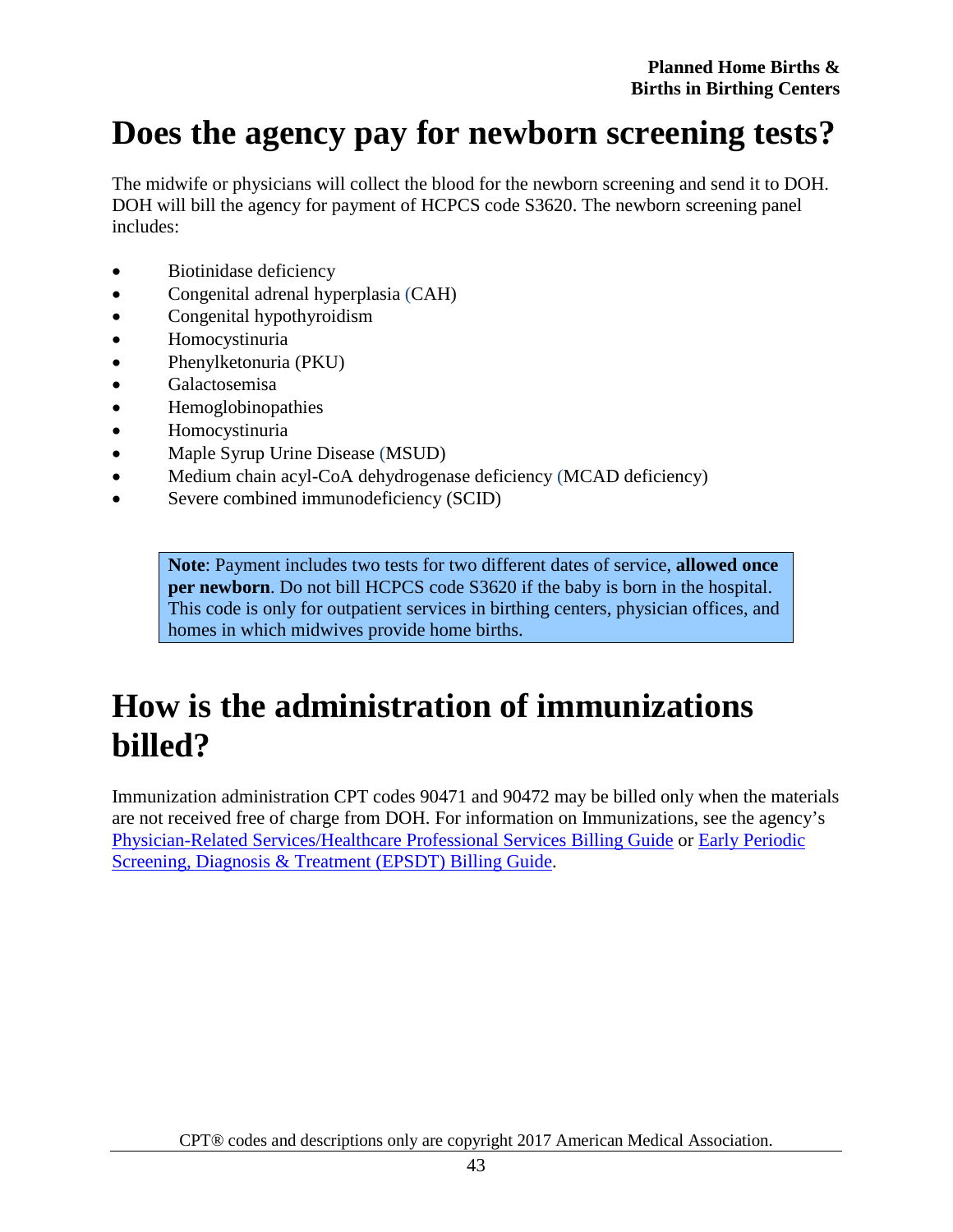## <span id="page-43-0"></span>**How are home-birth supplies billed?**

[Home-birth supplies](#page-11-0) are billed using HCPCS code S8415. Payment is limited to one per client, per pregnancy.

| <b>HCPCS Code</b> | <b>Description</b>                      | Limits                                       |
|-------------------|-----------------------------------------|----------------------------------------------|
| S8415             | Supplies for home<br>delivery of infant | Limited to one per client,<br>per pregnancy. |

# <span id="page-43-1"></span>**Are medications billed separately?**

Certain medications can be billed separately and are listed on the fee schedule. Some of the medications listed in the agency's fee schedule are not billable by licensed midwives. By law, a licensed midwife may obtain and administer only certain medications. Drugs listed as **not billable by a licensed midwife** must be obtained at a pharmacy with a physician's order. **(See**  [EPA criteria for drugs not billable by Licensed Midwives\).](#page-26-0)

# <span id="page-43-2"></span>**Long Acting Reversible Contraception (LARC)**

For information regarding family planning services including long acting reversible contraceptives (LARC), see the [Family Planning Billing](http://www.hca.wa.gov/node/301#collapse28) Guide.

**Note**: Drugs must be billed using the procedure codes listed in the fee schedule and they are reimbursed at the agency's established maximum allowable fees. Name, strength, and dosage of the drug must be documented and retained in the client's file for review at the agency's request.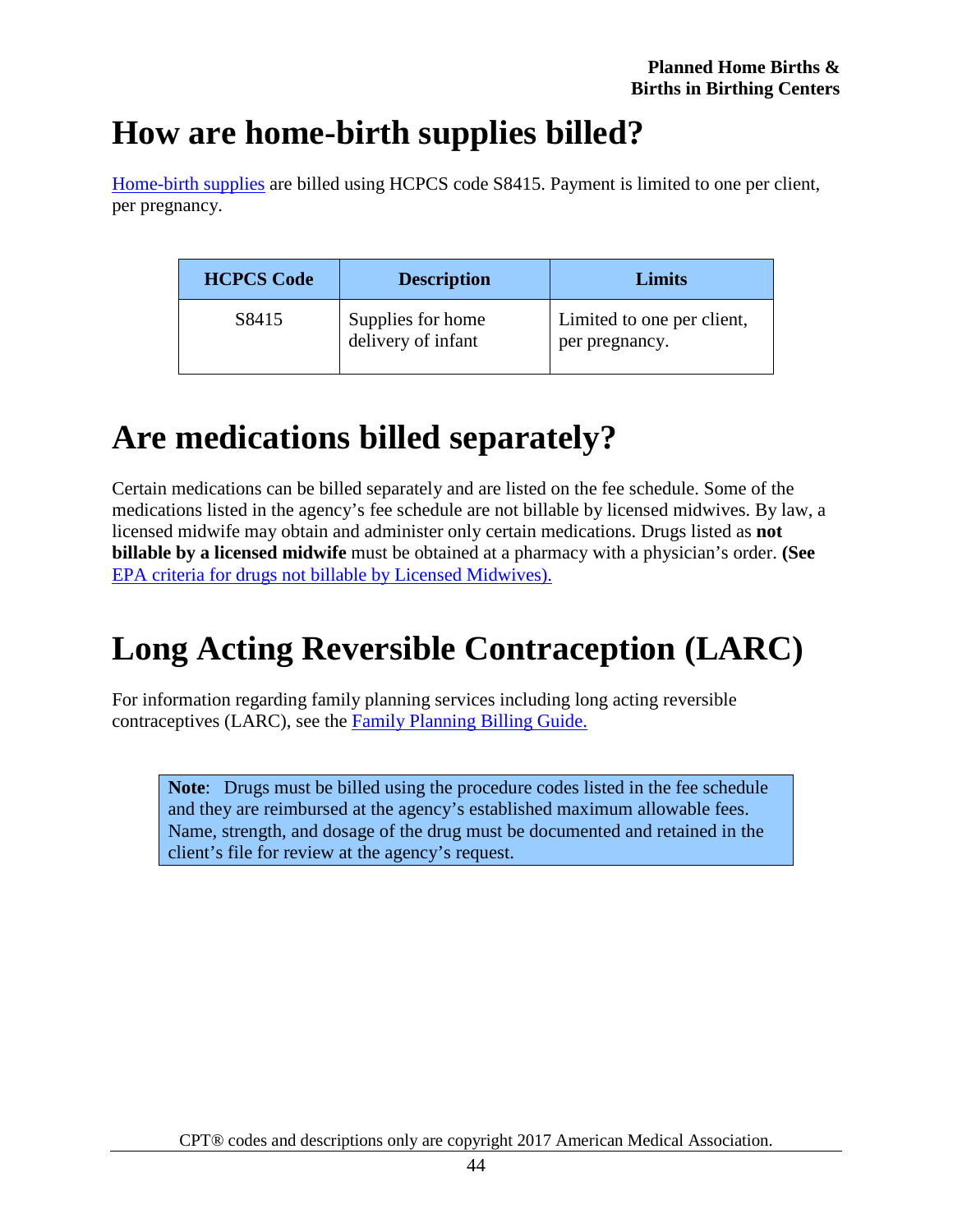### <span id="page-44-1"></span>**How are newborn assessments billed?**

#### <span id="page-44-2"></span>**Home birth setting**

To bill for a newborn assessment completed at the time of the home birth, providers must bill using CPT code 99461. Reimbursement is **limited to one per newborn.** Do not bill CPT code 99461 if the baby is born in a hospital. Bill on a separate claim . On the claim, answer "Yes" to the question, "Is the claim for a Baby on Mom's Client ID?" And enter SCI=B in the *Claim Note* section of the claim.

#### <span id="page-44-3"></span>**Birthing center births**

To bill for a newborn assessment completed at the time of a birthing center birth for a baby that is admitted and discharged on the same day, use CPT code 99460. For a baby that is born in a birthing center, when a newborn assessment is completed and the baby is transferred to a hospital for care, bill with CPT code 99463.

## <span id="page-44-0"></span>**How do I bill for neonates/newborns?**

For services provided to a newborn who has not yet received a Services Card, bill the agency using the parent's ProviderOne Client ID in the appropriate fields on the claim. For more information on how to bill for neonates, including infants who will be placed in foster care, see [Inpatient Hospital Services Billing Guide.](https://www.hca.wa.gov/billers-providers/claims-and-billing/professional-rates-and-billing-guides#i)

When billing electronically for twins using the mother's ProviderOne number, enter each twin's identifying information in the *Billing Note* section of the claim. Use the following claim indicators to identify the infant being serviced: SCI=BA for twin A, SCI=BB for twin B, and SCI=BC for a third infant, in the case of triplets. The agency will deny the claim if there is no identifying information for the twin.

**Note:** Bill services for mothers on separate claims.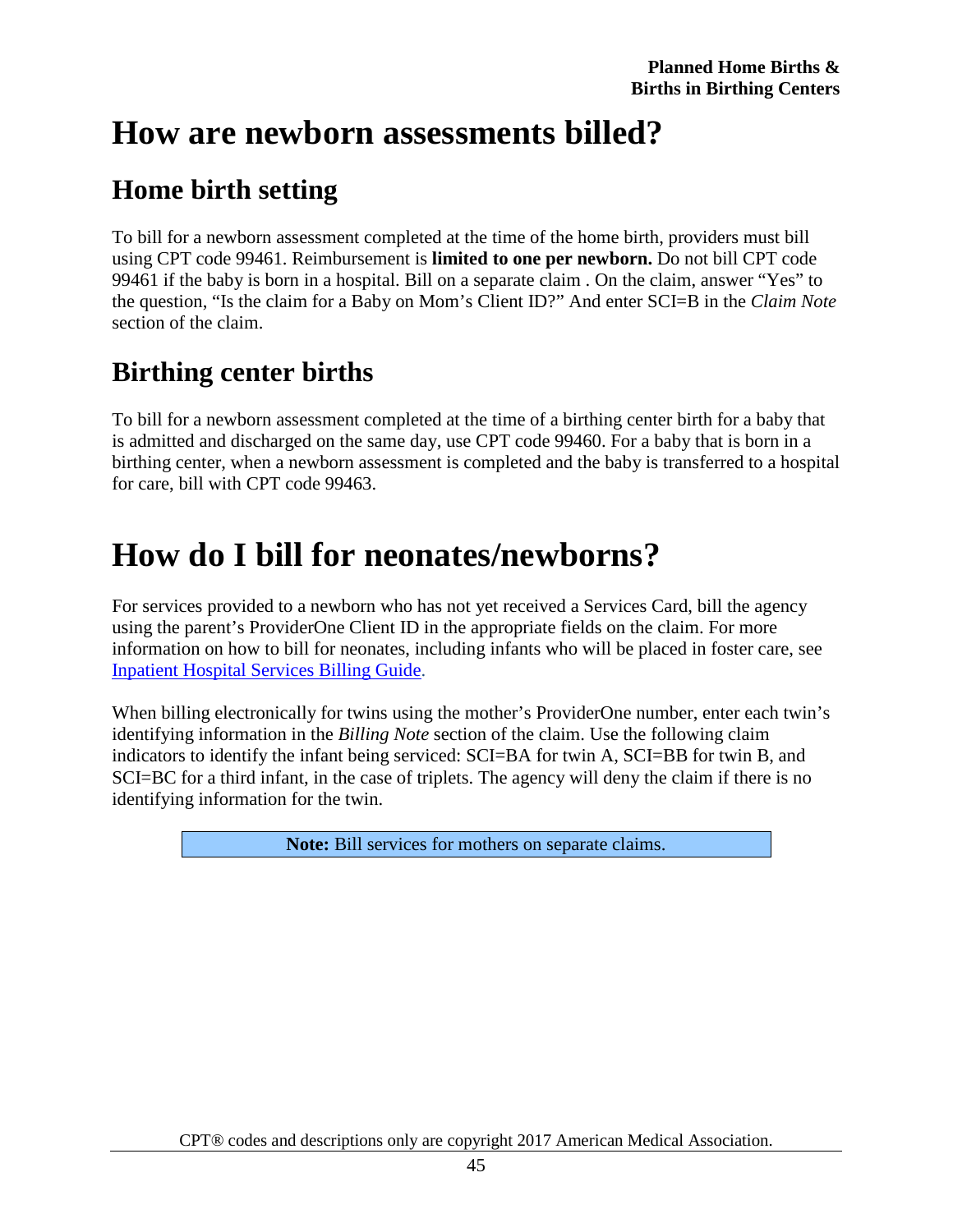### <span id="page-45-0"></span>**How is the facility fee billed in birthing centers?**

**Note:** The midwife may bill the agency for the facility fee or facility transfer fee payment. The agency pays the midwife, who then reimburses the approved birthing center. See [Resources Available](#page-5-0) for a list of approved birthing centers.

**Facility Fee** – When billing for the facility fee, use CPT code 59409 with modifiers SU and 59. Only a facility licensed as a childbirth center by DOH and approved by the agency is eligible for a facility fee. Bill this fee only when the baby is born in the facility. The facility fee includes all room charges for client and baby, equipment, supplies, anesthesia administration, and pain medication. The facility fee does not include other drugs, professional services, newborn hearing screens, lab charges, ultrasounds, other x-rays, blood draws, or injections.

**Facility Transfer Fee** – The facility transfer fee may be billed when the mother is transferred in active labor to a hospital for delivery there. Use CPT code S4005 when billing for the facility transfer fee.

| <b>Procedure</b><br>Code | <b>Modifier</b> | <b>Description</b>                                                                  | <b>Limits</b>                                                                                                                                                       |
|--------------------------|-----------------|-------------------------------------------------------------------------------------|---------------------------------------------------------------------------------------------------------------------------------------------------------------------|
| 59409                    | 59<br><b>SU</b> | Delivery only code with<br>use of provider's facility or<br>equipment modifier.     | Limited to one per client,<br>per pregnancy.                                                                                                                        |
| S <sub>4005</sub>        |                 | Interim labor facility<br>global (labor occurring but<br>not resulting in delivery) | Limited to one per client,<br>per pregnancy may only be<br>billed when client labors in<br>the birthing center and then<br>transfers to a hospital for<br>delivery. |

**Note:** Payments to midwives for facility use are limited to only those birthing centers that have been approved by the agency. When modifier SU is attached to the delivery code, it is used to report the use of the provider's facility or equipment only. The name of the birthing center must be entered in entered in the *Service Facility* section under the Other Claim Info tab.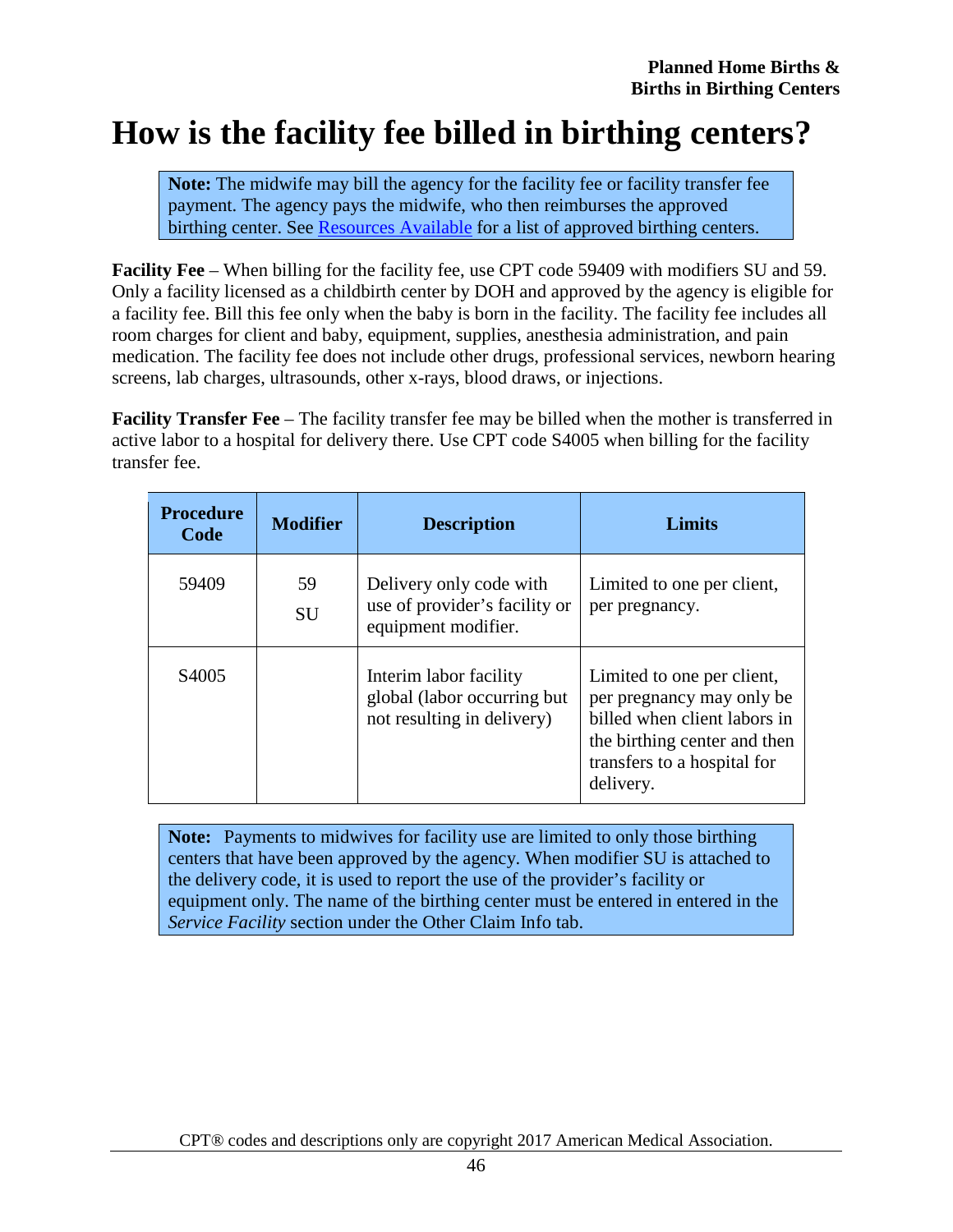# <span id="page-46-0"></span>**What additional documentation must be kept in the client's record?**

[WAC 182-533-0600](http://apps.leg.wa.gov/WAC/default.aspx?cite=182-533-0600)

#### <span id="page-46-1"></span>**Prenatal care records**

- Initial general (Gen) history, physical examination, and prenatal lab tests
- Gynecological (Gyn) history, including obstetrical history, physical examination, and standard lab tests. Ultrasound, if indicated
- Subsequent Gen/Gyn history, physical and lab tests
- Client's weight, blood pressure, fetal heart tones, fundal height, and fetal position at appropriate gestational age
- Consultation, referrals, and reason for transferring care, if necessary
- Health education and counseling
- Consultation or actual evaluation by the consulting physician for any high-risk condition
- Risk screening evaluation

#### <span id="page-46-2"></span>**Intrapartum/postpartum care records**

- Labor, delivery, and postpartum periods
- Maternal, fetal, and newborn well-being, including monitoring of vital signs, procedures, and lab tests
- Any consultation referrals and reason for transferring care, if necessary
- Initial pediatric care for newborn, including the name of the pediatric care provider, if known
- Postpartum follow-up, including family planning

#### <span id="page-46-3"></span>**Informed consent materials**

- Copy of informed consent, including all of the following:
	- $\checkmark$  Scope of maternal and infant care
	- $\checkmark$  Description of services provided, including newborn screening, prophylaxis eye treatment, and screening for genetic heart defects
		- $\triangleright$  Parents may refuse documentation must include a signed waiver for each service that is declined
	- $\checkmark$  Limitations of technology and equipment in the home birth setting
	- $\checkmark$  Authority to treat
	- $\checkmark$  Plan for physician consultation or referral  $\checkmark$  Emergency plan
	- $\checkmark$  Emergency plan<br> $\checkmark$  Informed assume
	- $\checkmark$  Informed assumption of risks<br> $\checkmark$  Client responsibilities and req
	- Client responsibilities and requirements

CPT® codes and descriptions only are copyright 2017 American Medical Association.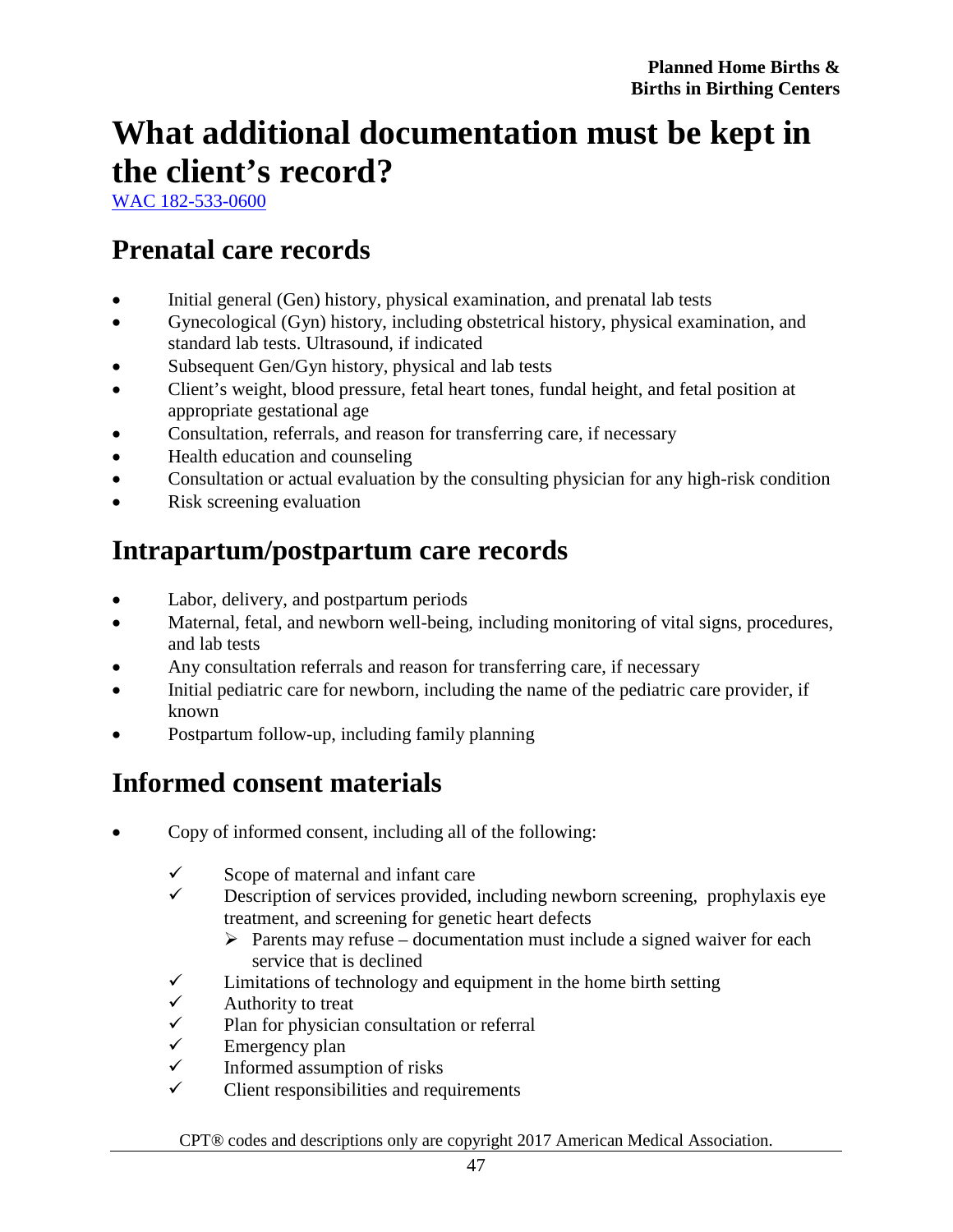# **Billing**

#### **Effective for claims billed on and after October 1, 2016**

<span id="page-47-0"></span>All claims must be submitted electronically to the agency, except under limited circumstances. For more information about this policy change, see [Paperless Billing at HCA.](http://www.hca.wa.gov/billers-providers/providerone/providerone-billing-and-resource-guide#paperless-billing-at-hca) For providers approved to bill paper claims, see the agency's [Paper Claim Billing Resource.](http://www.hca.wa.gov/assets/billers-and-providers/paper-claim-billing-resource.pdf)

# <span id="page-47-1"></span>**What are the general billing requirements?**

Providers must follow the agency's [ProviderOne Billing and Resource Guide.](http://www.hca.wa.gov/node/311) These billing requirements include:

- What time limits exist for submitting and resubmitting claims and adjustments
- When providers may bill a client
- How to bill for services provided to primary care case management (PCCM) clients
- How to bill for clients eligible for both Medicare and Medicaid
- How to handle third-party liability claims
- What standards to use for record keeping

# <span id="page-47-2"></span>**Billing with expedited prior authorization (EPA)**

#### <span id="page-47-3"></span>**Can more than one EPA number be submitted on the same claim?**

Yes. EPAs for drugs billed by a licensed midwife and the EPA for a natural delivery may be billed on the same claim.

## <span id="page-47-4"></span>**How do I bill claims electronically?**

Instructions on how to bill Direct Data Entry (DDE) claims can be found on the agency's [Billers](http://hca.wa.gov/billers-providers)  [and Providers](http://hca.wa.gov/billers-providers) webpage, under [Webinars.](http://www.hca.wa.gov/node/2386)

For information about billing Health Insurance Portability and Accountability Act (HIPAA) Electronic Data Interchange (EDI) claims, see the ProviderOne 5010 companion guides on the [HIPAA Electronic Data Interchange \(EDI\)](http://www.hca.wa.gov/node/2336) webpage.